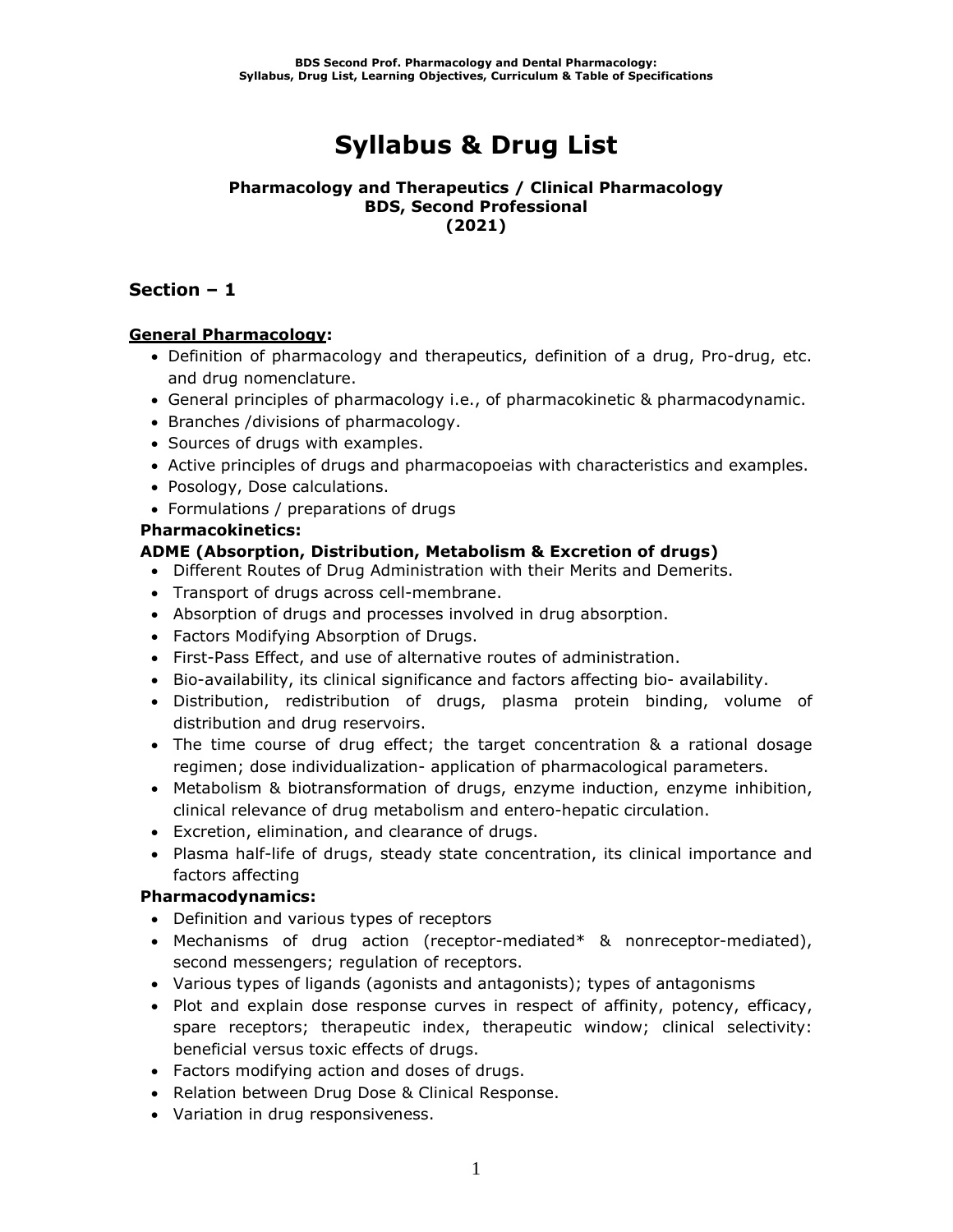- Pharmacogenetics of Isoniazid, Succinylcholine, Primaquine, Hydrogen peroxide, Warfarin and Vitamin D, etc.
- Outline of development of new drugs.
	- *\* Transmembrane Signaling Mechanisms*

### **Basic & Clinical Pharmacology of the Following Systems**

### **Section – 2**

# **Drugs useful in Autonomic Nervous System**

### **(Pharmacological Effects of Drugs on Autonomic Nervous System)**

- Introduction to Autonomic Pharmacology with brief Anatomy, Neurotransmitter's Chemistry, Autonomic Receptors, Functional Organization of Autonomic Activity, Pharmacologic Modification of Autonomic Functions.
- Pharmacokinetic & Pharmacodynamics of Cholinoceptor Activating Drugs (Directacting and Indirect-acting Cholinoceptor activating Drugs / Parasympathomimetics (including Organophosphorus Compounds).
- Pharmacokinetic & Pharmacodynamics of Cholinoceptor Blocking Drugs, and Anticholinergic like Groups
- Pharmacokinetic & Pharmacodynamics of **Adrenoceptor** Agonists and Sympathomimetic Drugs.
- Pharmacokinetic & Pharmacodynamics of Adrenoceptor Antagonist Drugs (Sympatholytics).
- Pharmacokinetic & Pharmacodynamics of Ganglion Stimulants and Blockers
- Pharmacokinetic & Pharmacodynamics of Adrenergic Neuron Stimulants and Blockers.

### **Drugs used in**:

- o Glaucoma
- o Paralytic Ileus, Atonic Bladder, etc.
- o Alzheimer's Disease
- o Myasthenia Gravis
- o Organophosphorus Poisoning
- o Smooth Muscles Spasmodic States, Mydriatic State & Parkinsonism, etc.
- o Pheochromocytoma
- o Prostatic Hyperplasia, etc

### **Drugs useful as Skeletal Muscle Relaxants:**

- Pharmacokinetic & Pharmacodynamics of:
	- o Neuromuscular blocking agents / Depolarizing & Non-depolarizing Agents.
	- o Spasmolytics / Centrally Acting Muscle Relaxants.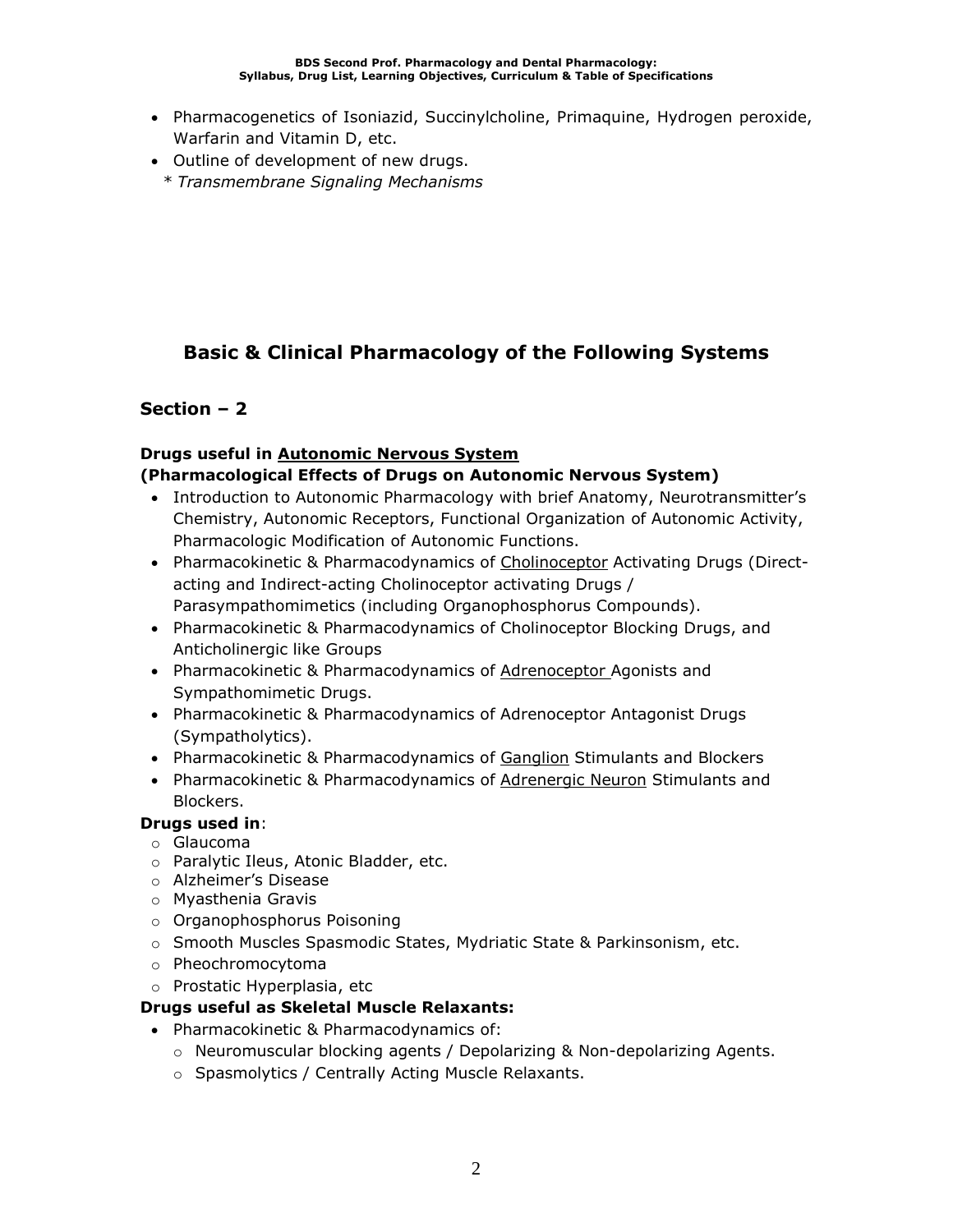### **Drugs useful / Pharmacological Effects in Cardiology**

- Introduction to the Pharmacology of CVS Drugs and Neurotransmitters involved in CVS effects.
- Basic (Pharmacokinetic & Pharmacodynamics) and Clinical Pharmacology of:
	- o Diuretics and Antidiuretic Hormone (Agonists and Antagonists),
	- o Vasodilators
	- o Calcium Channels Blockers
	- o Renin Angiotensin Aldosterone System (RAAS),
	- o Central Sympathoplegics.
	- o (Revisit to) Alpha & Beta Blockers
- Drugs used in:
	- o Hypertension
	- o Ischemic Heart Diseases (Angina, Acute Coronary Syndrome, Myocardial Infarction).
	- o Cardiac Failure, Acute Cardiac Failure & & Acute Pulmonary Edema:
	- o Coma.
	- o Syncope.
	- o Cardiac Arrythmias.

### **Section – 4**

### **Drugs useful / Pharmacological Effects in Haematology.**

- Basic (Pharmacokinetic & Pharmacodynamics) and Clinical Pharmacology of:
	- o Anticoagulants and drug used in bleeding disorders.
	- o Antiplatelet agents.
	- o Fibrinolytics / Thrombolytics esp. use in Acute Myocardial Infarction.
	- o Anti-Hyperlipidemics / Anti-Dyslipidemics.
- Drugs for:
	- o Drugs used in Deep Veins Thrombosis or Pulmonary Embolism
	- o Drugs used in Hemophilias, Vitamin K Deficiency, Warfarin Bleeding. Postsurgical Gastrointestinal Bleeding, Postprostatectomy Bleeding and Bladder Hemorrhage.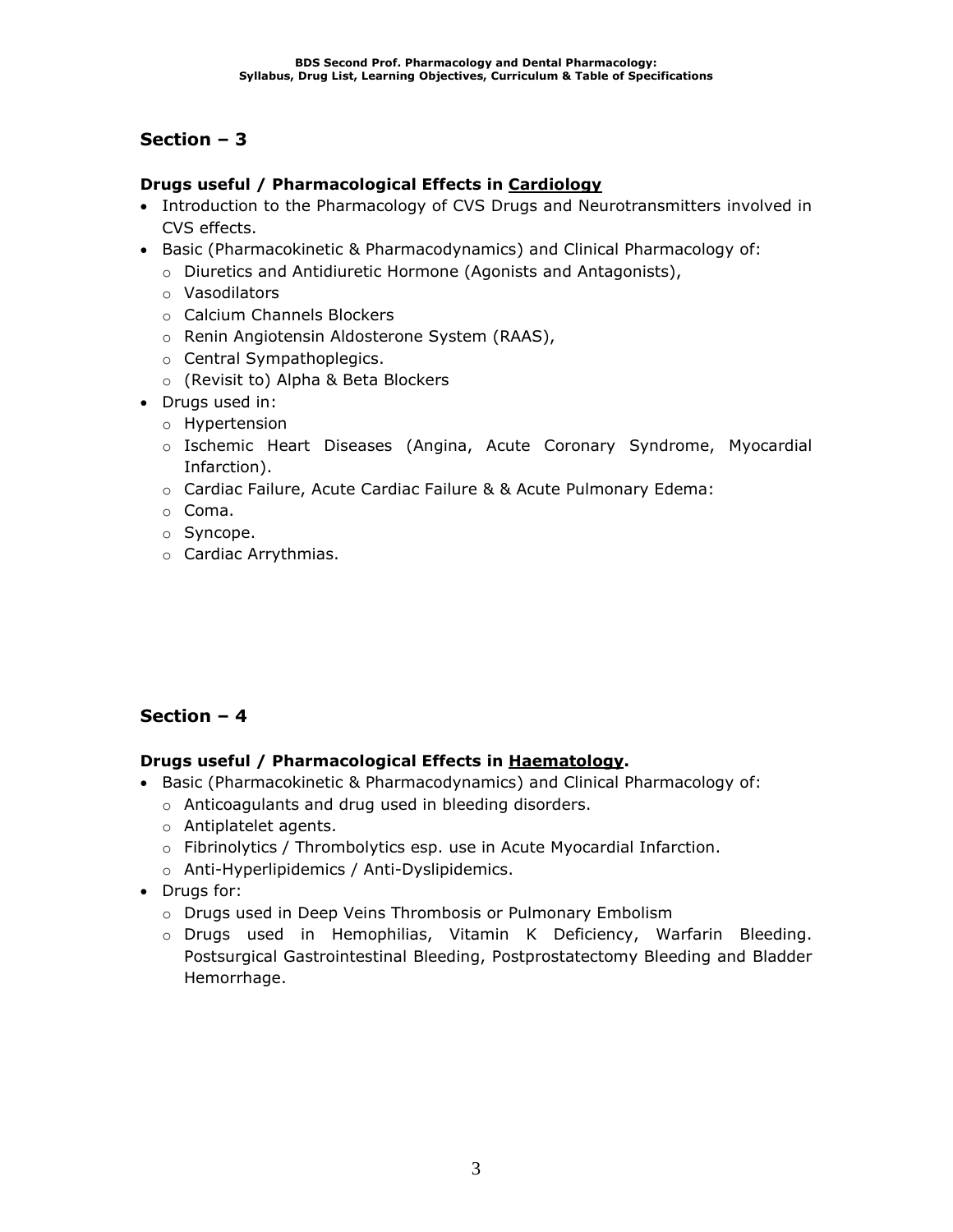### **Drugs useful / Pharmacological Effects in Neurology & Psychiatry.**

- Introduction to Central Nervous System (CNS) and neurotransmitters of CNS.
- Basic and Clinical Pharmacology (Pharmacokinetic & Pharmacodynamics) of:
	- o Sedative-hypnotics.
	- o Anti-Depressants & Mood Stabilizers
	- o Anti-Epileptics
	- o Local Anesthetics
	- o General Anaesthetics
	- o Opioids
	- o Alcohols and drugs of abuse.
- Drugs used in:
	- o Sleep Disorders (Insomnia, Hypersomnia Excessive Sleepiness,
	- o Generalized Anxiety Disorder (GAD) / Persistent Excessive Anxiety / Adjustment Disorders / Sadness/ Fear/ Rage/ Guilt/ and Shame, etc. Posttraumatic Stress Disorder (PTSD) / Post Severe Anxiety or Traumatic or Life-Threatening Events,
	- o Epilepsy (Focal / Partial Seizures / Generalized Seizure,
	- o Dementia / Alzheimer disease,
	- o Bell Palsy,
	- o Substance Use Disorders (Alcohol Use Disorder (Alcoholism): Minimal, Mild, Moderate and Severe withdrawal; Opioids (Overdosage, Withdrawal)
	- o Local Anesthetics.
	- o General Anaesthetics.
	- o CNS stimulants.
	- o Opioid's agonists and antagonists.

### **Section – 6**

### **Drugs Useful / Pharmacological Effects in Anaesthesiology:**

- Basic (Pharmacokinetic & Pharmacodynamics) and Clinical Pharmacology of:
- a) Local Anesthetics:

Articaine, Benzocaine, Bupivacaine, Lidocaine, Mepivacaine, Prilocaine, Chloroprocaine, Cocaine (for procedures requiring high surface activity and vasoconstriction); EMLA (Eutectic Mixture of Local Anesthetics); advantage of Sustained-Release Delivery System.

b) General Anesthetics: Nitrous Oxide, Halothane, Isoflurane, Sevoflurane, Thiopental, Midazolam, Propofol, Ketamine, Dexmedetomidine, Etomidate, Fentanyl & Droperidol.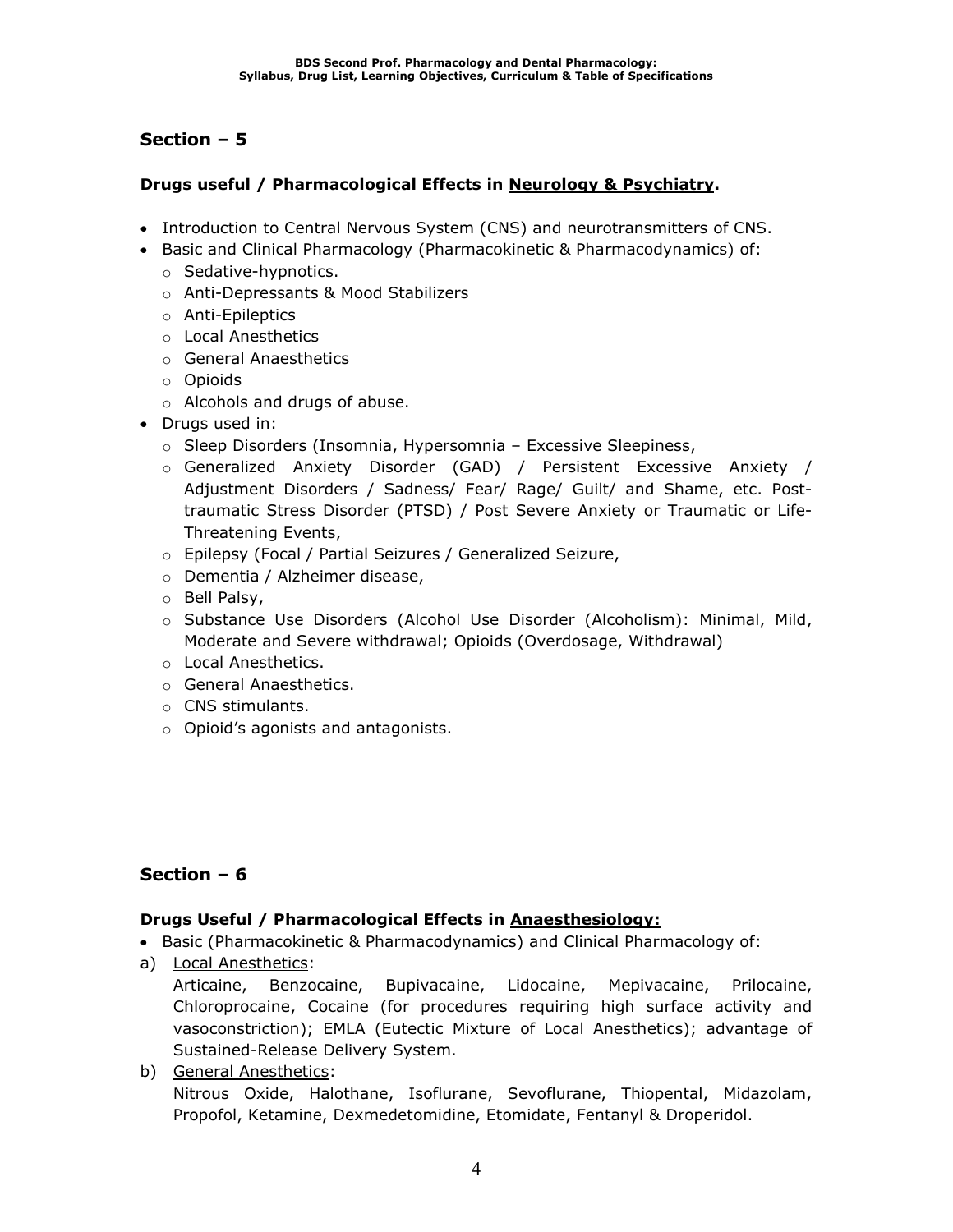- c) Skeletal Muscle Relaxants:
- Non-depolarizing neuromuscular blocking agents: Prototype: Tubocurarine & Others (only characteristic pharmacokinetic & pharmacodynamic points) of Atracurium, rocuronium, Cisatracurium, Pancuronium, vecuronium.
- Reversal Agents: Neostigmine, Sugammadex
- Depolarizing Neuromuscular Blocking Agents: Succinylcholine.
- Centrally Acting Spasmolytic Drugs: Baclofen, Diazepam, Orphenadrine, Cyclobenzaprine, Tizanidine.
- Direct Acting Muscle Relaxants: Dantrolene.

#### **Drugs useful / Pharmacological Effects in Rheumatology & Painful States**

- Basic (Pharmacokinetic & Pharmacodynamics) and Clinical Pharmacology of:
	- o Prostaglandins,
	- o Eicosanoids,
	- o Non-Steroidal Anti-Inflammatory Drugs (NSAIDs),
	- o Disease Modifying Anti-Rheumatic Drugs (DMARDs),
	- o Anti-Gout Drugs.
- Drugs for
	- o Rheumatology (Symptomatic and Progressive Treatment), Arthritis (Rheumatoid, Osteoarthritis, etc)
	- o Chronic Pain Disorders,
	- o Migraine,
	- o Trigeminal Neuralgia.

### **Section – 8**

### **Drugs useful / Pharmacological Effects in Pulmonology & on Smooth Muscles**

- Basic (Pharmacokinetic & Pharmacodynamics) and Clinical Pharmacology of:
	- o Autacoids (Histamine & Anti-Histamines, Serotonin Agonists and Serotonin Antagonists, Ergot Alkaloids, etc)
	- o Eicosanoids.
	- o Vasoactive peptides.
	- o Nitric oxides.
	- o Expectorants, Mucolytics, Antitussives Drugs used for Cough (Dry & Productive) etc.
- Drugs for: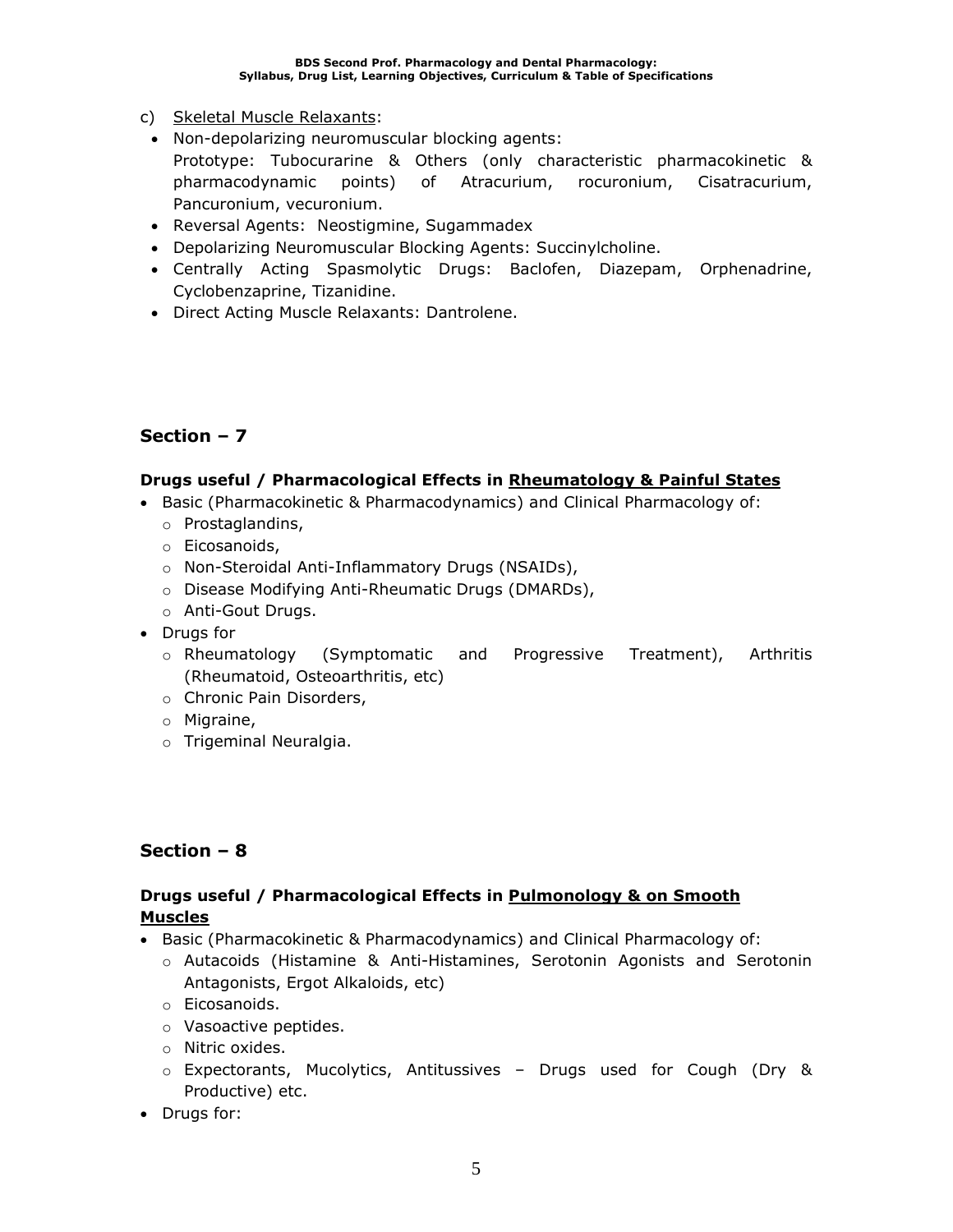- o Bronchial Asthma, COPD, Bronchiectasis, etc.
- o Acute Respiratory Distress Syndrome / Acute Respiratory Failure / High-Altitude Illness
- o Pulmonary Infections (Community-Acquired Pneumonia, Hospitalized and ICU Ventilator-Associated Patients / Nosocomial Pneumonia, Pleural Effusion, Pleuritis, etc).
- o Pulmonary Tuberculosis (simple and complicated),
- o Allergic & Immunologic Disorders.

#### **Drugs useful / Pharmacological Effects in Gastroenterology**

- Basic (Pharmacokinetic & Pharmacodynamics) and Clinical Pharmacology of:
	- o Antacids
	- o H<sup>2</sup> Receptor Blockers
	- o Proton Pump Inhibitors & Eradication of H. Pylori
	- o Mucosal Protective Agents
	- o Prokinetic Agents
	- o Emetics & Anti-Emetics
	- o Laxatives
	- o Anti-Diarrheal Drugs
- Drugs for:
	- o Functional Dyspepsia,
	- o Drugs Used in Acid Peptic Disease,
	- o Drugs Stimulating Gastrointestinal Motility,
	- o Nausea / Vomiting,
	- o Hiccups,
	- o Constipation.

### **Section – 10**

### **Drugs useful / Pharmacological Effects as Chemotherapy**

- Introduction to chemotherapy
- Basic (Pharmacokinetic & Pharmacodynamics) and Clinical Pharmacology of:
	- o Beta Lactam and Other Cell Wall Synthesis Inhibitors
	- o Protein Synthesis Inhibitors
	- o Nucleic Acid Synthesis Inhibitors
	- o Folic Acid Synthesis Inhibitors
	- o Anti-Mycobacterial Drugs.
	- o Antifungal Drugs.
	- o Antiviral Drugs, esp. Used in Herpes, Hepatitis B & C, AIDS, Bird Flu, COVID-19, etc. (Clinical Classification and Common Adverse Effects Only)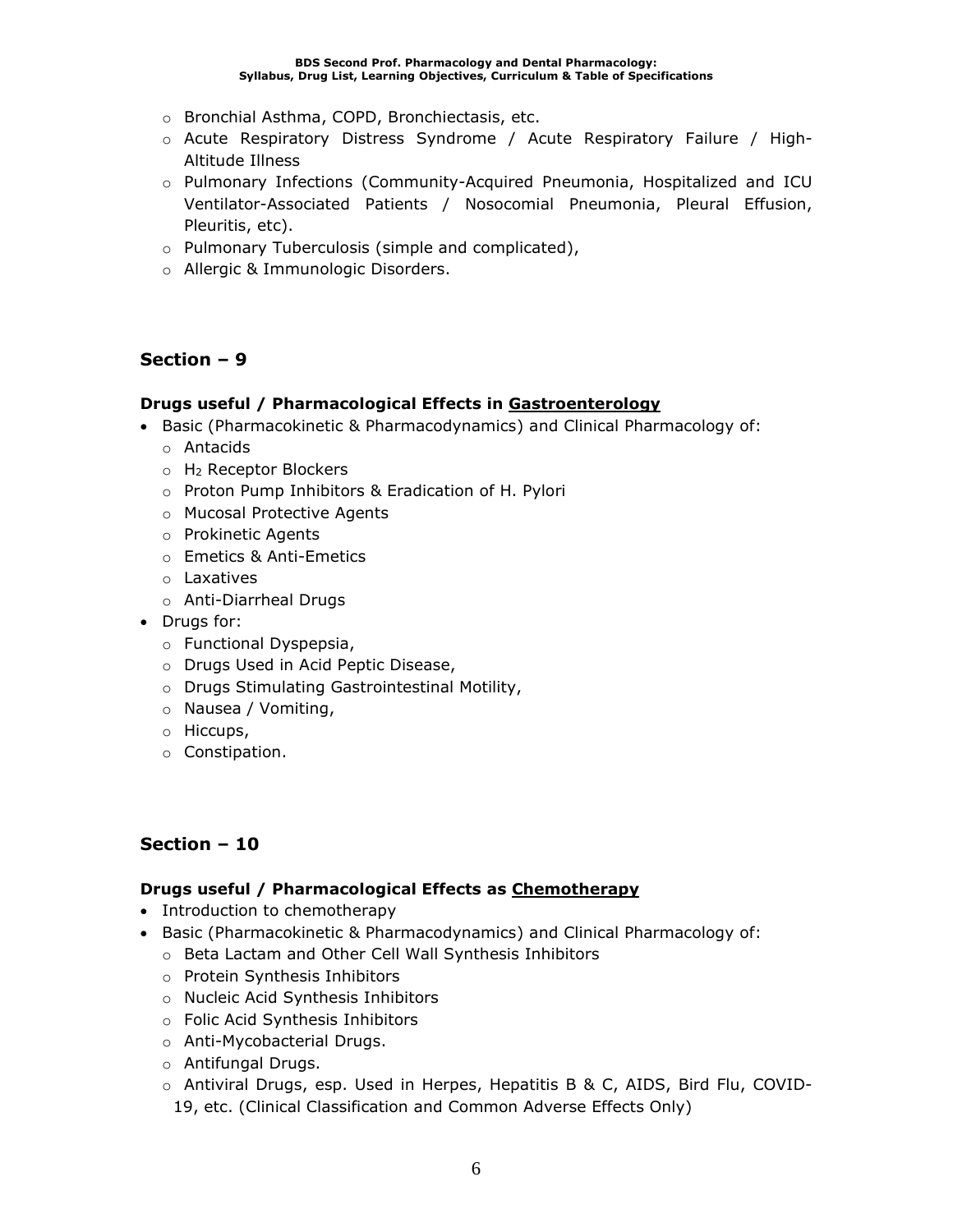- o Anti-Protozoal Drugs.
	- **•** Anti- Malarial.
	- Anti-Amoebic.
- o Anthelmintics
- Drugs for:
	- 1. Bacterial Infections:
		- o Skin & Soft Tissue Infections:
		- o Pharyngitis,
		- o Enteric Fever (Typhoid Fever),
		- o Cholera,
		- o Urinary Tract Infection,
		- o Gonococcal Infections,
		- o Anaerobic Infections,
		- o Diphtheria,
		- o Pertussis Infection (Whooping Cough),
		- o Meningitis,
		- o Clostridial Myonecrosis (Gas Gangrene),
		- o Tetanus,
		- o Leprosy (Hansen Disease),
		- o Chlamydial Infections,
		- o Urethritis, etc.
		- o Infections in the Immunocompromised Patient,
		- o Fever of Unknown Origin (FUO):
		- o Health Care–Associated Infections
		- o Meningitis, Encephalitis, etc,
		- o Infections in Drug Abusers,
		- o Infectious & Traveler's Diarrhea,
	- 2. Rickettsial Diseases:
		- o Rocky Mountain Spotted Fever
	- 3. Spirochetal Infections:
		- o Syphilis,
		- o Rat-Bite Fever,
	- 4. Protozoal Infections:
		- o Malaria like Chloroquine-sensitive or resistant P. Falciparum or P. Malariae, P. Vivax and P. Ovale infection
		- o Amebiasis,
		- o Giardiasis, Trichomoniasis,
		- o Helminthiasis (Ascariasis, Hookworm, Enterobiasis, etc.
	- 5. Viral Infections:
		- o Influenzae (Seasonal Influenza, Avian Influenza Bird Flu, COVID-19,
		- o Herpes Simplex,
		- o Herpes Zoster (Shingles),
		- o Varicella (Chickenpox),
		- o Preventable Viral Infections (Measles, Mumps, Rubella, Poliomyelitis, Tetanus, Rabies, etc.
		- o HIV infection,
		- o Viral Hemorrhagic Fever, (Dengue, Ebola, Yellow Fever, etc)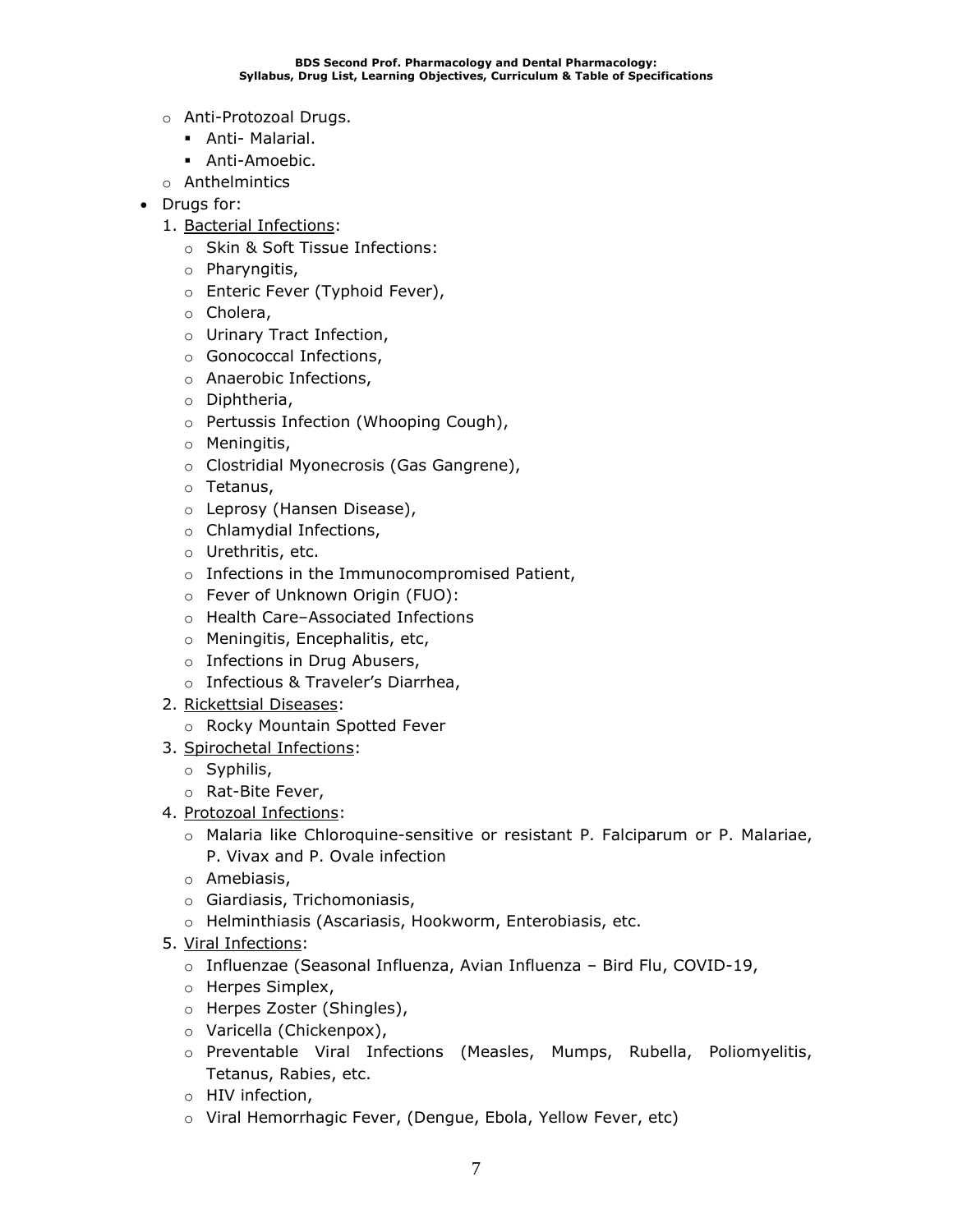- o Cytomegalovirus,
- 6. Fungal Infections:
	- o Candidiasis: Mucosal (Esophageal / Vulvovaginal Candidiasis), Invasive, Endocarditis,
	- o Mucormycosis,
	- o Mycetoma,
	- o Other Opportunistic Mold Infections.

### **Drugs useful / Pharmacological Effects in Oncology.**

- Basic & Brief Clinical Pharmacology (Pharmacokinetic & Pharmacodynamics) of:
	- o Methotrexate, Cyclophosphamide, Bleomycin,
- Drugs for:
	- o The Leukemias,
	- o Hodgkin's & Non-Hodgkin's Lymphomas,
	- o Breast Cancer,
	- o Prostate Cancer,
	- o Secondary Malignancies & Cancer Chemotherapy.

### **Section – 12**

### **Drugs useful / Pharmacological Effects in Endocrinology**

- Basic and Clinical Pharmacology (Pharmacokinetic & Pharmacodynamics) of:
	- o Thyroid and anti-thyroid drugs.,
	- o Pancreatic hormones (Insulin & Glucagon, etc) and oral anti diabetic drugs.
	- o Adrenocorticoids and their antagonists.
	- o Male & Female Sex Hormones.
- Drugs for:
	- o Acromegaly (Jaw Involvement)
	- o Inflammatory Systemic Diseases, Allergic Reactions, and Immunosuppression
	- o Hypothyroidism, Hyperthyroidism
	- o Diabetes Mellitus.
	- o Drugs useful / Pharmacological Effects in Obstetrics & Gynaecology
		- Drugs contraindicated during Pregnancy (Teratogenic or Fetotoxic) & Lactation.
		- **•** Drugs causing uterine contraction & relaxation.
		- Drugs for Contraception.
		- Anabolic steroids.
		- Vomiting of Pregnancy & Hyperemesis Gravidarum
- o Drugs for Neonates & Children:
	- **•** Specific bioavailability in neonates,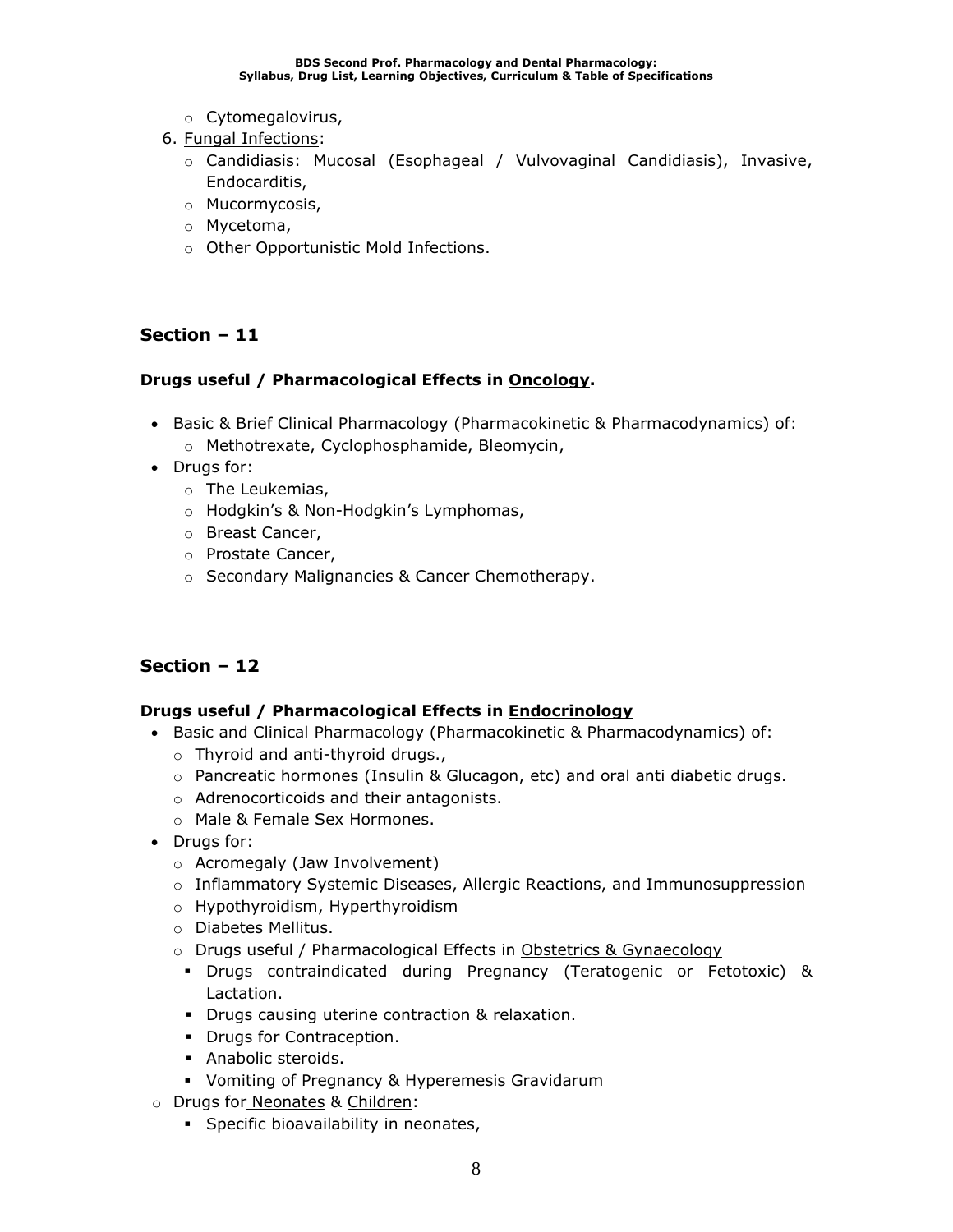- **•** Specific elimination half-lives in neonates.
- **•** Drug effects during lactation.
- **Paediatric Dosage Calculation.**
- o Specific Problems during Pregnancy:
	- Anemia,
	- Diabetes Mellitus,
	- Chronic Hypertension & Heart Disease,
	- Asthma,
	- **·** Thyroid Disease,
	- **·** Seizure Disorders,
	- **·** Urinary Tract Infection,
	- Tuberculosis,
	- **·** HIV/AIDS During Pregnancy,
	- Maternal Hepatitis B & C Carrier State,
	- Herpes Genitalis, Syphilis, Gonorrhea, etc

#### **Drugs useful / Pharmacological Effects in Immune Response Disorders,**

- Allergies/Allergic Disorders/ Reactions: Anaphylaxis, Food Allergy, Drug Allergy,
- Atopic Disease,
- Autoimmune Disorders,
	- o Immunosuppressive agents' esp. useful in organ transplants. (classification and common therapeutic uses and adverse effects only).
- Hypersensitivity,
- Immunodeficiency.

### **Section – 14**

#### **Miscellaneous Topics**

### **a) Drugs useful / Pharmacological Effects in Geriatric Problems**

- Importance of Pharmacokinetic and Pharmacodynamic changes with aging.
- Precautions in Administering Medications for:
	- o Sedative-Hypnotics, Analgesics, Antidepressant Drugs, Drugs Used in Alzheimer's Disease,
	- o Antihypertensive Drugs,
	- o Antimicrobial Therapy,
	- o Anti-Inflammatory Drugs,
	- o Drugs Used in Glaucoma,
- Adverse Drug Reactions in The Elderly
- Drugs for:
	- o Dementia
	- o Depression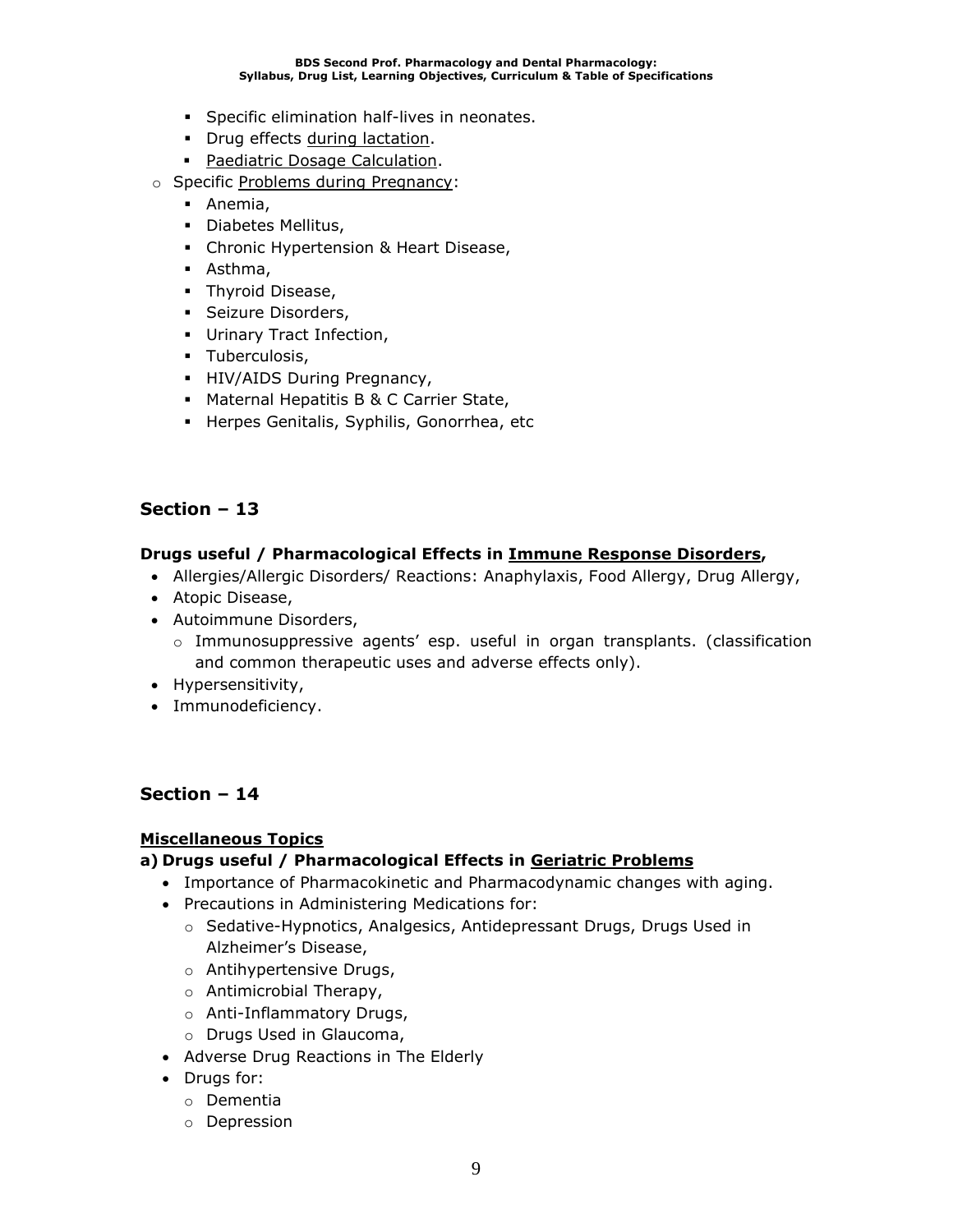- o Delirium
- o Involuntary Weight Loss

### **b) Drugs useful / Pharmacological Effects in Surgery**

- i. Pre surgical.
	- Pre-anesthetic Medication:
		- $\circ$  Acepromazine for psychic sedation primarily.
		- o Atropine to minimize secretions.
		- $\circ$  Diazepam to fortify impotent anesthetics
		- $\circ$  Scopolamine for prophylaxis for suppression of vagal and other autonomic reflex activity.
	- Specific control of comorbid diseases like Diabetes Mellitus, Cardiac Problems, etc.
- ii. During Surgery.
	- Local Anesthetics:
		- $\circ$  Basic and Clinical Pharmacology (Pharmacokinetic & Pharmacodynamics) of Esters & Amides.
	- General Anesthetics:
		- o Basic and Clinical Pharmacology (Pharmacokinetic & Pharmacodynamics) of Neuromuscular Blockers.
		- o Basic and Clinical Pharmacology (Pharmacokinetic & Pharmacodynamics) of Gaseous & Parenteral General anesthetics.
	- Special care for infective surgeries, etc.
- iii. Post-surgical.
	- Opioids Postoperative Pain.
	- Diphenhydramine, Dimenhydrinate Postoperative Nausea & Vomiting,
	- Avoid NSAIDs, Warfarin, or Antiplatelets, etc. to avoid Postoperative Bleeding.

### **c) Drugs useful / Pharmacological Effects as Nutritional Supplements.**

- Basic and Clinical Pharmacology (Pharmacokinetic & Pharmacodynamics) of:
	- o Iron,
	- $\circ$  Vitamin B<sub>12</sub>, and Folic Acid,
	- $\circ$  Vitamin B<sub>1</sub>, Vitamin B<sub>2</sub>, Vitamin B<sub>6</sub>, Vitamin C, Vitamin D Vitamin D<sub>3</sub>, Vitamin D2, Vitamin E, Calcium, Phosphate, and Other Supplements
- Drugs for:
	- o Anemia, Thalassemia, Sickle Cell Anemia, Aplastic Anemia.
	- o Vit B<sup>12</sup> & Folic Acid Deficiency,
	- o Neutropenia, Thrombocytopenia.

### **d) Drugs useful / Pharmacological Effects in Sports**

- Drugs for:
	- o Pain in Neck, Jaw, Cervical Disk Herniation, etc.

### **e) Antidotes.**

• Dimercaprol, Ethylenediaminetetraacetic Acid, Penicillamine, Deferoxamine.

### **f) Drug Interactions.**

- Predictability of Drug Interactions:
- Pharmacokinetic and Pharmacodynamic Mechanisms of Drug Interactions.
- Combined Toxicity.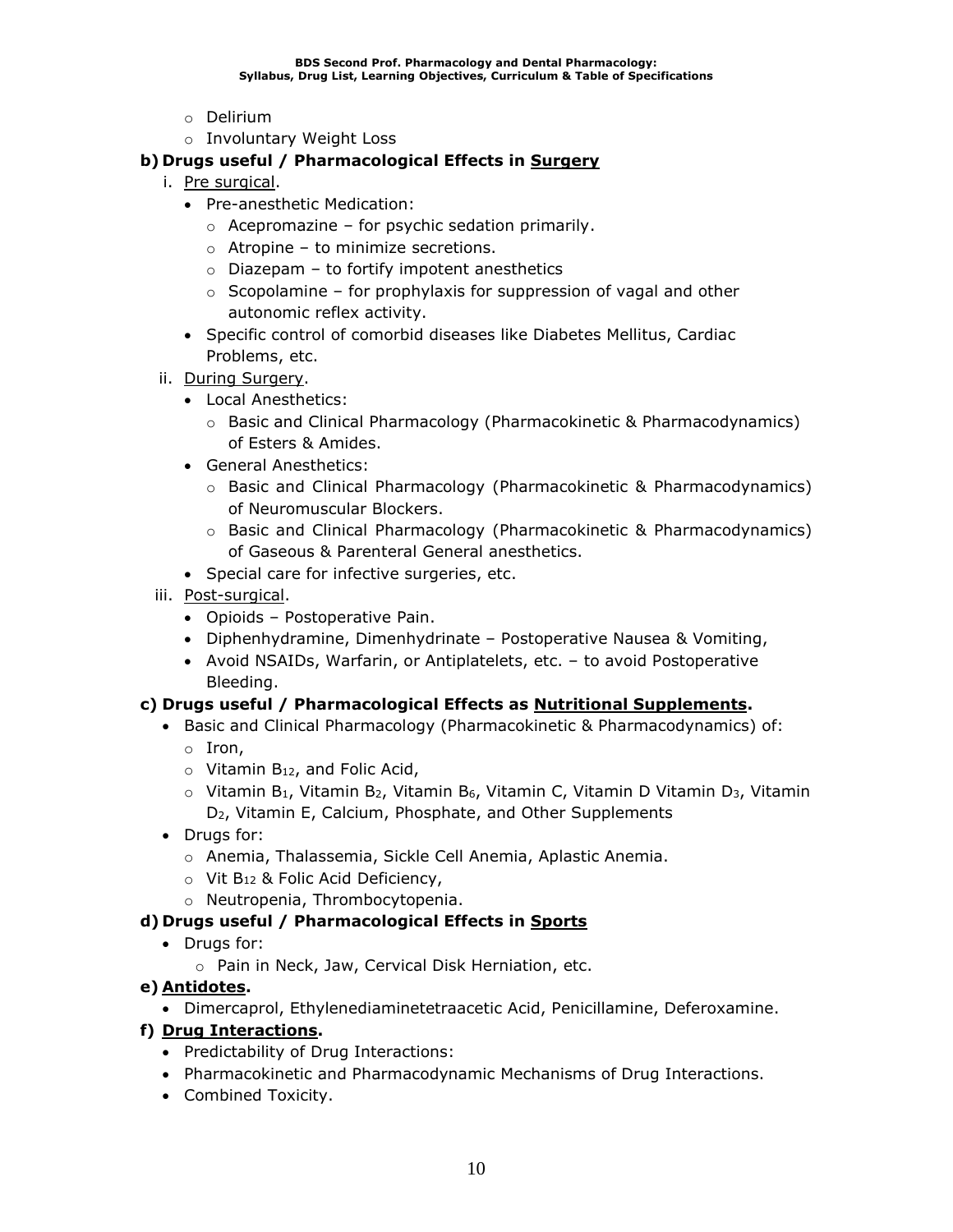# **Dental Pharmacology**

- Antiseptics, Disinfectants
- Agents used for Dental Caries
- Agents used for the maintenance of Oral Hygiene
- Agents used for Root Canal Therapy
- Hemostatic agents used in dentistry
- Desensitizing agents
- Artificial Salivary Preparations.

### **Clinico-Pharmacological Scenario / Multidisciplinary Seminars**

- Acid Peptic Disease
- Acute attack of asthma & Status Asthmaticus
- Status Epilepticus
- Rheumatoid Arthritis
- Acute Angina and Prophylaxis
- Hypertension and Acute Hypertensive Crisis
- Anaphylactic and Cardiogenic Shocks
- Tuberculosis,
- Malaria
- Typhoid Fever, with resistant cases management.
- Amoebiasis
- Urinary Tract Infection
- Acute watery diarrhea
- Bacillary dysentery
- Iron deficiency anemia
- Allergic rhinitis
- Migraine
- Hepatitis B / C
- Bird-Flu,
- Dengue,
- COVID 19 etc.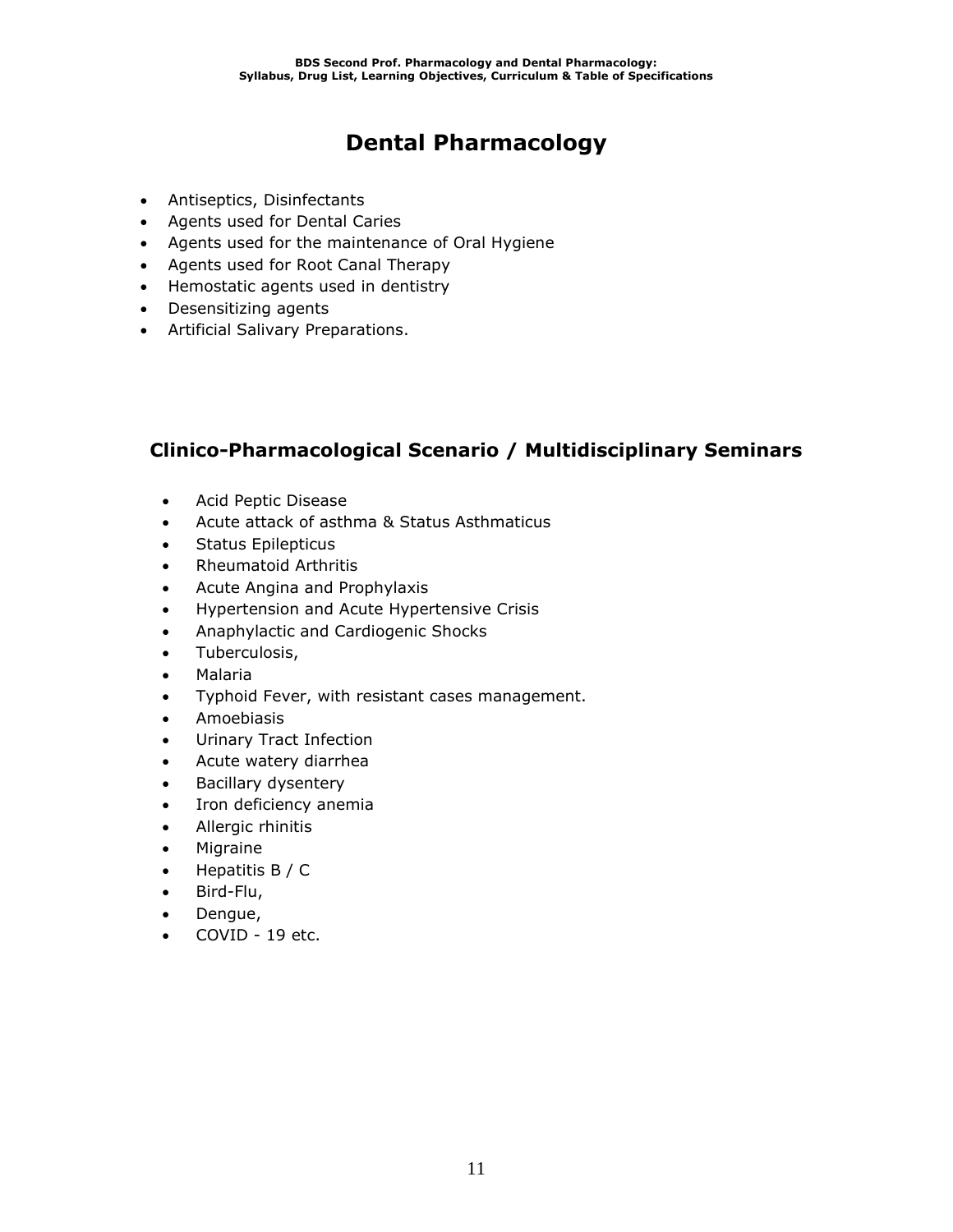### **Rational Prescribing, P-drug & Prescription Writing**

- General Principles and Guideline for Prescription Writing & Drugs Rational Use
- Elements of the Prescription,
- Prescribing Errors,
- Omission of Information
- Poor Prescription Writing,
- Inappropriate Drug Prescriptions,
- E-Prescribing,
- Compliance,
- Legal Factors, Socioeconomic Factors (The Cost of Prescriptions, Generic Prescribing, Other Cost Factors).

### **Drug Treatment, Prescription Writing and P-drug for the following clinical scenario:**

- Acid Peptic Disease
- Acute attack of asthma & Status Asthmaticus
- Acute Angina and Prophylaxis
- Mild & Moderate Hypertension
- Anaphylactic and Cardiogenic Shocks
- Tuberculosis
- Typhoid Fever
- Amoebiasis
- Urinary Tract Infection
- Bacillary dysentery
- Iron deficiency anemia
- Hepatitis  $B / C$

### **Recommended Books**

- 1. Basic and Clinical Pharmacology by Katzung, Latest Edition, Mc Graw-Hill.
- 2. Pharmacology Examination and Board Review by Katzung and Trevor, Latest Edition, Mc Graw-Hill. (for MCQs)
- 3. Pre-test pharmacology self assessment and review. (for MCQs)
- 4. Current Medical Diagnosis & Treatment, Latest Edition (for Clinical Pharmacology).

### **Reference Book**

5. Goodman & Gilman's The Pharmacology Basis of Therapeutics, Latest Edition.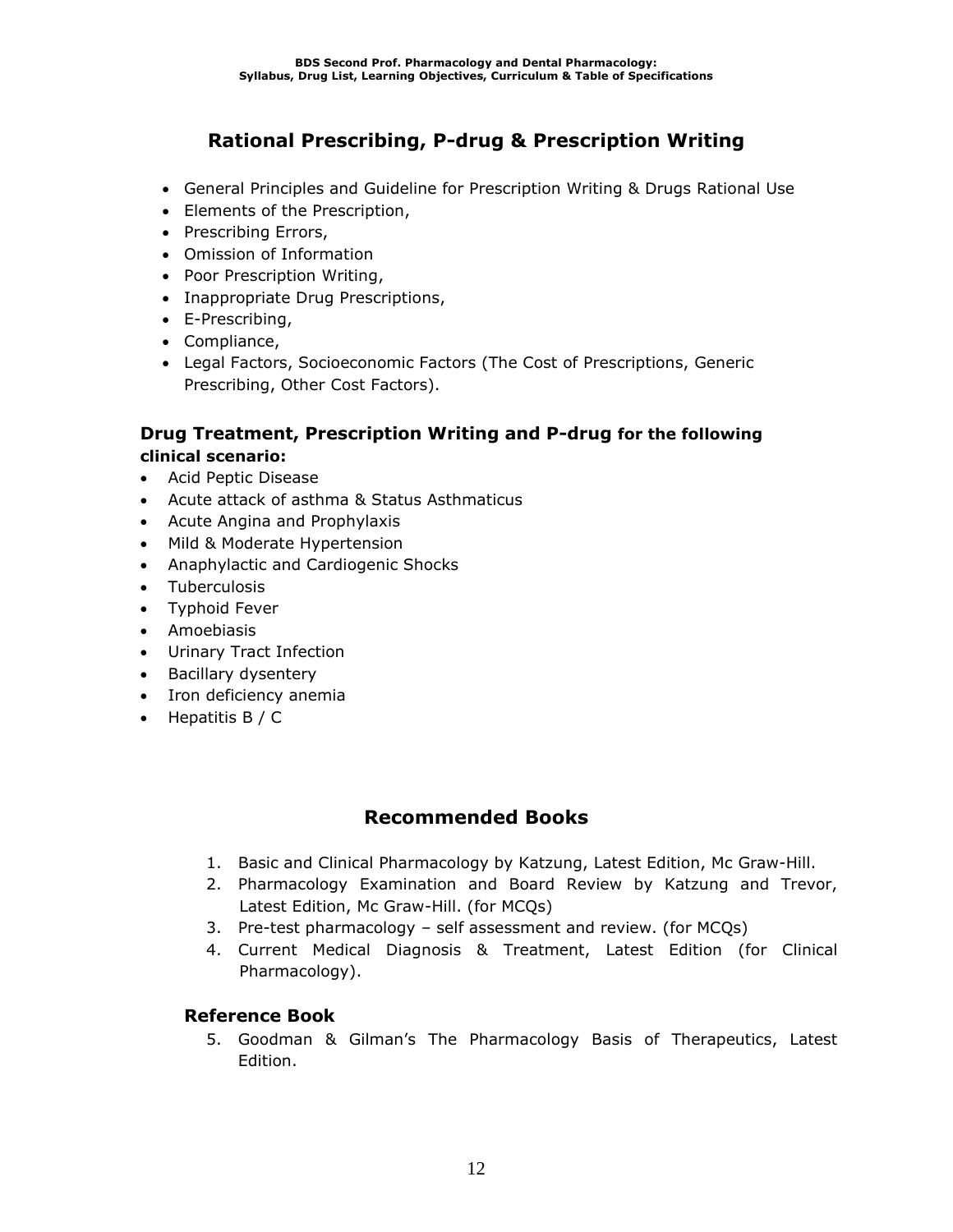### **PRACTICALS**

### **Experimental Pharmacology**

• Biostatistics including calculation of mean, mode, median, range, standard deviation, standard error of mean and Student t-test and their significance (Heart Rate, BP, Wt. & Height).

### **Pharmacy**

- 1. Weights and measures used clinically.
- 2. Abbreviations used clinically.
- 3. Definitions with examples of various dosage forms available for clinical use.
- 4. Routes of Drug Administration.
- 5. Calculations for preparation of:
	- a. Saline and Dextrose (different strengths) / Ringer's Lactate Solutions
	- b. ORS powder.
	- c. Sulphur ointment
	- d. Carminative mixture.
	- e. KMnO<sup>4</sup> lotion.
- 6. Dose calculation for clinical uses, according to age, weight, body surface area.
- 7. Pharmacokinetic calculations Loading Dose and Maintenance Dose, Half-Life and Volume of Distribution.
- 8. Calculation of rate of IV infusions.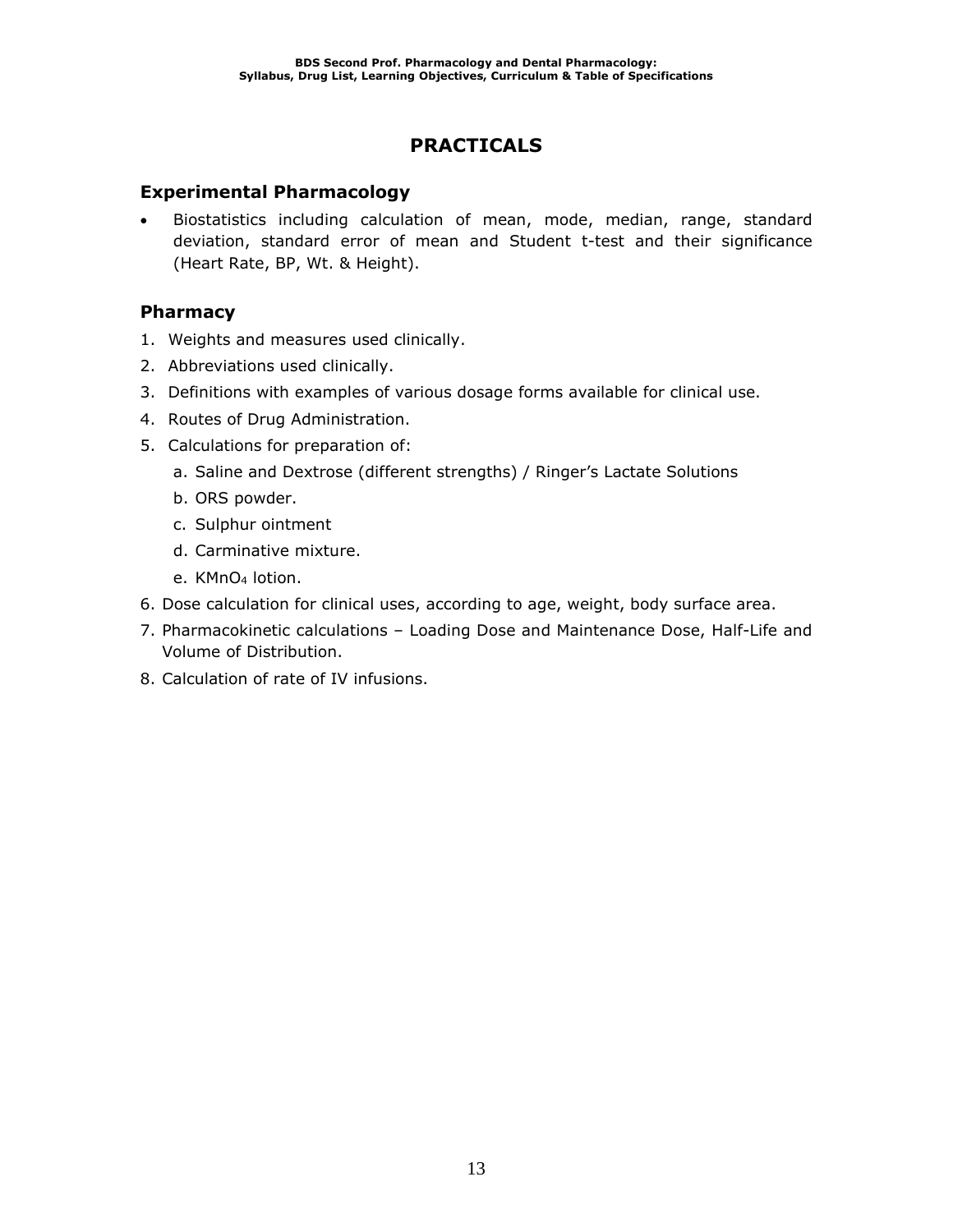### **List of Drugs for teaching to MBBS students (for session 2022-24)**

**To be revised every 3 years** (one year before the effective year)

### **Autonomic Nervous System**

### **Cholinoceptor – activating & cholinesterase – inhibiting drugs:**

- **Prototype:** Acetylcholine
- **Others:** (only characteristic pharmacokinetic & pharmacodynamic points) of Pilocarpine, Methacholine, Carbachol, Nicotine, Cevimeline, Edrophonium, Neostigmine, Physostigmine, Parathion, Malathion.

### **Cholinoceptors Blocking Drugs:**

- **Prototype:** Atropine
- **Others:** (only characteristic pharmacokinetic & pharmacodynamic points) of Scopolamine, Dicyclomine, Oxybutynin, Ipratropium, Homatropine, Tropicamide, Pirenzepine, Pralidoxime.

### **Adrenoceptor Agonists & Sympathomimetic Drugs:**

- **Prototype:** Epinephrine
- **Others:** (only characteristic pharmacokinetic & pharmacodynamic points) of Norepinephrine, Dopamine, Dobutamine, Isoproterenol, Phenylephrine, Ephedrine, Amphetamines, Terbutaline, Albuterol (Salbutamol), Salmeterol, Apraclonidine, Clonidine, Methyldopa, Fenoldopam, Tizanidine.

### **Adrenoceptor antagonist drugs:**

- **α - blocker: Prototype** Prazosin **Others:** (only characteristic pharmacokinetic & pharmacodynamic points) of Tamsulosin, Yohimbine, Phentolamine, Phenoxybenzamine.
- **β - blocker: Prototype** Propranolol **Others:** (only characteristic pharmacokinetic & pharmacodynamic points) of Pindolol, Timolol, Atenolol, Metoprolol, Bisoprolol, Labetalol, Carvedilol, Esmolol.
- **Adrenergic Neurons Blockers:** Reserpine, Guanethidine.
- **Ganglion Blocker:** Trimethaphan, Mecamylamine.

### **Cardiology**

### **Diuretic agents:**

- **Thiazides:** Hydrochlorothiazide, Indapamide.
- **Loop diuretics:** Furosemide, Ethacrynic Acid.
- **Potassium-Sparing Diuretics:** Spironolactone, Triamterene, Amiloride.
- **Carbonic Anhydrase Inhibitors:** Acetazolamide.
- **Osmotic Non-Electrolytes:** Mannitol

### **Vasodilators:**

- **Direct:** Minoxidil, Diazoxide, Na-Nitroprusside, Hydralazine.
- **Calcium Channel Blockers:** Amlodipine, Felodipine, Nifedipine, Diltiazem, Verapamil.
- **ACE - Inhibitors & angiotensin receptor blockers:** Captopril, Enalapril, Losartan.
- **Renin inhibitors:** Aliskiren
- **Nitrates & Nitrites:** Nitroglycerin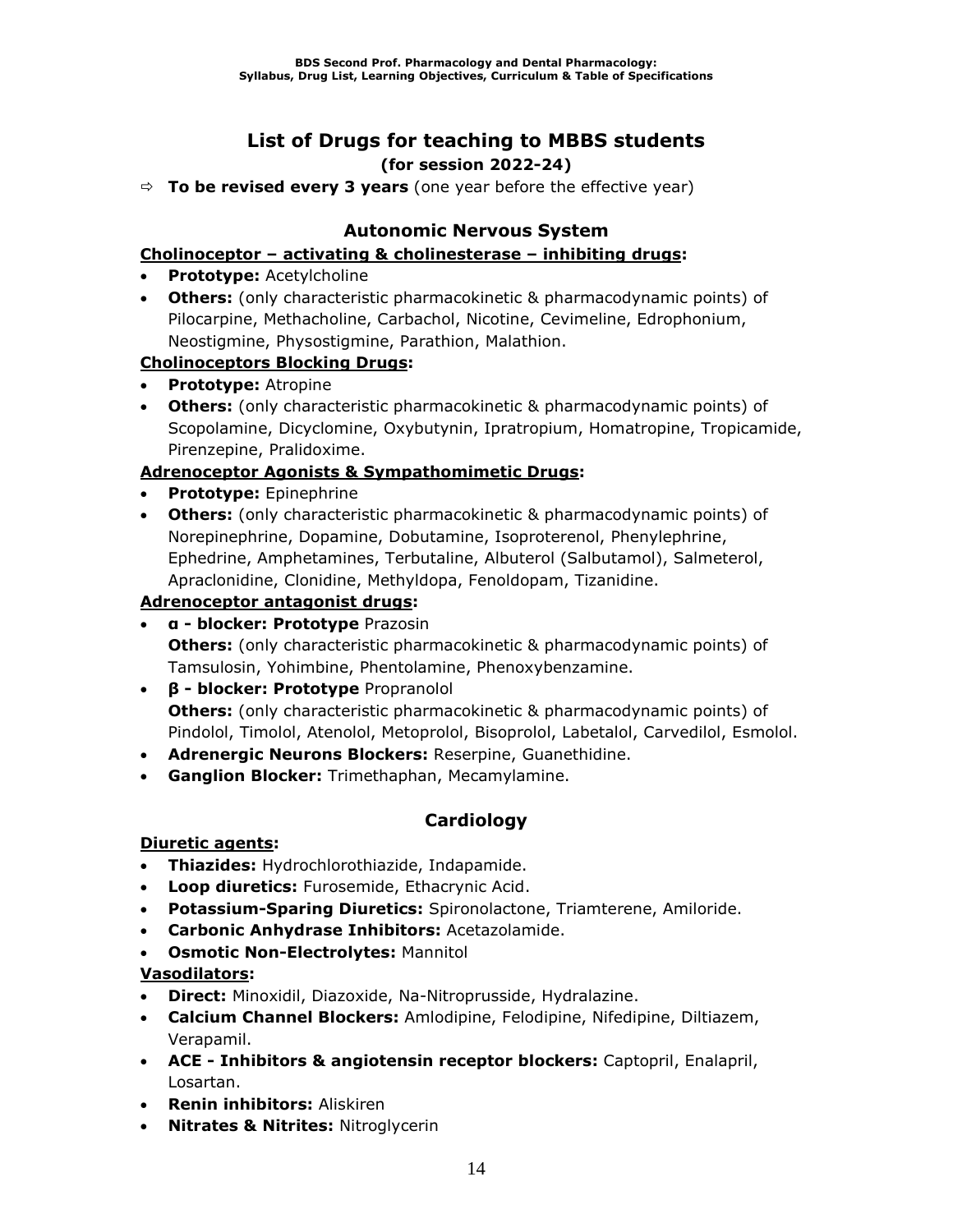### **Drugs used in Angina:**

- **Nitrates:** Nitroglycerine, Isosorbide dinitrate & Isosorbide mononitrate (Short & Long-Acting Preparations)
- **Calcium Channel Blockers**
- **Beta Blockers**
- **Others:** Ranolazine, Ivabradine.

**Anti-Hypertensives:** Diuretics, Methyldopa, Clonidine, Guanethidine, β blockers, α blockers, Vasodilators, Calcium channel blockers, ACE inhibitors & ARBs.

**Drugs used in CCF:** Digoxin, Milrinone, Inamrinone, Dobutamine, Thiazides, Furosemide, Spironolactone, Captopril, Enalapril, Losartan, Isosorbide dinitrate, Hydralazine, Nitroprusside, Carvedilol, Metoprolol, Bisoprolol.

**Drugs used in Cardiac Arrhythmias:** Disopyramide, Procainamide, Quinidine, Lidocaine, β blockers, Amiodarone, Sotalol, Calcium channel blockers, Digoxin.

### **Haematology**

**Fibrinolytics (Thrombolytics):** Streptokinase, Alteplase.

**Drugs used in Bleeding Disorders:** Vitamin K, Aminocaproic Acid, Tranexamic Acid, Desmopressin acetate

**Anticoagulants:** Heparin, Protamine Sulfate, LMWH (Enoxaprin), Rivaroxaban, Dabigatran, Lepirudin, Argatroban, Warfarin

**Antiplatelet Agents:** Aspirin, Clopidogrel, Ticlopidine, Abciximab, Eptifibatide, Tirofiban, Dipyridamole.

**Anti-hyperlipedemics:** Lovastatin, Niacin, Gemfibrozil, Fenofibrate,

Cholestyramine, Ezetimibe.

**Agents for Cytopenias:** Iron Preparations, Deferoxamine, etc.

**Agents used as Nutritional Supplements:** Vitamins B Complex, Vit. C, D, E, etc.

### **Neurology & Psychiatry**

### **Sedative (Anxiolytics) - Hypnotic agents:**

• **Benzodiazepines:**

**Prototype:** Diazepam,

**Others:** (only characteristic pharmacokinetic & pharmacodynamic points) of Temazepam, Nitrazepam, Chlorazepate, Lorazepam, Oxazepam, Alprazolam, Chlordiazepoxide, Midazolam.

- **Newer agents:** Zolpidem, Eszopiclone.
- **Serotonin-Agonists:** Buspirone
- **Melatonin Receptors Agonists:** Ramelteon
- **Barbiturates:** Phenobarbitone

**Anti-seizure drugs:** Phenytoin, Carbamazepine, Primidone, Gabapentin,

Lamotrigine, Ethosuximide, Valproic Acid, Diazepam, Clonazepam.

### **Opioid analgesics and antagonists:**

- **Prototype:** Morphine,
- **Others:** (only characteristic pharmacokinetic & pharmacodynamic points) of Heroin, Methadone, Meperidine, Fentanyl, Codeine, Nalbuphine, Buprenorphine, Pentazocine, Tramadol, Dextromethorphan, Diphenoxylate, Loperamide, Tramadol
- Naloxone, Naltrexone.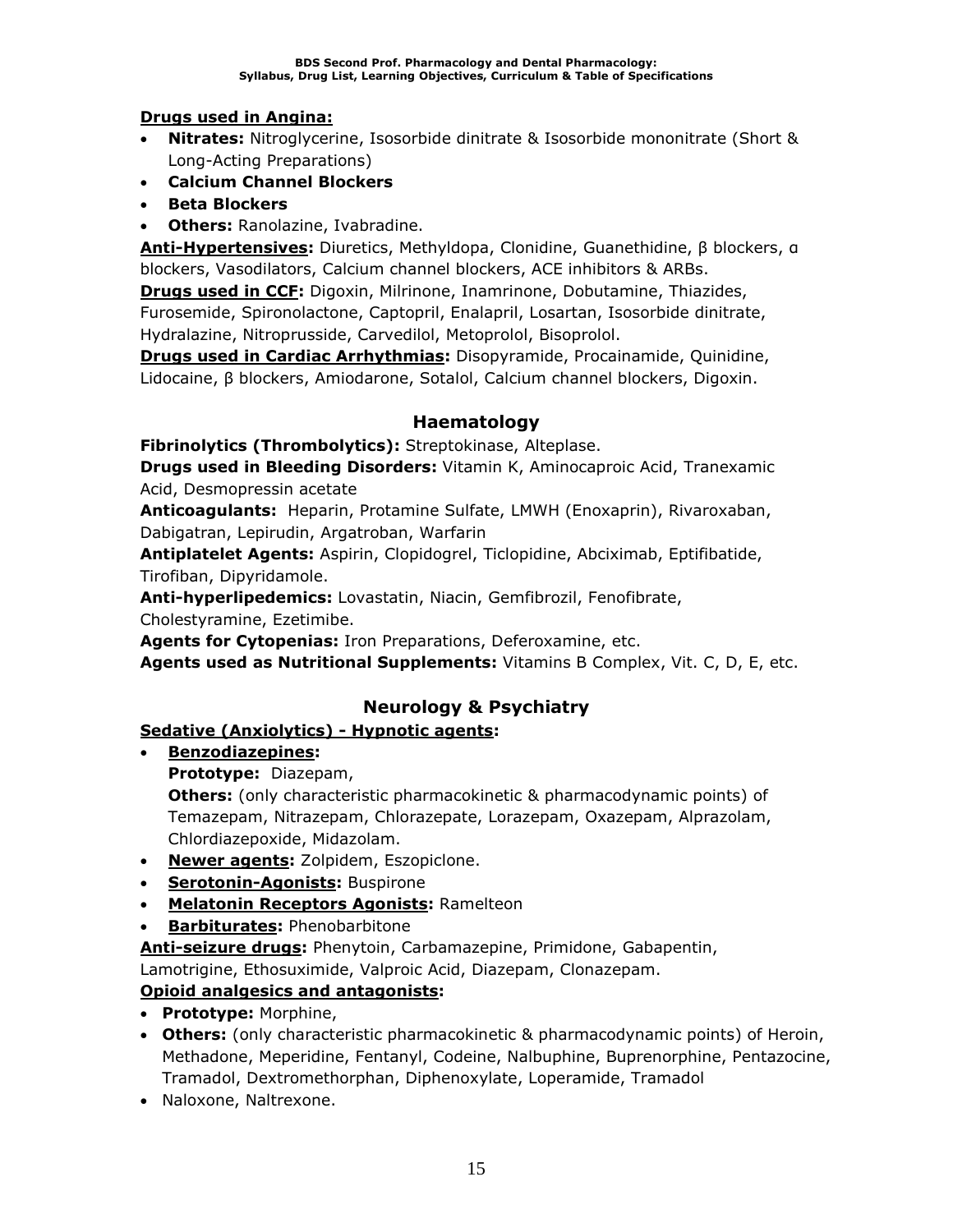**Drugs of Abuse:** Alcohols, Morphine, Heroin, Marijuana, LSD, Nicotine, Ketamine, Phencyclidine, Cocaine, Amphetamines, Ecstasy (M-D-Methamphetamine)

### **Anesthesiology**

**Local Anesthetics:** Cocaine, Benzocaine, Lidocaine, Prilocaine, Bupivacaine. **General Anesthetics:** Nitrous oxide, Halothane, Isoflurane, Sevoflurane, Thiopental, Midazolam, Propofol, Ketamine, Dexmedetomidine, Etomidate, Fentanyl & Droperidol.

### **Skeletal Muscle Relaxants**

### **Non-depolarizing neuromuscular blocking agents:**

• **Prototype:** Tubocurarine **Others:** (only characteristic pharmacokinetic & pharmacodynamic points) of Atracurium, rocuronium, Cisatracurium, Pancuronium, vecuronium.

• **Reversal Agents:** Neostigmine, Sugammadex

**Depolarizing neuromuscular blocking agents:** Succinylcholine.

**Centrally acting spasmolytic drugs:** Baclofen, Diazepam, Orphenadrine, Cyclobenzaprine, Tizanidine.

**Direct acting muscle relaxants:** Dantrolene.

### **Rheumatology and Gout**

### **NSAIDs:**

• **Prototype:** Aspirin

**Others:** (only characteristic pharmacokinetic & pharmacodynamic points) of Ibuprofen, Diclofenac, Naproxen, Mefenamic acid, Piroxicam, Indomethacin, Celecoxib, Meloxicam, Acetaminophen.

**DMARDs**: Methotrexate, Adalimumab, Etanercept, Leflunomide, Penicillamine, Hydroxychloroquine, Aurothiomalate.

**Drugs used in Gout:** Colchicine, Indomethacin, Probenecid, Allopurinol, Febuxostat, Glucocorticoids

### **Drugs useful in Pulmonology & acting on Smooth Muscle**

- **Drugs used in Asthma:** Epinephrine, Albuterol, Terbutaline, Salmeterol, Theophylline, Aminophylline, Ipratropium, Cromolyn, Nedocromil, Ketotifen, Zafirlukast, Montelukast, Zileuton, Beclomethasone.
- **Anti-allergics & Decongestants:** Loratadine, Fexofenadine, Phenylephrine, Xylometazoline, Pseudoephedrine.
- **Antitussives:** Codeine, Dextromethorphan, Noscapine.
- **Expectorants and Mucolytics:** Ammonium Chloride, Guaiphenesin, Bromhexine.
- **H<sup>1</sup> Anti-histamines:** Chlorpheniramine, Diphenhydramine, Cyclizine, Meclizine, Fexofenadine, Loratadine, Cetirizine
- **Serotonin Agonists:** Sumatriptan
- **Serotonin Antagonists:** Cyproheptadine, Ketanserin, Ondansetron.
- **Ergot Alkaloids:** Ergotamine, Ergonovine.
- **Eicosanoids:** Alprostadil (PGE<sub>1</sub>), PGE<sub>2</sub> and PGF<sub>2</sub>, Prostacyclin (PGI<sub>2</sub>), Misoprostol (PGE<sup>1</sup> derivative), Latanoprost, Lubiprostone, etc.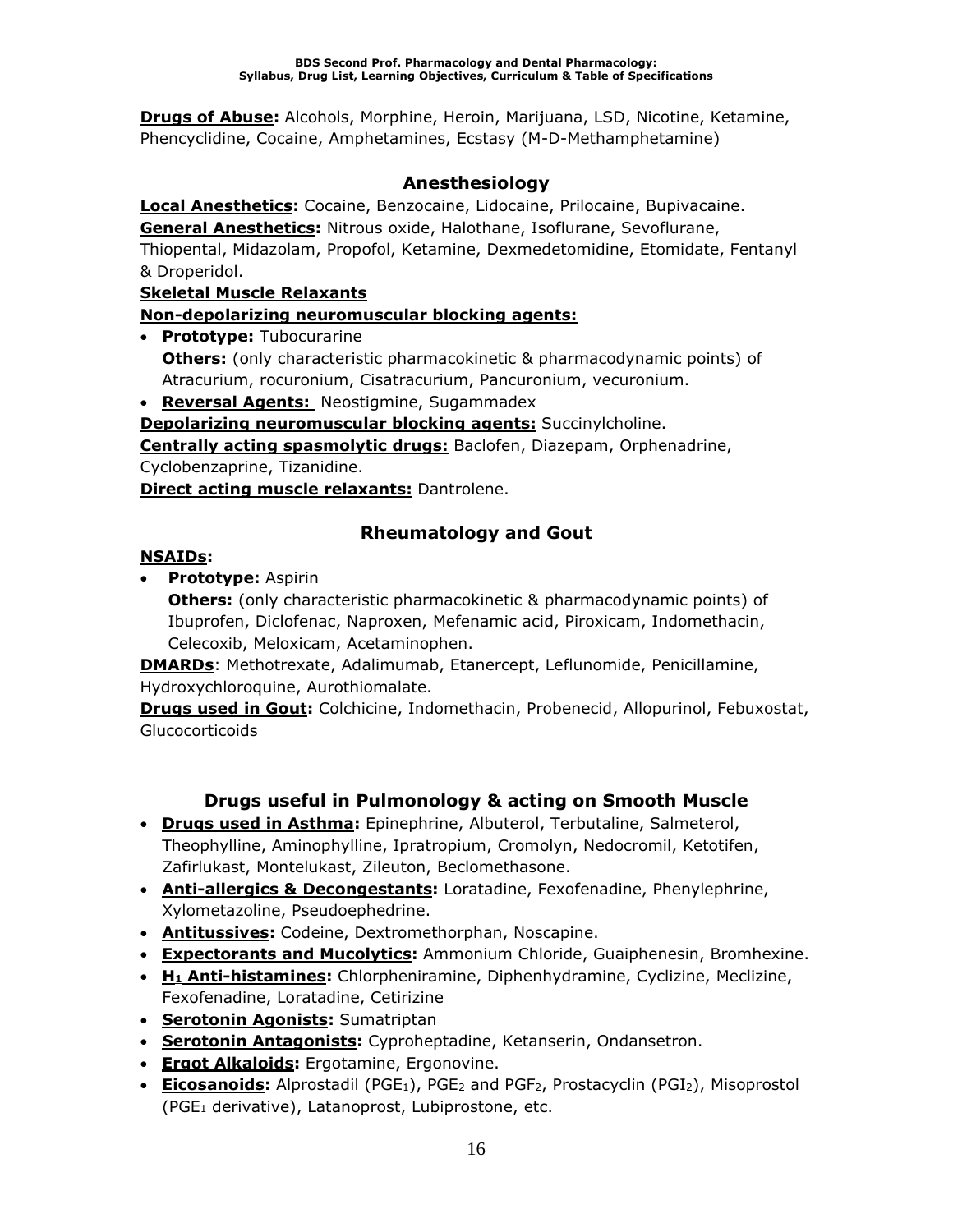- **Leukotriene antagonists:** Montelukast, Zafirlukast, Zileuton.
- **Vasoactive Peptides:** Angiotensin II, Vasopressin, Bradykinin
- **Inhibitors of Endothelin:** Bosentan.

### **Gastroenterology**

**Anti-emetic Agents:** Metoclopramide, Diphenhydramine, Dimenhydrinate, Meclizine, Hyoscine, Ondansetron, Prochlorperazine, Promethazine, Droperidol, Dronabinol, Dexamethasone, Lorazepam

**Prokinetics:** Domperidone, Metoclopramide, Neostigmine, Erythromycin **Drugs Used in Acid-Peptic Diseases:**

- **Antacids:** Magnesium Hydroxide, Aluminum Hydroxide, Sodium Bicarbonate, Calcium Carbonate,
- **H2-Receptor Antagonists:** Cimetidine, Ranitidine, Famotidine, Nizatidine.
- **Proton Pump Inhibitors (PPI):** Omeprazole, Lansoprazole.
- **Mucosal Protective Agents:** Sucralfate, Misoprostol, Bismuth salts.

**For Eradication of H. Pylori:** PPI, Bismuth Compounds, Clarithromycin, Amoxicillin, Metronidazole, Tetracycline.

**Anti-diarrheal Agents:** Loperamide, Diphenoxylate, Hydrated Magnesium Aluminum Silicate (Attapulgite), Kaolin plus Pectin

**Laxatives:** Psyllium (Ispaghol), Methylcellulose, Docusate, Lactulose, Senna, Bisacodyl, Liquid paraffin (mineral oil), Glycerin, Magnesium salts, Lubiprostone.

### **Chemotherapeutic Drugs**

### **Beta lactam and other cell walls and membrane active antibiotics Penicillins:**

• **Prototype:** Penicillin G (Long acting: Procaine penicillin, Benzathine Penicillin),

• **Others:** (only characteristic pharmacokinetic & pharmacodynamic points) of Ampicillin, Amoxicillin, Methicillin, Cloxacillin, Nafcillin, Carbenicillin, Piperacillin, Ticarcillin, Amoxicillin + Clavulanic Acid

**Cephalosporins:** Cefazolin, Cephradine, Cephalexin, Cefaclor, Cefuroxime, Cefotetan, Ceftriaxone, Cefotaxime, Ceftaidime, Cefixime, Cefoperazone, Cefepime, Ceftaroline. **Monobactams:** Aztreonam

**Carbapenems:** Imipenem, (Imipenem plus Cilastin) Meropenem, Ertapenem **Other cell walls synthesis inhibitors:** Vancomycin, Bacitracin, Cycloserine. **Tetracyclines:** Tetracycline, Demeclocycline, Doxycycline, Minocycline, Tigecycline. **Macrolides:**

- **Prototype:** Erythromycin
- **Others:** (only characteristic pharmacokinetic & pharmacodynamic points) of Clarithromycin, Azithromycin.

**Clindamycin: Quinupristin-dalfopristin: Chloramphenicol: Linezolid: Aminoglycosides:**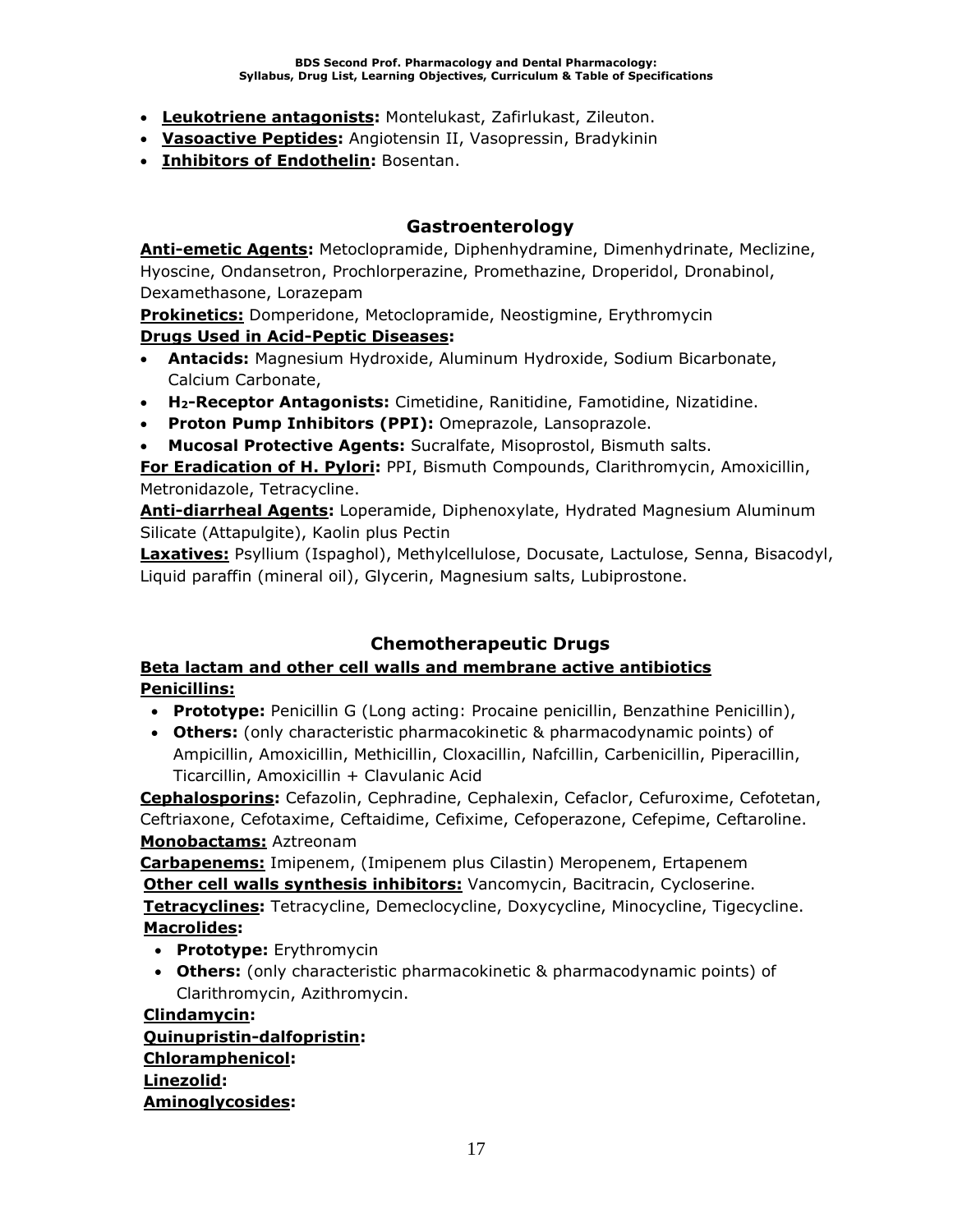- **Prototype:** Streptomycin
- **Others:** (only characteristic pharmacokinetic & pharmacodynamic points) of Gentamicin, Tobramycin, Amikacin, Neomycin.

### **Spectinomycin:**

### **Anti-Folate drugs:**

**Sulfonamides:** Sulfadiazine, Sulfacetamide, sulfasalazine, sulfadoxine

- o Trimethoprim, Pyrimethamine
- $\circ$  Sulfamethoxazole + Trimethoprim (Co-trimoxazole)
- o Sulfadoxine plus Pyrimethamine (Fansidar)

### **DNA Gyrase inhibitors:**

### **Quinolones:** Nalidixic Acid

### **Flouroquinolones:**

- **Prototype:** Ciprofloxacin
- **Others:** (only characteristic pharmacokinetic & pharmacodynamic points) of Norfloxacin, Ofloxacin, Levofloxacin, Gatifloxacin, Moxifloxacin

**Urinary Antiseptics:** Nitrofurantoin, Methenamine, Nalidixic acid.

**Disinfectants/antiseptics (Topical):** Ethanol, Chlorhexidine, Povidone, Na hypochlorite, Phenol.

### **Anti-mycobacterial Drugs:**

• **Drugs used in tuberculosis**: Isoniazid (INH), Rifampin, Ethambutol, Pyrazinamide, Streptomycin, Amikacin, Ciprofloxacin, Linezolid, Ethionamide, Cycloserine, Rifabutin,

**Antifungals:** Amphotericin B, Ketoconazole, Fluconazole, Clotrimazole, Itraconazole, Flucytosine, Griseofulvin, Terbinafine, Nystatin, Caspofungin. **Antivirals:** Acyclovir, Gancyclovir, Zidovudine, Interferon alpha - 2α & pegylated interferon alpha, Ribavirin, Amantadine, Oseltamivir, Sofosbuvir, Daclatasvir, Dasabuvir, Simeprevir, Raltegravir

### **Antiprotozoal drugs:**

- **Anti-malarials:** Chloroquine, Amodiaquine, Artemether, Artesunate, Quinine, Quinidine, Mefloquine, Primaquine, Atovaquone, Halofantrine, Doxycycline
	- o Sulfadoxine plus Pyrimethamine (Fansidar)
	- o Atovaquone plus proguanil (Malarone)

• **Antiamoebics:** Metronidazole, Diloxanide furoate, Iodoquinol, Emetine & Dehydroemetine, Chloroquine, Paromomycin, Tetracycline, Erythromycin

• **Anthelmintics:** Albendazole, Ivermectin, Mebendazole.

### **Oncology**

Cyclophosphamide, Methotrexate, Cisplatin, Procarbazine, Mechlorethamine, Mercaptopurine, Fluorouracil, Vincristine, Vinblastine, Bleomycin, Doxorubicin & Daunorubicin, Prednisolone, Radioactive Iodine, Tamoxifen, Interferon gamma, Antitumor MABs –Adalimumab.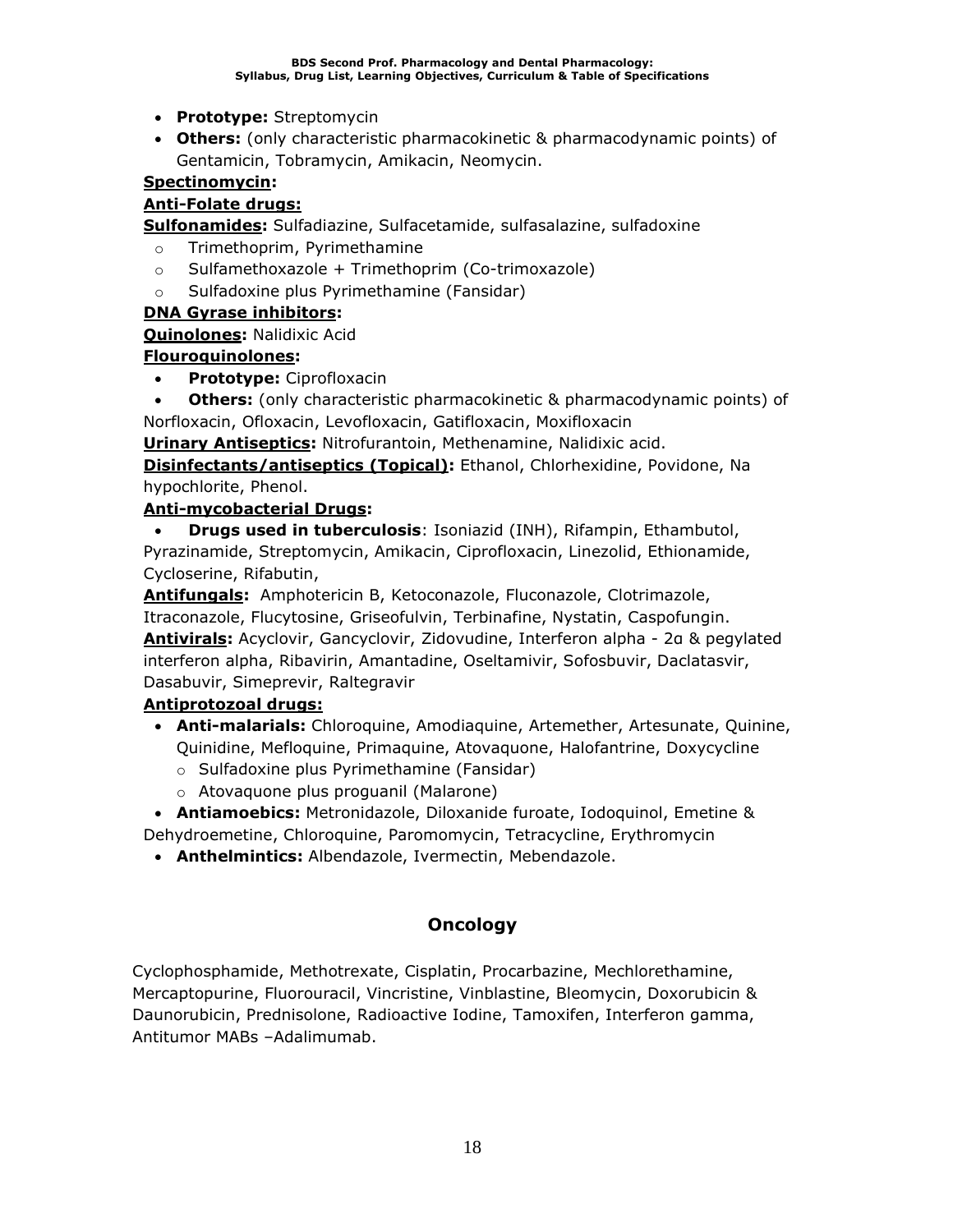### **Immunosuppressive Agents**

Prednisolone, Cyclosporine, Hydroxychloroquine, methotrexate, Monoclonal Antibodies (MABS): Antitumor MABs –Adalimumab, Etanercept, Rituximab, Sirolimus, Tacrolimus

### **Endocrine Drugs**

**Thyroid & Anti-thyroid drugs:** Levothyroxine, Liothyronine, Propylthiouracil, Methimazole, Carbimazole, Potassium iodide, Radioactive Iodine<sup>131</sup> **Adrenocorticosteroids and adrenocortical antagonists:** Hydrocortisone, Prednisone, Triamcinolone, Betamethasone, Dexamethasone.

### **Pancreatic hormones and Anti-diabetic drugs:**

**Insulins:**

- **Prototype:** Regular Insulin
- **Others:** (only characteristic pharmacokinetic & pharmacodynamic points) of Insulin Lispro, Insulin Aspart, Insulin Glulisine, NPH, Insulin Glargine, Insulin detemir

**Other antidiabetic agents:** Chlorpropamide, Glipizide, Repaglinide, Nateglinide, Metformin, Pioglitazone, Acarbose, Pramlintide, Exenatide, etc. **Glucagon:** 

**The Gonadal Hormones & Inhibitors:** Estradiol, Diethylstilbestrol, Progesterone, Methyltestosterone, Nandrolone, Tamoxifen, Raloxifene, Clomiphene, Danazol, Mifepristone.

**Hormonal contraceptives:** Combinations of estrogens and progestins **Drugs acting on uterus:**

- **Uterine stimulants** *(Ecbolics):* Oxytocin, Dinoprostone, Misoprostol, Ergonovine (Ergometrine)
- **Uterine relaxants** *(tocolytics):* Albuterol (Salbutamol), Ritodrine.

### **Agents that affect bone mineral homeostasis:**

- **Vitamin D preparations:** Cholecalciferol, Calcitriol
- **Calcium Preparations:** Calcium Gluconate, Calcium Chloride
- **Hormones:** Calcitonin, Teriparatide
- **Bisphosphonate:** Alendronate

### **Miscellaneous Topics**

- o **Antidotes**.
- o **Vitamins:**
- o **Paediatric Pharmacology**
- o **Drugs useful during Pregnancy, Lactation, etc.**
- o **Geriatric Pharmacology**
- o **Sports Medicine**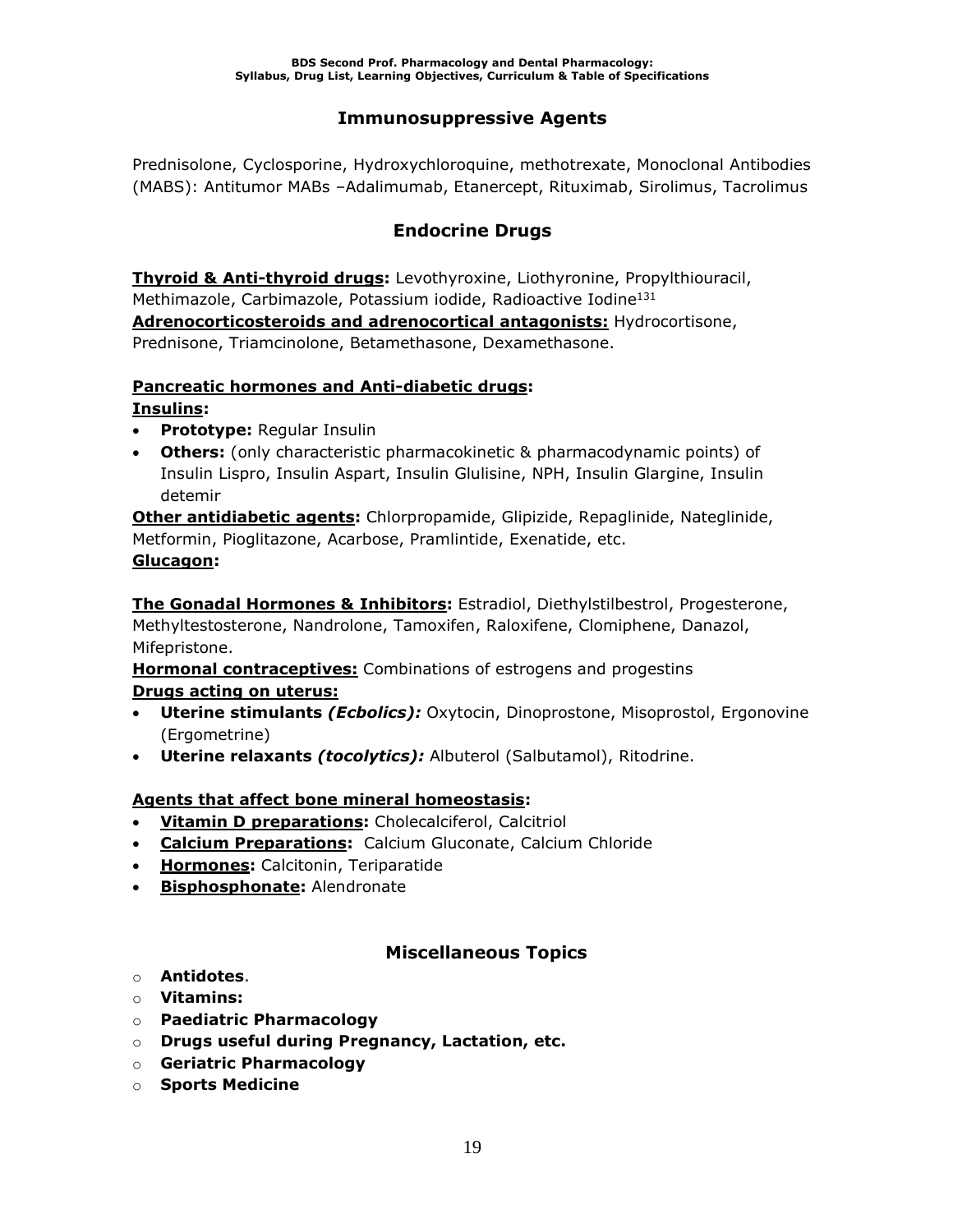# **Learning Objectives, Curriculum & Table of Specification**

### **Pharmacology and Dental Pharmacology BDS, Second Professional**

### **(2021)**

### **RATIONALE**

- 1. Pharmacology is an essential component of the modern undergraduate medical curriculum.
- 2. There is however, a large gap between the basic science of pharmacology and its practical application in every day of medical practice.
- 3. Recently clinical pharmacology has developed both as an academic and as a service discipline to fill the gap in most developed countries; clinical pharmacology has become a permanent feature of their medical curricula and is an integral component of their qualifying examination system.
- 4. Undergraduate teaching programs in clinical pharmacology should seek to provide students with knowledge of the scientific basis of its application.
- 5. Students are required to know the pharmacokinetic and dynamic aspects of drugs detailed hereunder.
- 6. To prescribe a drug safely and effectively students need to know its pharmacological aspects including their common preparations. They also need to know the prescriptions for the common disorders.
- 7. Students should be familiar with the rational use of drugs, which includes costeffectiveness, appropriate dosage regime and compliance.
- 8. The knowledge of classification of drugs as per syllabus.
- 9. The experimental work in pharmacology should aim at demonstration of actions of drugs in experimental animals and application of this knowledge in human beings.
- 10. The students should have an exposure to various formulations / preparations of the commonly used drugs.
- 11. Group actions with emphasis on the prototype drug and its variants should be taught.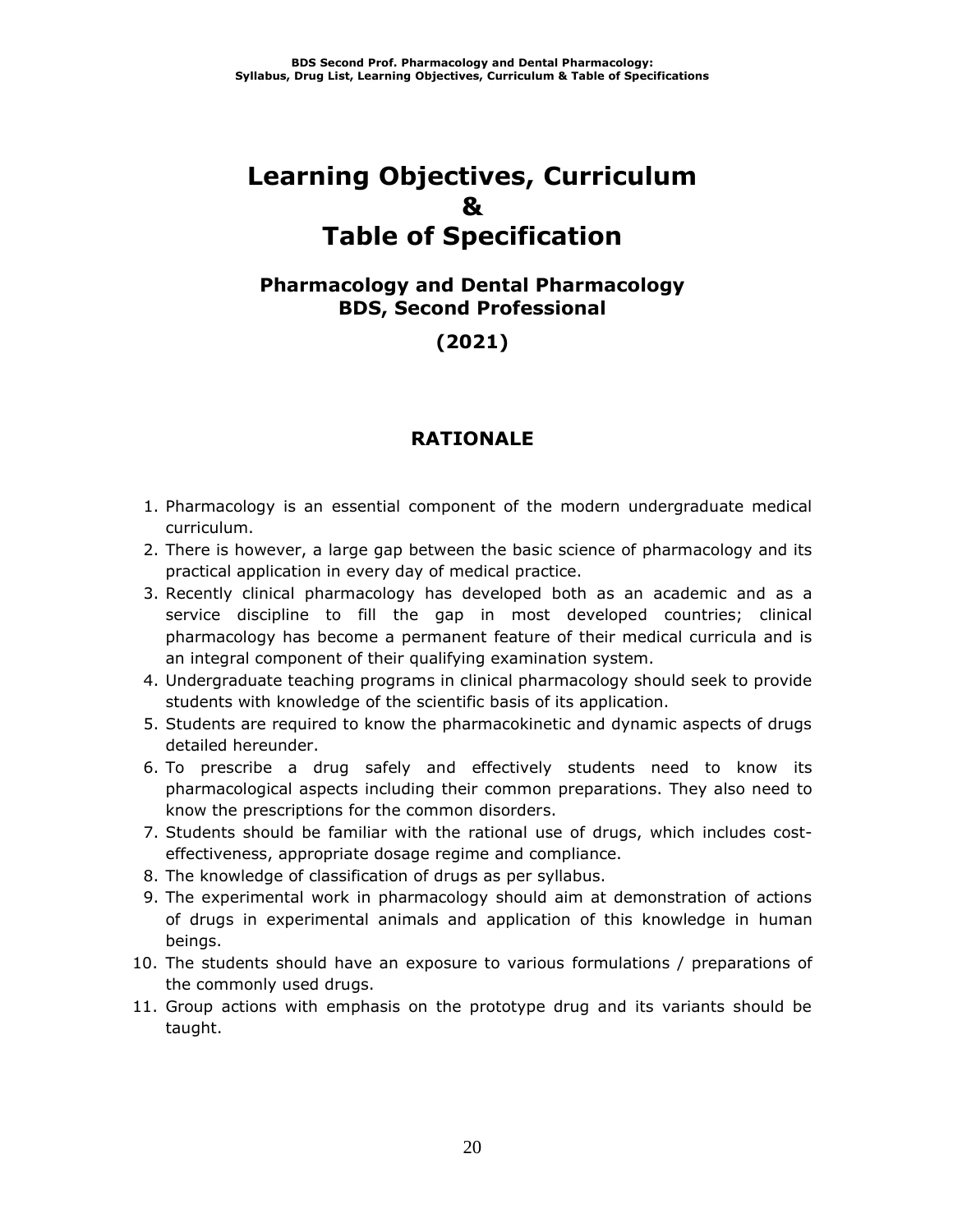### **LEARNING METHODOLOGIES**

The teaching of the subject will consist of:

- a) Traditional Learning through Class Lectures and Interactive Sessions / Small Group Discussions
- b) Flipped Learning: Home Learnings through Videos / Online Lectures, etc followed by Interactive Leaning during class and Self-Assessment.
- c) Clinico-Pharmacological Seminars.
- d) Scenario-Based Learning (SBL)
- e) Demonstrations and Experiments

### **LEARNING OBJECTIVES**

### **General Objectives**

It is expected that by the end of the course, the students should be able to:

- Know the general principles of the two major branches of Pharmacology: Pharmacokinetics and Pharmacodynamics
- Understand kinetics, mechanism of action, pharmacological actions, indications, contraindications, drug interactions and adverse drug reactions of the various drugs (especially protocol drugs or as a group) acting on different body systems
- Classify drugs as per syllabus based on their chemistry, mechanism of action, therapeutic uses or other means specified in the specific objectives
- Clinical Pharmacology of all the drugs useful in different systemic and nonsystemic disease; so, describe rationale of prescribing of drugs for selected disorders of different body systems.
- Describe signs, symptoms and management of over-dosage of selected drugs
- Perform various Practicals conducted throughout the course
- Prescribe a drug safely and effectively, knowing students need to know its pharmacological & therapeutic aspects.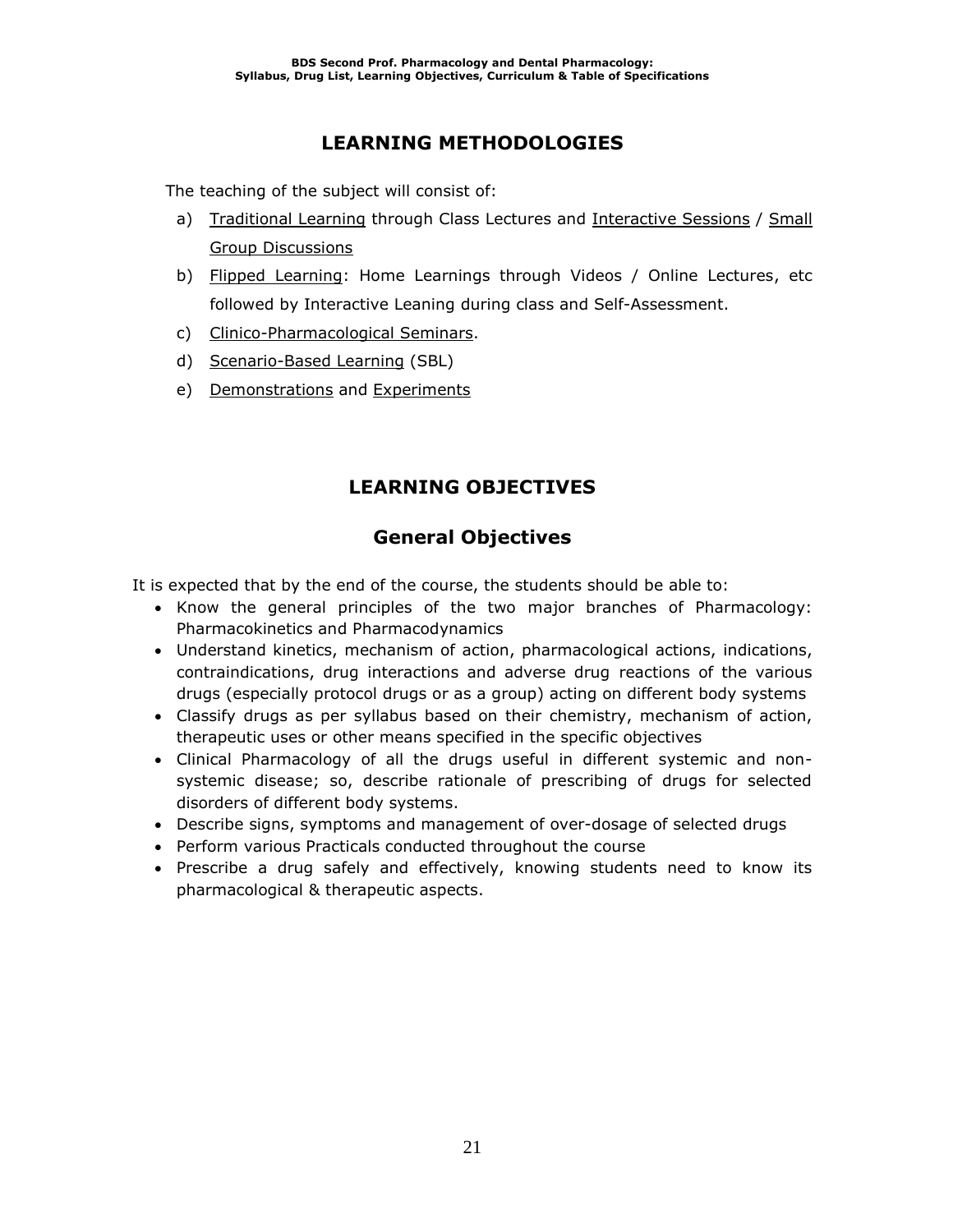### **Specific Objectives**

### **Section – 1**

After the completion of this section, it is expected that the students should be able to know about **different aspects of General Pharmacology**, including:

### **A. Introduction to Pharmacology,** and to

- Define pharmacology
- Define drug
- Describe the different branches of pharmacology
- Describe different Pharmacopoeias and their clinical usefulness.
- Describe drug nomenclature
- Identify the Sources & Active Principles of Drugs with *Clinical Applications of Active Principles.*
- Describe different sources of drugs
- Tabulate differences between fixed oils and volatile oils as sources of drugs
- Routes of Drug Administration; enlist different routes of drug administration with their merits & demerits.
- Describe the factors that influence the route of administration of a drug
- Understand the *Clinical Relevance of the Selection of Routes of Administration.* understanding routes of administration clinically through "observing the patient".
- Transport of Drugs across Cell Membranes
- Enlist the different processes by which drugs are transported across cell membranes
- Describe and differentiate each transport process

### **B.** Absorption, and to

- Describe drug absorption
- Describe drug-based factors affecting rate and extent of drug absorption
- Predict the relative *permeation of a clinically useful weak acid or a weak base* from knowledge of its pKa, the pH of the medium using the Henderson-Hasselbalch equation.
- Determine percentage of drug ionized or unionized when placed in a certain pH media
- Explain ion trapping
- Describe patient-based factors affecting rate and extent of drug absorption
- Describe the *Clinical Significance of Drug Absorption* Understanding clinically through "observing the patient".

### **C.** Bioavailability, and to

- Explain bioavailability
- Describe factors affecting bioavailability
- Explain first pass elimination
- Explain extraction ratio
- Understand that how *bioavailability and the first pass effect, affect the different clinical conditions.*

understanding clinically through "patient demonstration".

• Explain bioequivalence and therapeutic equivalence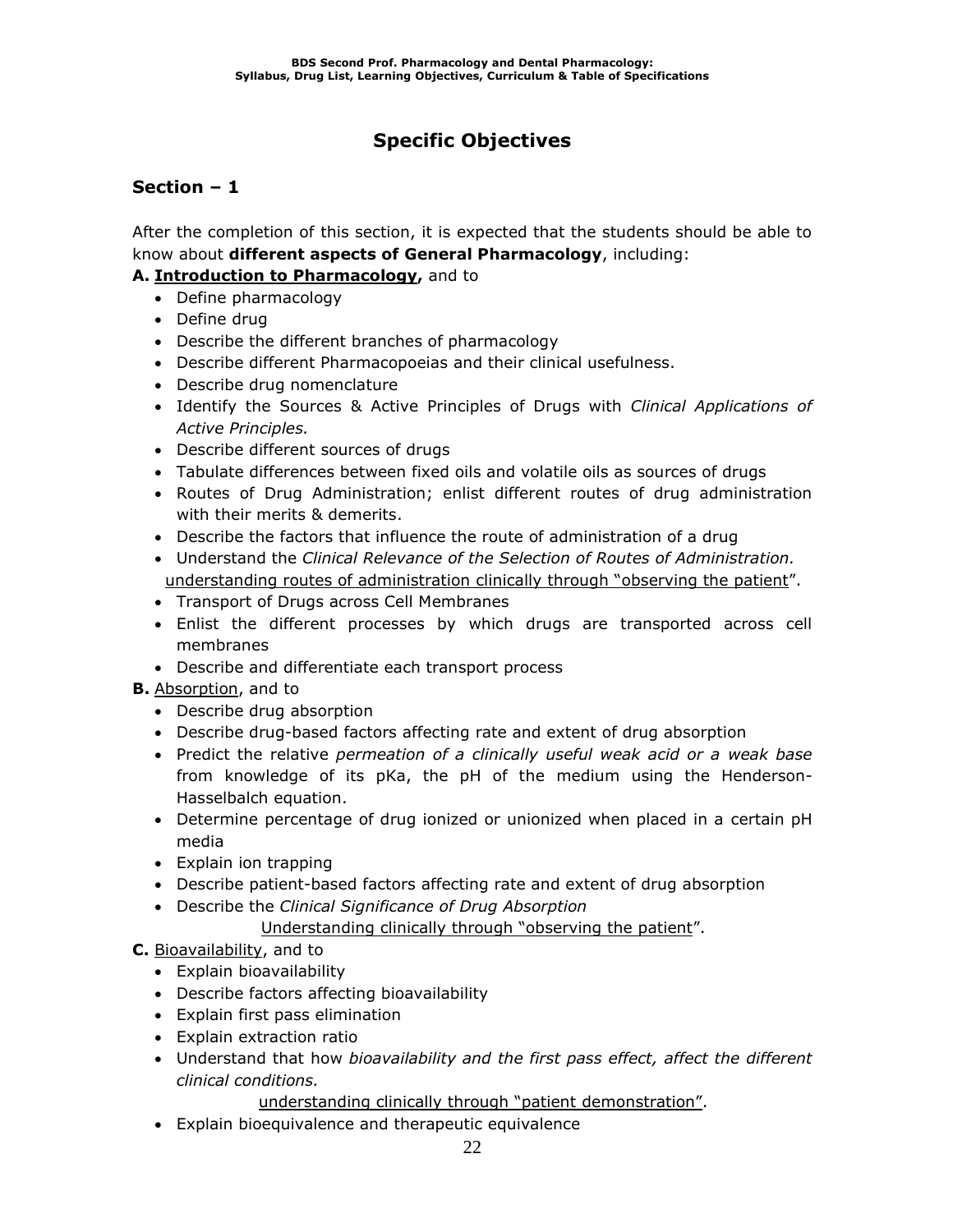**D.** Distribution, and to

- Explain drug distribution
- Describe the distribution of a drug through various body compartments
- Describe drug reservoirs
- Explain selective distribution
- Describe factors affecting distribution of a drug
- Explain volume of distribution (Vd) and how to calculate Vd.
- Understand the clinical significance of Vd
- Explain the characteristics of a drug that is bound to plasma proteins
- Describe the clinical consequences of displacement of a drug from plasma protein binding
	- *How redistribution is clinically applicable, esp. in drugs acting on CNS?* understanding clinically through "patient during anesthesia".
- **E.** Metabolism & Biotransformation, and to
	- Explain metabolism and biotransformation
	- Describe the aims and outcomes of metabolism and biotransformation
	- Explain a 'prodrug'
	- Enlist phase I and phase II metabolic & biotransformation reactions
	- Describe characteristics of Phase 1 reactions
	- Describe characteristics of Phase 2 reactions
	- Describe microsomal and non-microsomal biotransformation reactions
	- Describe the microsomal oxidation system
	- Explain Hoffman's elimination
	- Describe factors effecting metabolism & biotransformation
	- Describe the *clinical significance of enzyme induction and enzyme inhibition with their examples.*

Understanding clinically through "patient drug study".

- Describe the *clinical significance of metabolism & biotransformation*
- Describe *clinical significance of enterohepatic recycling of drugs*
- **F.** Plasma Half-Life, and to
	- Understand the concept of plasma half life
	- Describe factors affecting half life
	- Explain *clinical significance of plasma half life*
		- Understanding clinically through "patient drug schedule".
- **G.** Steady State Concentration
	- Explain steady state plasma concentration
	- Explain *Clinical Significance of Steady State plasma concentration*
- **H.** Elimination and First & Zero Order Kinetics, and to
	- Explain Elimination and Orders of Elimination First & Zero Order Kinetics with examples
	- Describe *Clinical Significance of First & Zero Order Kinetics* Understanding elimination through "drug infusion".
	- Tabulate differences between First order kinetics and Zero Order Kinetics
- **I.** Maintenance Dose & Loading Dose, and to
	- Explain Maintenance and Loading doses
	- Calculate maintenance dose and loading dose using appropriate formula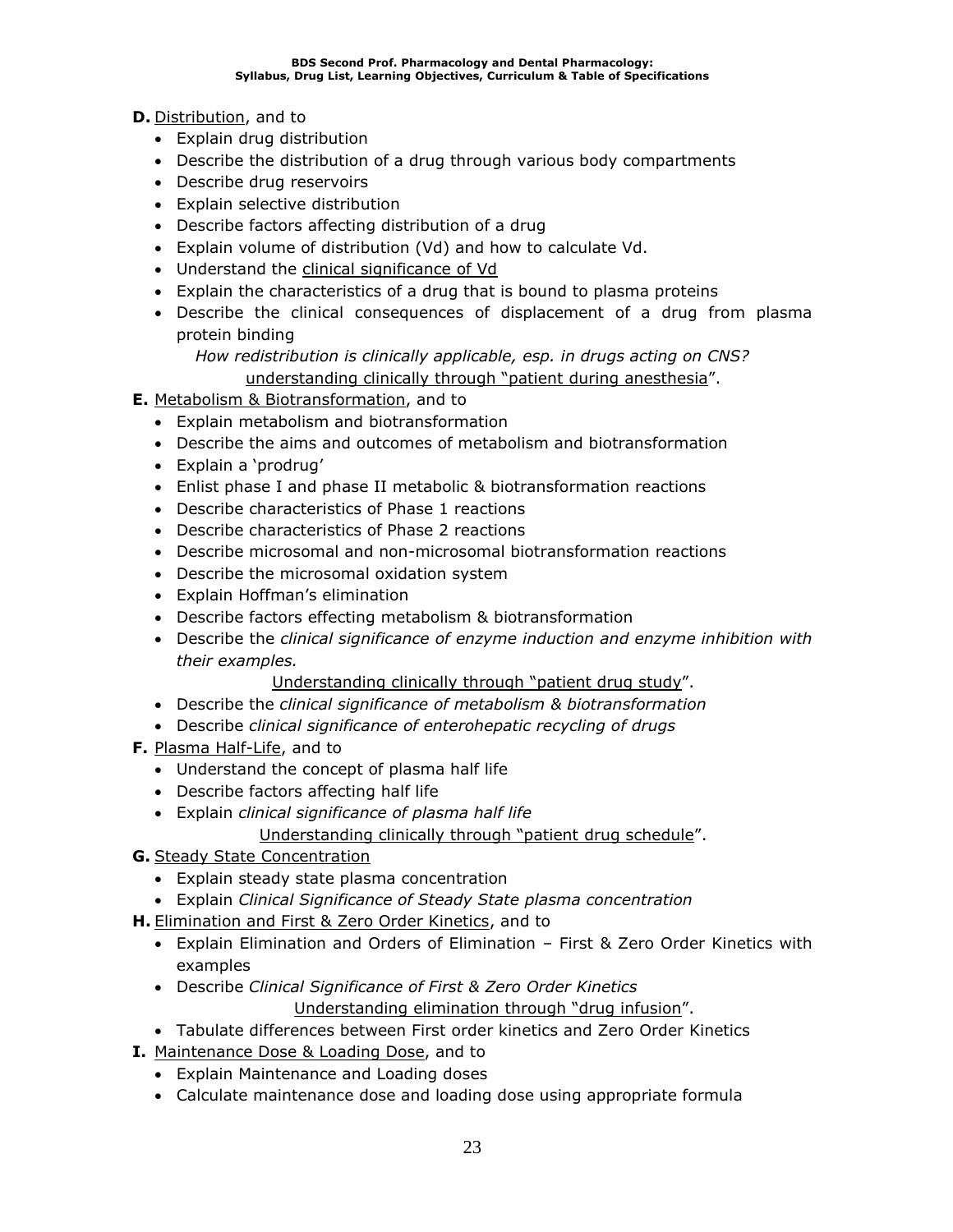#### **BDS Second Prof. Pharmacology and Dental Pharmacology: Syllabus, Drug List, Learning Objectives, Curriculum & Table of Specifications**

• Describe *Clinical Significance of Maintenance Dose and Loading Doses* with examples

Understanding clinically through "Patient Drug Schedule".

- **J.** Drug Excretion, and to
	- Describe drug excretion
	- Enlist routes of drug excretion
	- Describe processes of drug excretion through the kidneys
	- Describe factors effecting glomerular filtration & tubular reabsorption
	- Describe the *Clinical Significance of Glomerular Filtration, Active Tubular Secretion and Passive Tubular Reabsorption of Drugs*
- **K.** Drug Clearance, and to
	- Understand the concept of drug clearance
	- Describe factors affecting drug clearance
	- Explain the *Clinical Significance of different values of Drug Clearance*
- **L.** Introduction to Pharmacodynamics and to
	- Explain the term 'pharmacodynamics'
	- Describe the general mechanisms by which drugs act and role of different types of "bonds" involved in drug-receptor complex.

**M.**Drug Receptor Interactions, and to

- Explain the terms affinity, efficacy, intrinsic activity & potency
- Describe the different types of ligands
- *Explain Clinical Effects of a Partial Agonist in presence and absence of a Full Agonist*

Understanding clinically through "Patient Drug combinations".

- Receptor Transduction Mechanisms
- Describe the five receptor signaling mechanisms
- Describe the role of  $2^{nd}$  messengers in receptor signaling
- Describe the significance of receptor signaling
- Describe spare receptors, explain the temporal spareness of receptors
- Explain the significance of spare receptors

**N.** Graded Dose Response Curve, and to

- Describe Graded Dose response curve
- Describe the *Clinical Informations obtained from a Graded Dose Response Curve* Understanding clinically through "Patient during Anesthesia".
- Compare efficacy and potency of two drugs on the graded dose response curve
- Explain the significance of the log-dose response curve
- **O.** Quantal Dose Response Curve, and to
	- Explain Quantal Dose Response Curve
	- Describe the *Clinical Informations obtained from a Quantal Dose Response Curve*
	- Tabulate differences between Graded and Quantal Dose Response Curve
	- Explain Clinical Significance of Therapeutic Index and Therapeutic Window
- **P.** Abnormal Drug Responses, like

Drug Antagonism, and to

- Describe the different types of antagonism with examples
- Explain difference between Inverse Agonist and Pharmacological Antagonist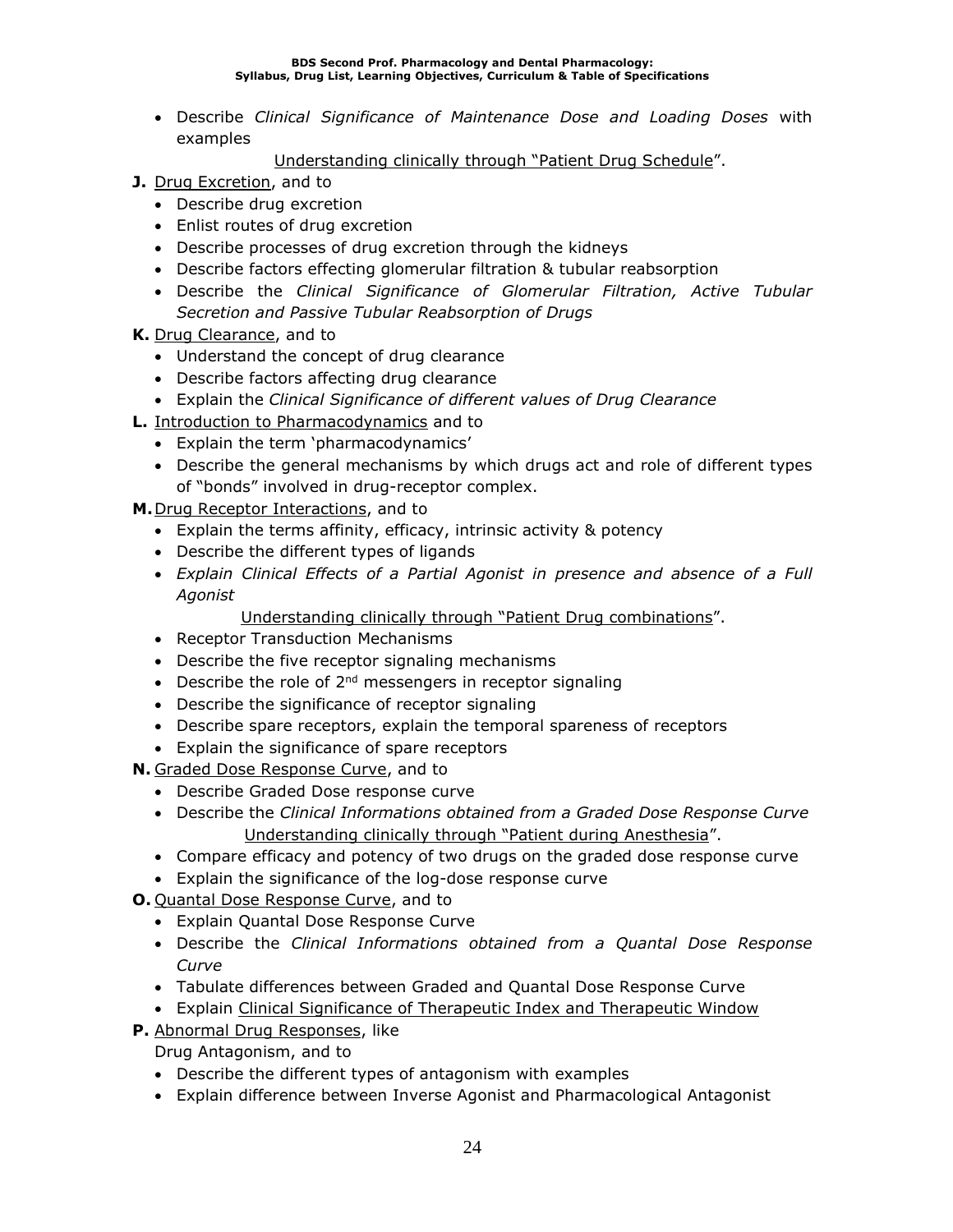- Describe reversible and irreversible pharmacological antagonism with help of dose response curves
- Tabulate differences between reversible and irreversible pharmacological antagonism
- *How Drug-Antagonism is Clinically Useful?*
	- Understanding clinically through "Patient Drug Combinations".
- Describe Tolerance with clinical examples
- Explain mechanisms of development of tolerance
- Explain difference between Pharmacokinetic and Pharmacodynamic Tolerance
- Explain cross tolerance
- Describe Tachyphylaxis
- Explain mechanisms of development of Tachyphylaxis
- Tabulate differences between Tolerance and Tachyphylaxis and differences between Tolerance, and desensitization of receptors.
- Explain *Clinical Significance of Tolerance, Tachyphylaxis, Supersensitivity, Hypersensitivity, Idiosyncrasy, Iatrogenic effect; Down Regulation & Up-Regulation of Receptors.*
- Pharmacogenetics and Clinical Importance of Pharmacogenetics
- Explain examples of difference in response to drugs due to genetic variation Understanding clinically through "patient drug effects study"
- **Q.** Adverse Drug Reactions, and to
	- Define adverse drug reaction, adverse and side effects
	- Identify differences between adverse effect and side effect
	- Tabulate differences between Type A and Type B adverse drug reactions.
	- Describe relationships between toxic & therapeutic effects of drugs
	- Explain the *Clinical Importance of Adverse Drug Reaction, Adverse and Side Effects*
		- Understanding clinically through "Patient Drug Effects Study".
	- Describe different categories of drugs based on their teratogenic potential with examples
- **R.** Factors Affecting Dose and Action of a Drug, and to
	- Enumerate the factors affecting dose and action of a drug
	- State the formulae for calculating the dose of a drug according to age and weight
	- Explain Synergism, Summation and Potentiation
	- Explain *Clinical Significance of Drug Interaction, Contraindication, and Drug Accumulation*

### Understanding clinically through "Patient Drug Combinations".

- **S.** Drug Interactions, and to
	- Enlist types of drug interactions
	- Describe pharmacokinetic and pharmacodynamic interactions with examples
	- Explain beneficial and harmful drug interactions with examples.
- **T.** New Drug Development & Regulation, and to
	- Describe approaches in drug discovery
	- Describe screening of new drugs
	- Describe the *4 Phases of Clinical Trials of a New Drug*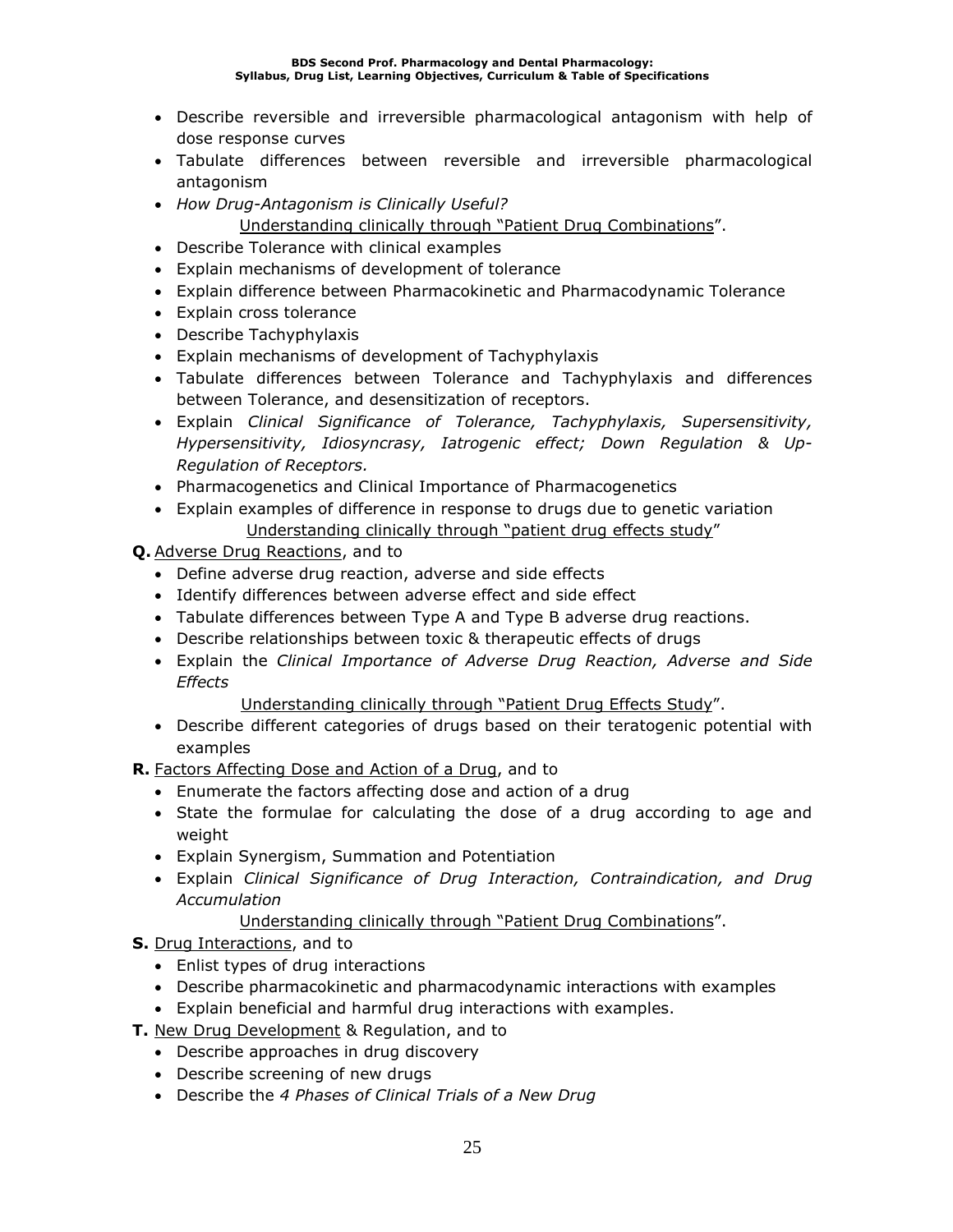After the completion of this section, it is expected that the students should be able to know about the **drugs useful (or Role of Clinical Pharmacology) in different aspects of Autonomic Nervous System**, including:

### **I. Introduction to ANS**

- Explain the term 'Autonomic Pharmacology' and Describe brief related Anatomy and Physiology of ANS
- Understand Neurotransmitter substances of Autonomic Nervous System, Enteric Nervous System, Somatic Nervous System, and other Non-adrenergic, Noncholinergic Neurons with their Sites and Functions and their Signaling Mechanisms
- Describe steps in cholinergic & adrenergic synaptic transmissions.
- Identify the differences in sympathetic & parasympathetic nervous system
- Understand the major sites and functions of Autonomic Presynaptic & Post-Synaptic Receptors with Auto-Receptors and Hetero-Receptors, and their Regulation.
- Integration and regulation of autonomic function at central and peripheral levels, esp. at cardiovascular and ophthalmic levels.
- Identify the effects of some drugs at different steps of autonomic transmission.

### **II. Basic Pharmacology:**

a) Cholinomimetics / Parasympathomimetics / Cholinoceptor-activating & Cholinesterase-Inhibiting Drugs.

Direct and Indirect-acting Cholinoceptor Stimulants

- $\circ$  Describe the synthesis, storage, release and breakdown of acetylcholine, with the drugs that block each step of acetylcholine synthesis and release
- $\circ$  Identify the locations, functions, the signaling mechanisms of postreceptor subtypes of cholinoceptors.
- o Classify parasympathomimetics
- $\circ$  Understand the structural differences, pharmacological actions on different organs and systems, uses, adverse effects, contraindications and drug interactions of parasympathomimetics, esp. acetylcholine as a prototype substance.
- o Describe the pharmacodynamic differences between direct-acting and indirect-acting cholinomimetics.
- o Tabulate differences between neostigmine and physostigmine
- b) Anti-Muscarinics
	- o Classify anti-muscarinics
	- o Understand their structural differences, pharmacological actions on different organs and systems, uses, adverse effects, contraindications and drug interactions.
- c) Anti-Nicotinics:

Ganglion Stimulants & Ganglion Blockers:

o Classify Ganglion Stimulants & Ganglion Blockers.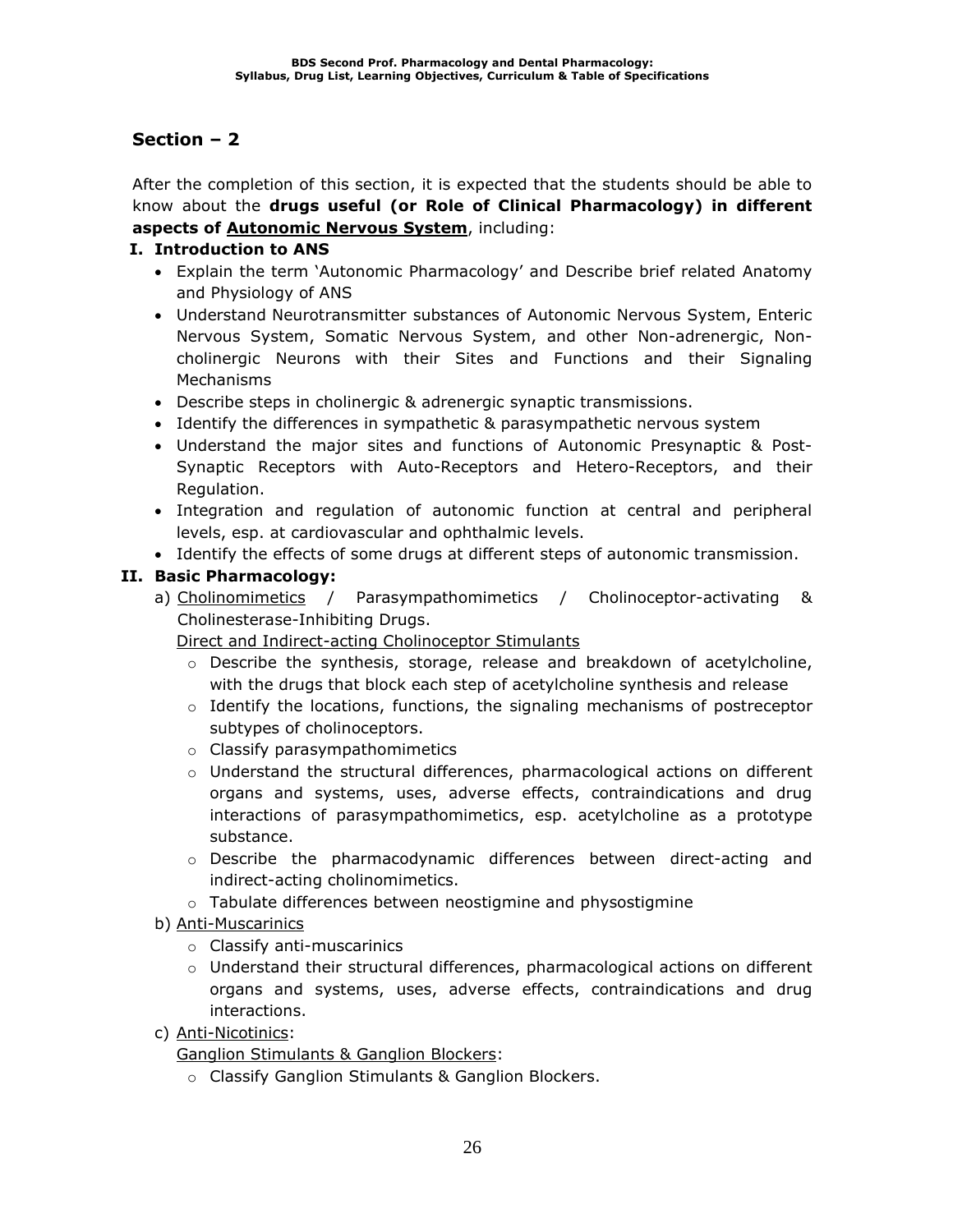- $\circ$  Understand their structural differences, pharmacological actions on different organs and systems, uses, adverse effects, contraindications and drug interactions of a prototype stimulants.
- $\circ$  Understand their pharmacological actions on different organs and systems, *clinical applications,* adverse effects, contraindications and drug interactions of Ganglion Blockers.

Neuromuscular Blockers:

- o Classify Neuromuscular Blockers
- o Understand their pharmacokinetic aspects, pharmacological actions on different organs and systems, uses, adverse effects, contraindications and drug interactions.

d) Sympathomimetics:

- Describe the synthesis, storage, release, breakdown & reuptake of catecholamines, with the drugs that block each step of noradrenaline synthesis, release & reuptake.
- Identify the locations, functions, the signaling mechanisms of postreceptor subtypes of adrenoceptors.
- Classify Sympathomimetics
- Understand the structure activity relationship of different sympathomimetics
- Understand the pharmacological actions on different organs and systems, uses, adverse effects, contraindications and drug interactions of "endogenous sympathomimetics", - adrenaline, noradrenaline and dopamine.
- Describe the pharmacodynamic differences between direct-acting and indirectacting sympathomimetics.
- Explain the vasomotor reversal phenomena of Dale
- Tabulate differences in CVS actions of a pure α-agonist, a pure β-agonist, and a mixed α and β-agonist.
- Explain the actions of dopamine in various doses
- e) Sympatholytics:
	- 1. Alpha Blockers.
		- o Classify Alpha Blockers.
		- $\circ$  Understand the pharmacological actions, uses, adverse effects, contraindications and drug interactions of alpha blockers
		- o Know, why non-selective alpha blockers cause more tachycardia than selective alpha-1 blockers.
	- 2. Beta Blockers.
		- o Explain ISA and MSA.
		- o Classify Beta Blockers based upon ISA & MSA activity and their Receptor Selectivity.
		- $\circ$  Understand the pharmacological actions, uses, adverse effects, contraindications and drug interactions of beta blockers
		- o Know the clinical significance of cardio-selective beta blockers.

### **III. Clinical Pharmacology:**

a) Parasympathomimetics / Cholinomimetics**.**

• What and How the Cholinomimetics are Clinically Applicable for Glaucoma, Paralytic Ileus, Neurogenic / Atonic Bladder, Alzheimer's Disease,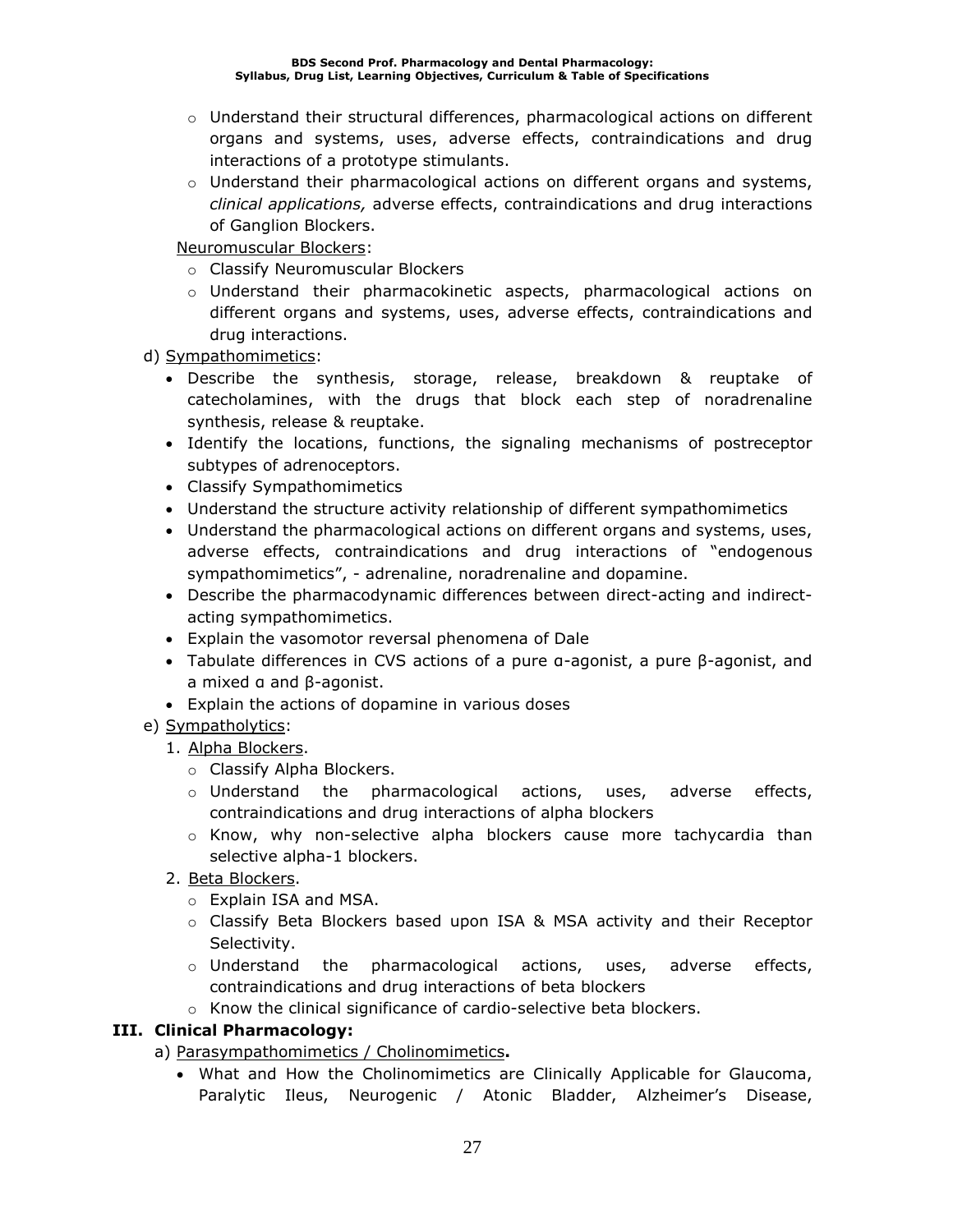Anticholinergic Toxicity / Organophosphorus Poisoning, and Myasthenia Gravis

Understanding clinically through "Patient related Problems".

- How Myasthenic & Cholinergic Crisis can be diagnosed and managed?
- Describe the clinical features and management of Organophosphorus Compound (OPC) Poisoning.

Understanding clinically through "such patient".

- What is the clinical significance of ageing? Explain the mechanism of action of Oximes
- Describe feature of acute nicotine toxicity
- b) Anti-Muscarinics**.**
	- How Antimuscarinics are Clinically Important in Parkinsonism, Motion Sickness, various Ophthalmological, Respiratory, Gastrointestinal, Urinary Problems, Other Smooth Muscles Spasmodic States and Cholinergic Poisoning?

Understanding clinically through "patient related problems".

- Describe atropine poisoning & its treatment
- c) Anti-Nicotinics**.**
	- How Antinicotinics are Clinically Important in hypertension, anesthesia, and other muscular painful states

Understanding clinically through "patient related problems".

- d) Sympathomimetics**.**
	- What and How the Direct and Indirect Sympathomimetics are Clinically Applicable for Shock, Anaphylaxis, Acute Heart Failure, Orthostatic Hypotension, Cardiac Arrest, Bronchial Asthma, & Ophthalmic, Genitourinary and Neurological Problems?

Understanding clinically through "patient related problems".

- e) Sympatholytics.
	- Alpha Receptors Blockers.
		- $\circ$  What is the clinical pharmacology of alpha blockers in pheochromocytoma, hypertensive emergency, chronic hypertension, peripheral vascular diseases, urinary obstruction (esp. benign prostatic hyperplasia), and erectile dysfunction?

Understanding clinically through "patient related problems".

- $\circ$  What will be the Proper Approach to treat the Pheochromocytoma?
- $\circ$  Role of Alpha<sub>2</sub> Blockers in Type 2 Diabetes Mellitus and Psychiatric depression.
- Beta Receptors Blockers.
	- $\circ$  What and How the beta blockers are clinically applicable for hypertension, ischemic heart diseases, cardiac arrythmias, cardiac failure, obstructive cardiomyopathy, dissecting aneurysm, glaucoma, hyperthyroidism, migraine, performance anxiety, esophageal varices and infantile hemangioma, etc?

Understanding clinically through "patient related problems".

o To choose the proper Beta Blockers after *assessing their safety and clinical state of the patient.*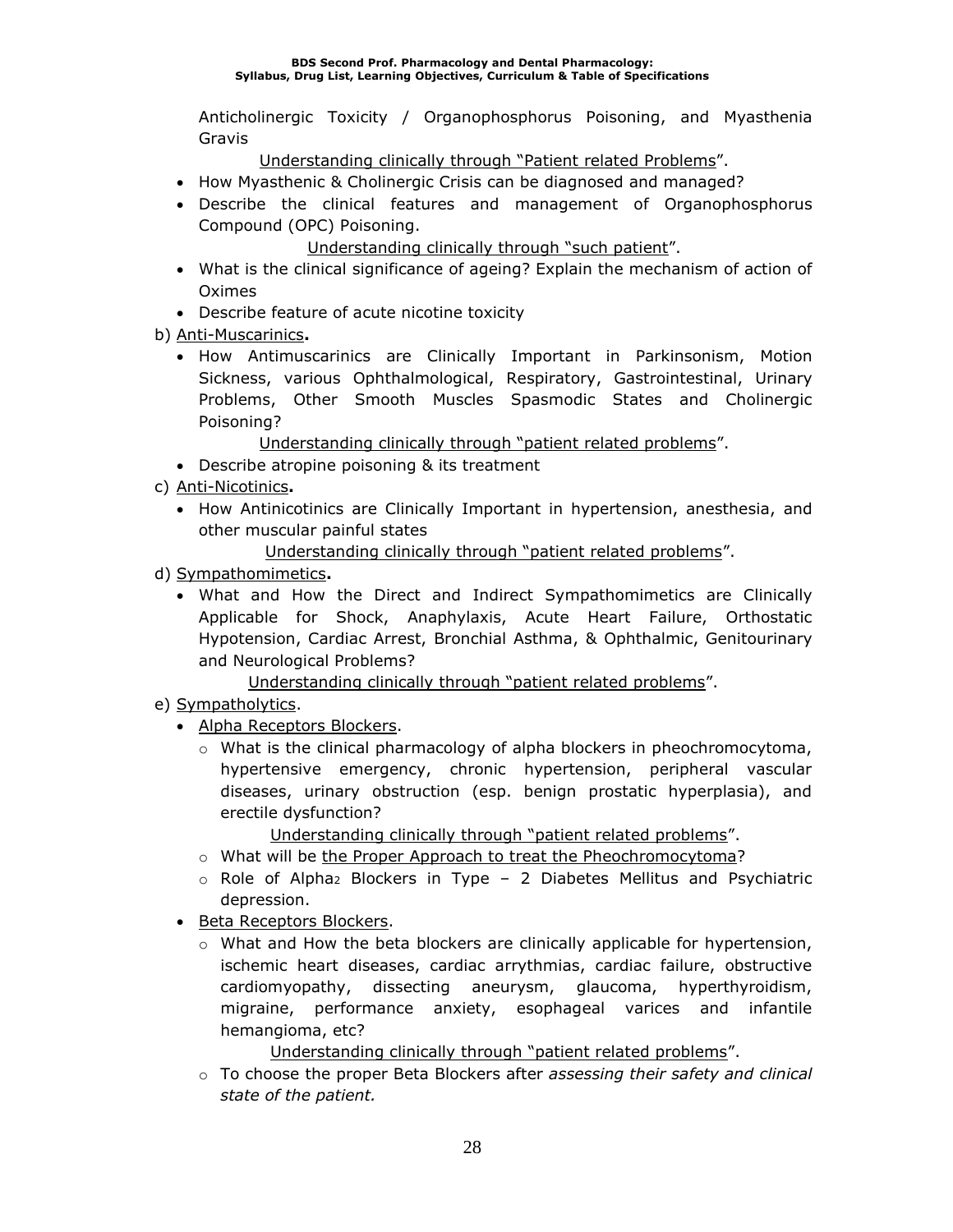After the completion of this section, it is expected that the students should be able to know about the **Drugs Useful (or Role of Clinical Pharmacology) in Cardiology** including introductory aspects of CVS, with role of the following groups in the control of CVS.

### **I. Basic Pharmacology of:**

a) Vasodilators

- Identify the various groups of vasodilators; describe their mechanisms of vasodilation production, and their common actions, uses and adverse effects with their role in the treatment of hypertension.
- Identify the compensatory responses to antihypertensive drugs.
- b) Calcium Channels Blockers
	- Classify Calcium Channel Blockers; explain their hemodynamic effects, uses, adverse effects with the rationale for their use in Hypertension
	- Explain / tabulate differences between Dihydropyridines & Non-Dihydropyridines
- c) Drugs affecting Renin Angiotensin Aldosterone System (RAAS).
	- Classify drugs affecting the RAAS; describe the mechanism of action of Angiotensin Converting Enzymes Inhibitors (ACEIs) and Angiotensin Receptors Blockers (ARBs).
	- Rationalize the uses, adverse effects & contraindications of ACEIs & ARBs with their role in hypertension, cardiac failure, and diabetic nephropathy
	- Explain why ACE inhibitors cause dry cough, wheezing and angioedema
	- Tabulate differences between ACE Inhibitors & ARBS
- d) Central Sympathoplegics.
	- Enlist the centrally acting Sympathoplegics; identify their uses, and adverse
- e) Renal Pharmacology, including, classification of Diuretics, with:
	- 1. Carbonic Anhydrase Inhibitors
		- o Enumerate Carbonic Anhydrase Inhibitors and describe their Mechanism of Action, Pharmacological Effects, Uses, Adverse Effects, Contraindications and Drug Interactions of Carbonic Anhydrase Inhibitors
		- o Explain why Carbonic Anhydrase Inhibitors are not effective diuretics and hence are not used in treatment of Hypertension
	- 2. Loop Diuretics
		- o Enumerate Loop Diuretics and describe their Mechanism of Action, Pharmacological Effects, Uses, Adverse Effects, Contraindications and Drug Interactions of Carbonic Anhydrase Inhibitors
		- o Explain the term High-Ceiling Diuretics in regard to loop diuretics
	- 3. Thiazide Diuretics
		- o Enumerate Thiazide and Thiazide-like Diuretics and describe their Mechanism of Action, Pharmacological Effects, Uses, Adverse Effects, Contraindications and Drug Interactions of Carbonic Anhydrase Inhibitors
		- $\circ$  Explain use of thiazide diuretics in treatment of Hypertension, Nephrogenic Diabetes Insipidus, Nephrolithiasis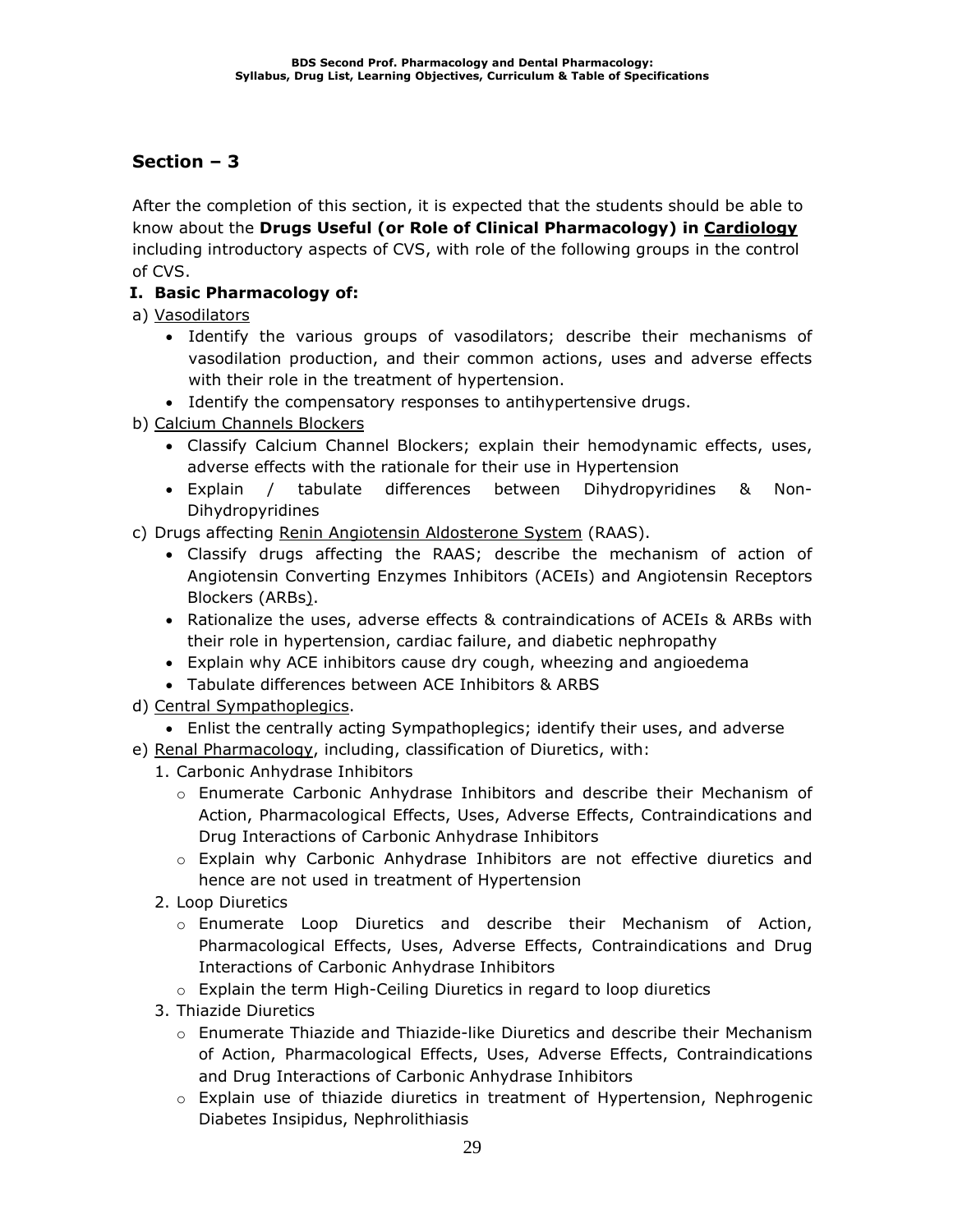- 4. Potassium Sparing Diuretics
	- o Enumerate Potassium Sparing Diuretics and describe their Mechanism of Action, Pharmacological Effects, Uses, Adverse Effects, Contraindications and Drug Interactions of Carbonic Anhydrase Inhibitors
	- o Explain the use of Potassium Sparing Diuretics in Hyperaldosteronism states
- 5. Osmotic Diuretics
	- o Enumerate Osmotic Diuretics and describe their Mechanism of Action, Pharmacological Effects, Uses, Adverse Effects, Contraindications and Drug Interactions of Carbonic Anhydrase Inhibitors
	- o Explain the use of mannitol in cerebral edema
	- o Describe mechanism of action, uses & adverse effects of ADH agonists and ADH antagonists
- f) Anti-Hypertensive Drugs.
	- Understand the relationship of hypertension and normal regulation and etiology of blood pressure.
	- Know the rational of drugs affecting the cardiac output, and peripheral resistance.
	- Classify Anti-Hypertensive Drugs and enlist the sites where anti-hypertensive drugs act to understand their pharmacological strategies in hypertension.
	- Know the basic pharmacology of diuretics, beta blockers, ACEIs / ARBs, vasodilators, central & peripheral sympathoplegics.

### **II. Clinical Pharmacology of:**

- a) Vasodilators.
	- Rationalize the clinical applications and the reflex adverse effects of different types of vasodilators?

### Understanding Vasodilators clinically through "patient related

### problems".

• Rationalize the drug combinations used with vasodilators to address the compensatory responses?

Understanding clinically through "patient related problems".

How One person's toxicity may become another person's therapy in relation to drugs like minoxidil and diltiazem

- b) Calcium Channels Blockers (CCB).
	- Rationalize the clinical applications and the related adverse effects of calcium channels blockers?

Understanding CCB clinically through "patient related problems".

• Rationalize the drug combinations used with calcium channels blockers in ischemic heart disease and hypertension?

Understanding clinically through "patient related problems".

- c) Drugs affecting the Renin Angiotensin Aldosterone System (RAAS).
	- Rational of the clinical applications of ACEIs & ARBs esp. with their role in the microvascular damages.

Understanding ACEIs / ARB clinically through "patient related problems".

- Why ACE inhibitors cause dry cough, wheezing and angioedema? What is the alternative approach to ACEIs & ARBS?
- d) Central Sympathoplegics.
	- What is the current role of central Sympathoplegics in hypertension?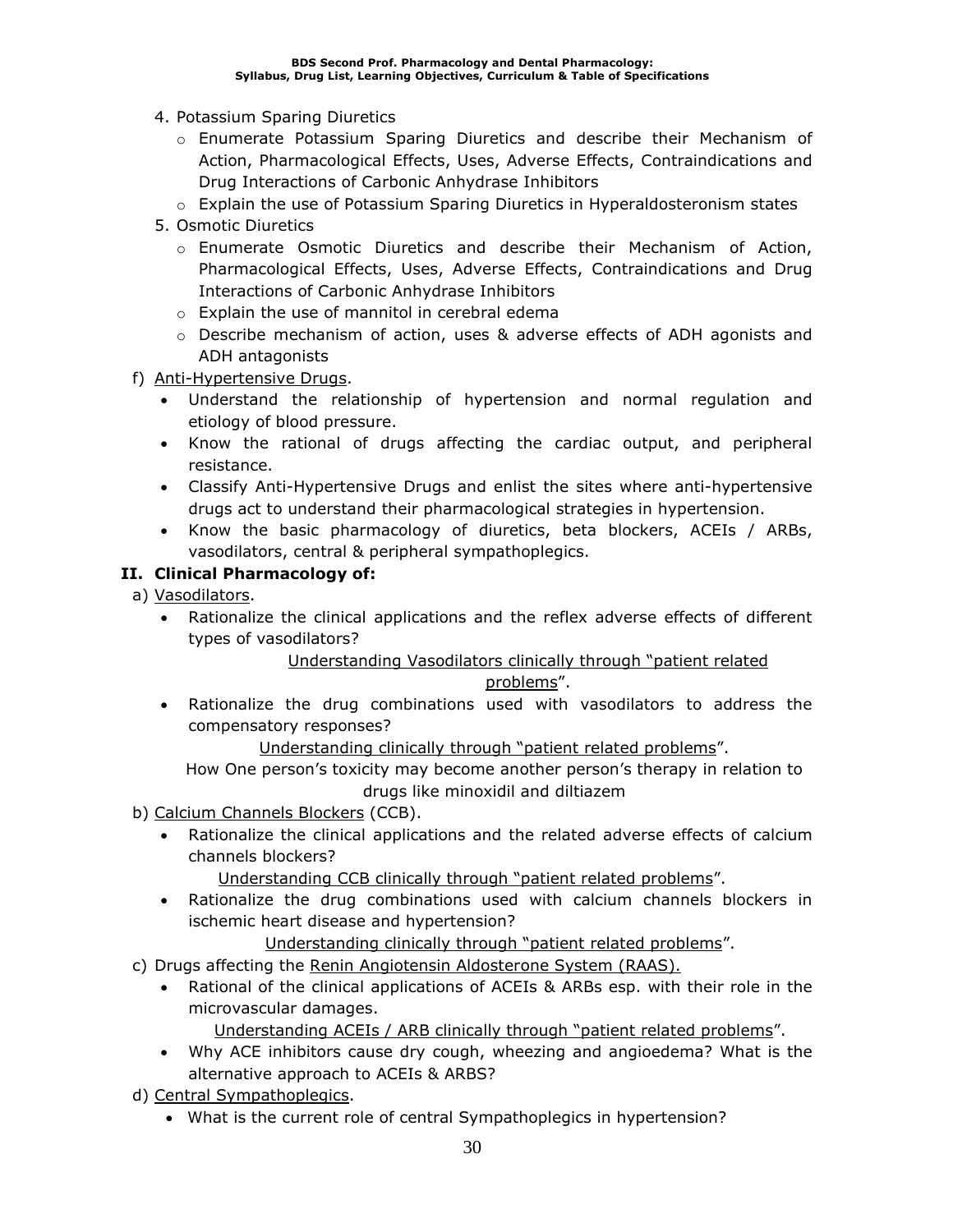### e) Diuretics

• Explain the Role of diuretics in cardiovascular Problems.

### **III. Clinical Pharmacology & Cardiovascular Problems**

- a) Hypertension**.**
	- Develop the stepwise approach in treatment and management of hypertensive patients in OPD clinics.

Understanding clinically through "Hypertensive Patient Assessment".

• What special pharmacological considerations are taken in hypertensive emergencies, malignant hypertension, IHDs, cardiac failure, cardiomyopathies, coarctation of aorta, diabetes mellitus, chronic renal diseases, Cerebrovascular Disease, Dementia, and pregnancy, etc.

Understanding clinically through "Patient related Problems".

- How the hypertension is managed in relation to elders, females, and blacks?
- How the non-responding / resistant hypertension is managed?

b) Coma.

• What is the general approach to manage such patient and what is the medical treatment of Coma, Hypotension, Circulation and Hypothermia?

Understanding Shock clinically through management of "such Patient".

c) Syncope.

How to avoid predisposing situations? And what counterpressure maneuvers may help in symptomatic atrial or ventricular arrhythmias; what is the role of Permanent Pacemaker Implantation.

understanding syncope clinically through "such patient assessment".

d) Ischemic Heart Diseases

Understanding IHDs clinically through "these patient assessment"

Angina:

- How the *antianginal drugs address the pathophysiology* of different types of angina by decreasing preload & afterload.
- Explain strategies used in pharmacological treatment of angina
- Classify anti-anginal drugs and describe the mechanism of action, uses, adverse effects and interactions of nitrates and nitrites, Beta Blockers, and Calcium Channel Blockers.
- Explain the role of Fatty Acid Oxidation Inhibitors in the treatment of Angina.
- How the *Coronary Steal Phenomenon is addressed*?

Acute Coronary Syndrome / Acute Myocardial Infarction;

- What will be the outline pharmacological approach? Role of Antithrombotic Therapy,
	- o in Post MI Patients with Coronary Stent:
	- o Dual Therapy with Aspirin & Clopidogrel or
	- o Triple Therapy with Aspirin, Clopidogrel & Warfarin / Rivaroxaban or Dabigatran.
	- o Improvement in survival with ACE Inhibitors & AR Blockers.
	- o Reduced mortality rate of advanced heart failure patients with Aldosterone Antagonists (Spironolactone) -
	- o When to use Calcium Channel Blockers?
- What is the Pharmacological approach in to manage Post MI Complications:
	- o Recurrent Ischemia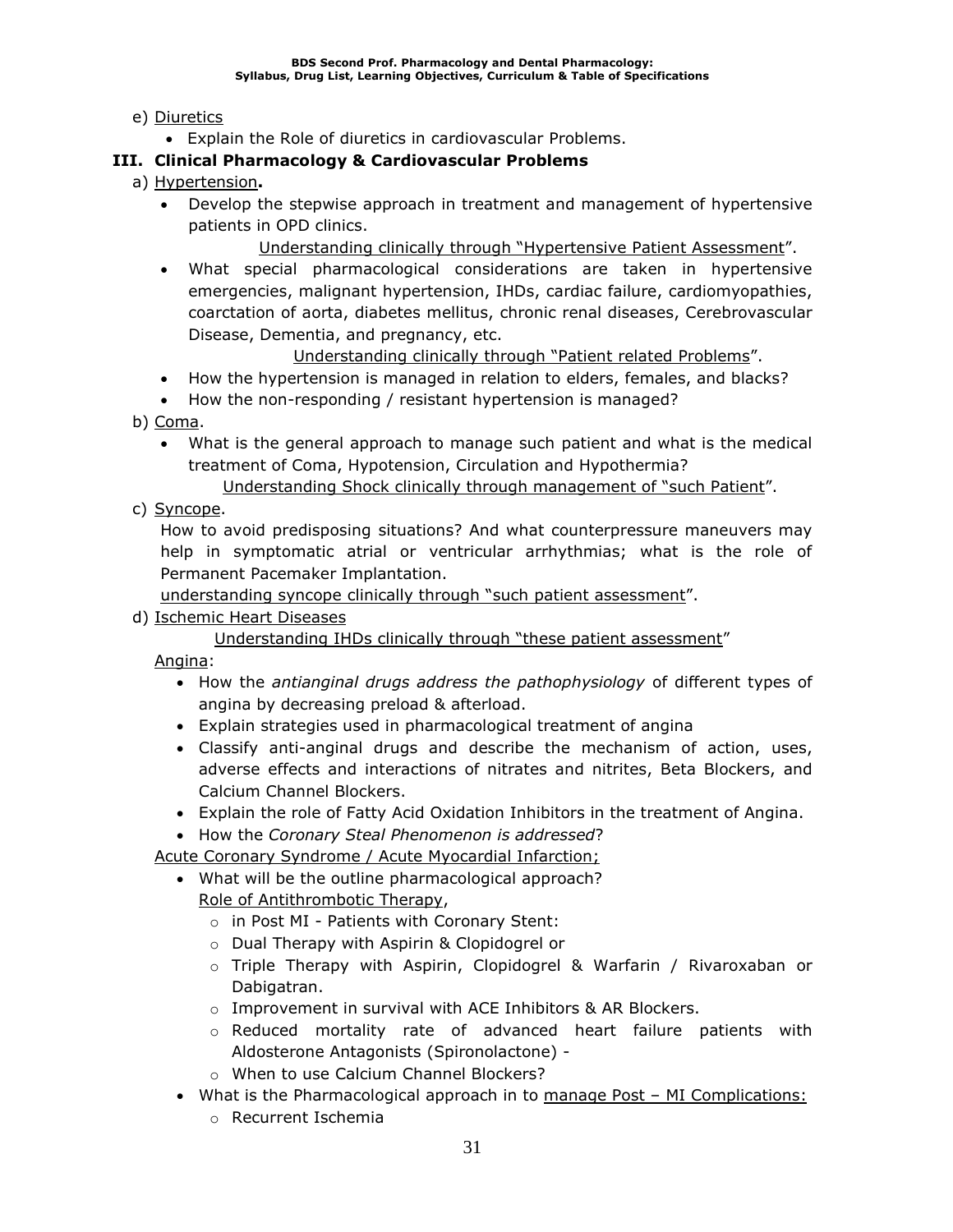- o Acute Left Ventricular Failure & Acute Pulmonary Edema: Role of Morphine, Intravenous diuretic, Nitrate, Aminophylline and inhaled Beta-Adrenergic Agonists.
- o Hypotension or Shock
- o Arrhythmias
- o Prophylactic Therapy against Gastrointestinal Bleeding

After the completion of this section, it is expected that the students should be able to know about **the Drugs Useful (or Role of Clinical Pharmacology) in Haematology**, including:

### **I. Basic Pharmacology.**

- a) Anti-Anemic Drugs
	- o Enumerate the anti-anemic drugs
	- $\circ$  Enlist the different oral & parenteral iron preparations, their Pharmacokinetics, Uses, Adverse Effects and Drug Interactions.
	- o Describe features and treatment of Acute and Chronic Iron Toxicity
	- $\circ$  Enlist the Vitamin B<sub>12</sub> preparations, and therapeutic uses of vitamin B12
	- $\circ$  Why folic acid alone is contraindicated in the treatment of pernicious anemia
	- o Enlist uses of folic acid
- b) Anti-Coagulants
	- o Classify Anti- coagulants
	- o Describe their mechanism of Action, Uses, Adverse Effects, Contraindications and Drug Interactions
	- o Tabulate differences between HMWH & LMWH and differences between Heparin and Warfarin.
	- o Enlist advantages and disadvantages of newer oral anti-coagulants like Rivaroxaban.
- c) Anti-Platelet Drugs
	- o Classify Anti-platelet Drugs
	- o Describe their Anti-Platelet Mechanism, Uses and Adverse Effects.
	- o Describe differences between Clopidogrel and Ticlopidine
- d) Fibrinolytics (Thrombolytics)
	- o Enumerate Fibrinolytics
	- o Describe their Mechanism of Action Uses and Adverse Effects
	- o Tabulate differences between Streptokinase & recombinant tissue plasminogen activators
- e) Drugs Used in Bleeding Disorders
	- o Classify drugs used in treatment of Bleeding Disorders
	- o Describe their Mechanism of Action and Adverse
- f) Anti-Hyperlipidemics / Anti-Dyslipidemics
	- o Classify Anti-Hyperlipidemics
	- o Describe their Mechanism of Action, Uses, Adverse Effects and Drug Interactions
	- o Enlist combination therapies for treatment of hyperlipidemias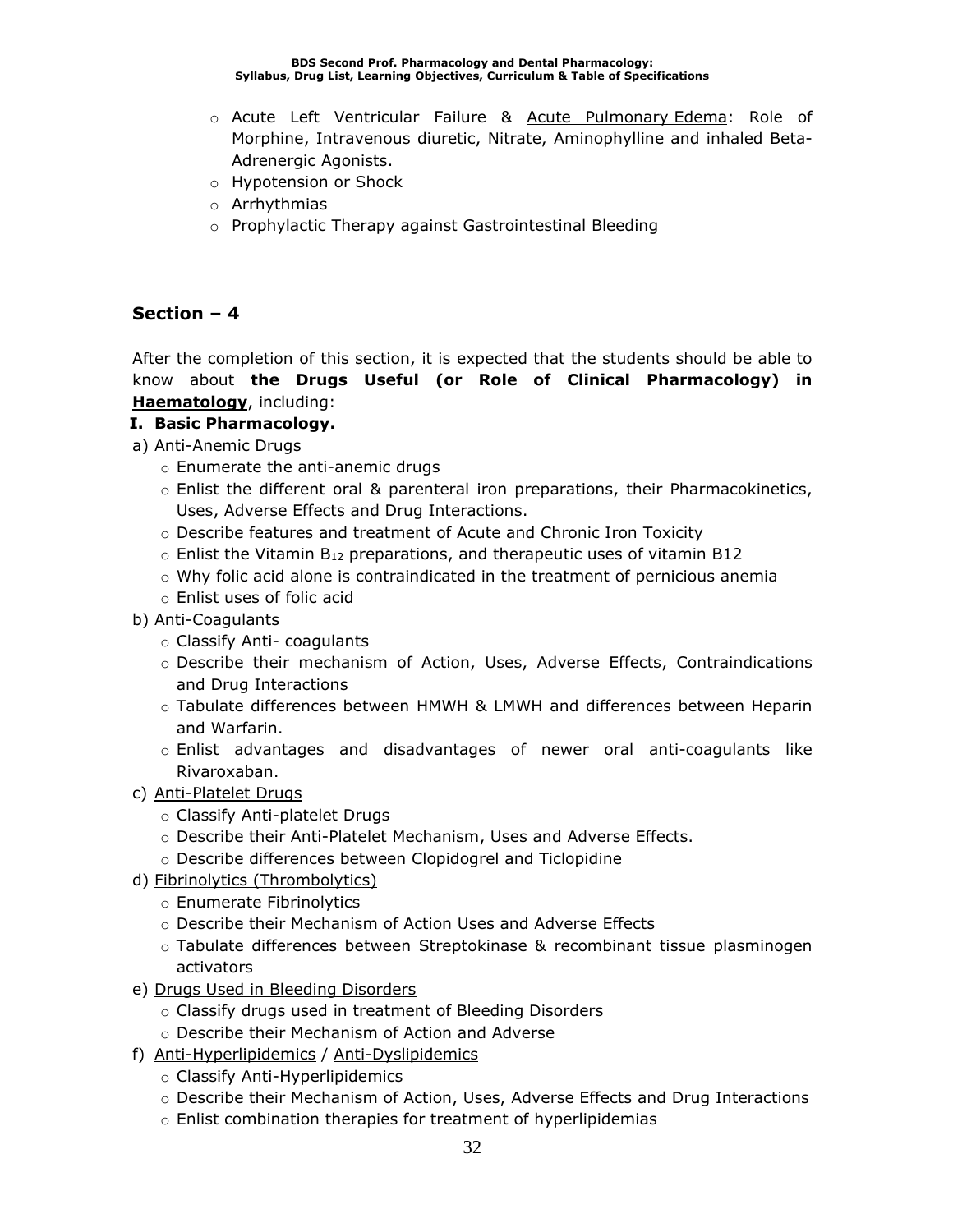### **II. Clinical Pharmacology in Blood Disorders**

Understanding clinically through "patient related problems".

- Iron Deficiency Anemia.
	- $\circ$  Use of Oral Iron (Ferrous Sulfate) and reason of its refractoriness and intolerance.
	- o Parenteral Iron (Iron Dextran, Ferric pyrophosphate citrate)
- Chronic Severe Anemia.
	- o Red Blood Cell Transfusions or Parenteral Recombinant Erythropoietin (Epoetin Alfa Or Darbepoetin).
- Vit B<sup>12</sup> Deficiency Macrocytic anemias.
- Folic Acid Deficiency Macrocytic anemias (Normal Vit B<sub>12</sub> levels)
- Deep Veins Thrombosis or Pulmonary Embolism: treatment and Primary or Secondary Prevention?
- **Fibrinolytics in Acute Myocardial Infarction:** Role of Alteplase, Reteplase, Tenecteplase and Streptokinase and the Post-fibrinolytic Management?
- Vitamin K Deficiency, Warfarin Bleeding, Postsurgical Gastrointestinal or Postprostatectomy Bleeding.
- Lipid Disorders with or without Cardiovascular Diseases.

Understanding clinically through "Patient Related Problems".

Role of

- o Atorvastatin in persons with risk factors.
- $\circ$  Statins in reductions of cardiovascular events, deaths, in men and women with coronary artery disease, or
- $\circ$  Statins in Patients with cardiovascular disease without disturbed lipid levels.
- o Statins in women with known heart disease, prevent recurrent myocardial infarctions.
- o Statins in Prevention of Cardiovascular Diseases.

### **Section – 5**

After the completion of this section, it is expected that the students should be able to know about **the Drugs Useful (or Role of Clinical Pharmacology) in Neurology & Psychiatry** including:

**I. Basic Pharmacology.**

### a) Sedative Hypnotics

- Define Sedative, Hypnotic & Anxiolytic
- Classify Sedative/Hypnotics
- Describe their mechanism of action, pharmacological effects, uses, adverse effects, drug interactions and contraindications.
- Tabulate differences between benzodiazepines and barbiturates, benzodiazepines and imidazopyridines and benzodiazepines and Buspirone

b) Opioids

• Classify Opioids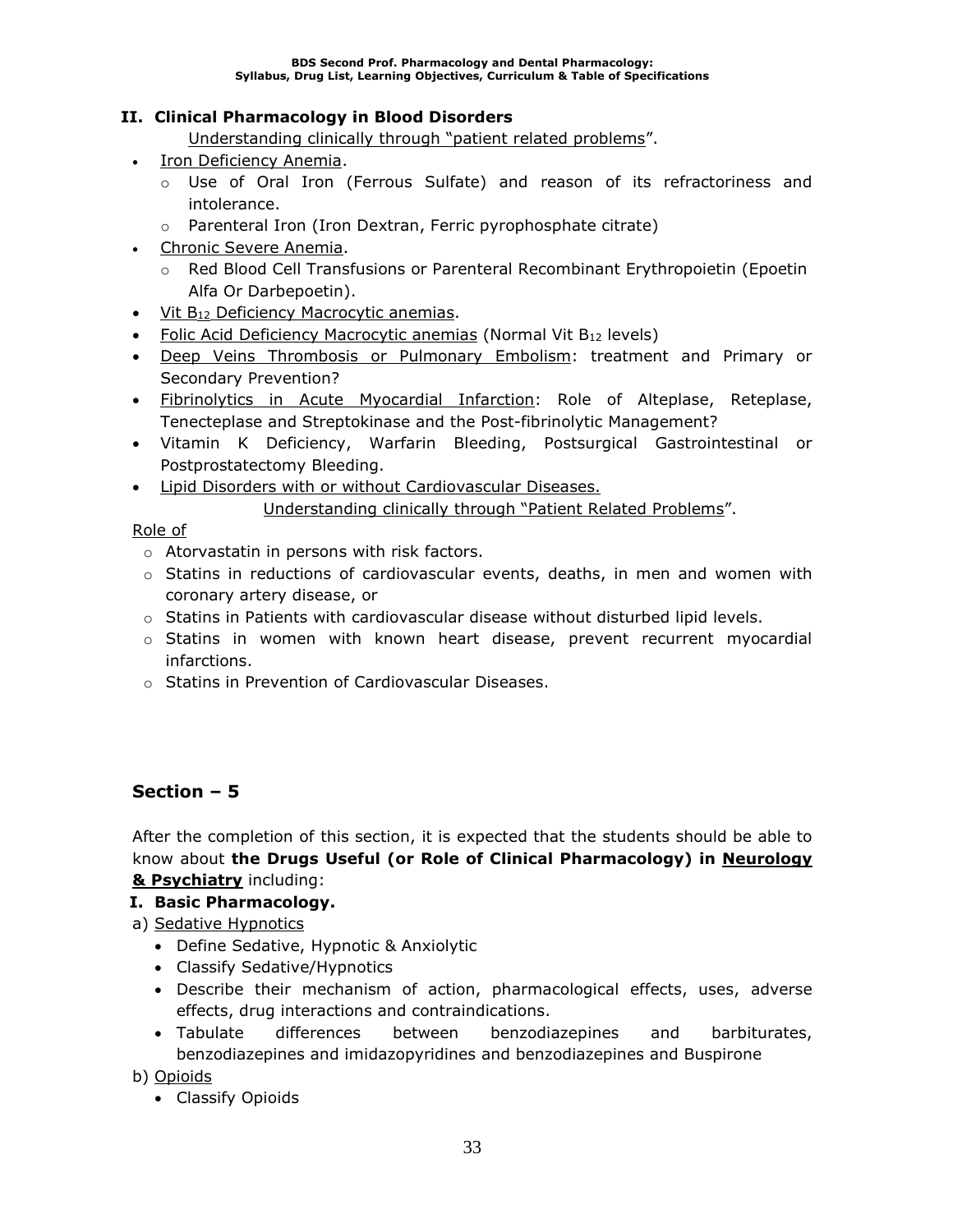- Describe their mechanism of action, pharmacological effects, uses, adverse effects, drug interactions and contraindications.
- Describe peripheral actions, stimulatory and inhibitory actions of opioids and their antagonists.
- Describe symptoms and pharmacological management of opioid withdrawal and the Opioid Poisonin*g.*
- Describe opioid antagonists Compare pethidine with morphine
- c) Anti-Epileptics
	- Classify Anti-epileptics based on their mechanism of action
	- Describe their mechanism of action, pharmacological effects, uses, adverse effects, drug interactions and contraindications.
	- Enlist differences between Na Valproate, Phenytoin, Carbamazepine, Gabapentin, Lamotrigine and Ethosuximide
- d) Alcohol
	- Describe the mechanism of action, pharmacological effects, uses, adverse effects, drug interactions and contraindications of Ethyl Alcohol.
	- Describe the fetal alcohol syndrome caused by alcohol
	- Describe pharmacological treatment of acute alcohol intoxication, alcohol withdrawal syndrome and alcoholism
	- Describe treatment of methanol poisoning with alcohol
	- Describe the Disulfiram reaction, which drugs produce disulfiram-like effect when taken with alcohol.

### **II. Clinical Pharmacology in Disorders of Central Nervous System.**

Understanding clinically through the following "Patient Related Problems".

- Sleep Disorders: Insomnia, Hypersomnia (Excessive Sleepiness):
- Anxiety Disorder:
	- o Generalized Anxiety Disorder (GAD) / Persistent Excessive Anxiety or Chronic Fear and associated Behavioral Disturbances:
	- o Panic Disorders: Panic Attacks: (intense surges of anxiety with marked physiologic manifestations); Agoraphobia, Sleep Panic Attacks, Anticipatory Anxiety.
	- o Phobic Disorders: Social and Specific Phobias
- Epilepsy:
	- o Focal (Partial Onset) Seizures
	- o Generalized Onset Seizures
	- o Generalized Absence Seizures
	- o Myoclonic Seizures
	- o Atonic Seizures
	- o Severe Myoclonic Epilepsy of Infancy
	- o Infantile Spasms
	- o Status Epilepticus Convulsive / Nonconvulsive / Focal
- Bell Palsy:
- Chronic Pain Disorders, Migraine, Trigeminal Neuralgia:
- Dementia / Alzheimer disease: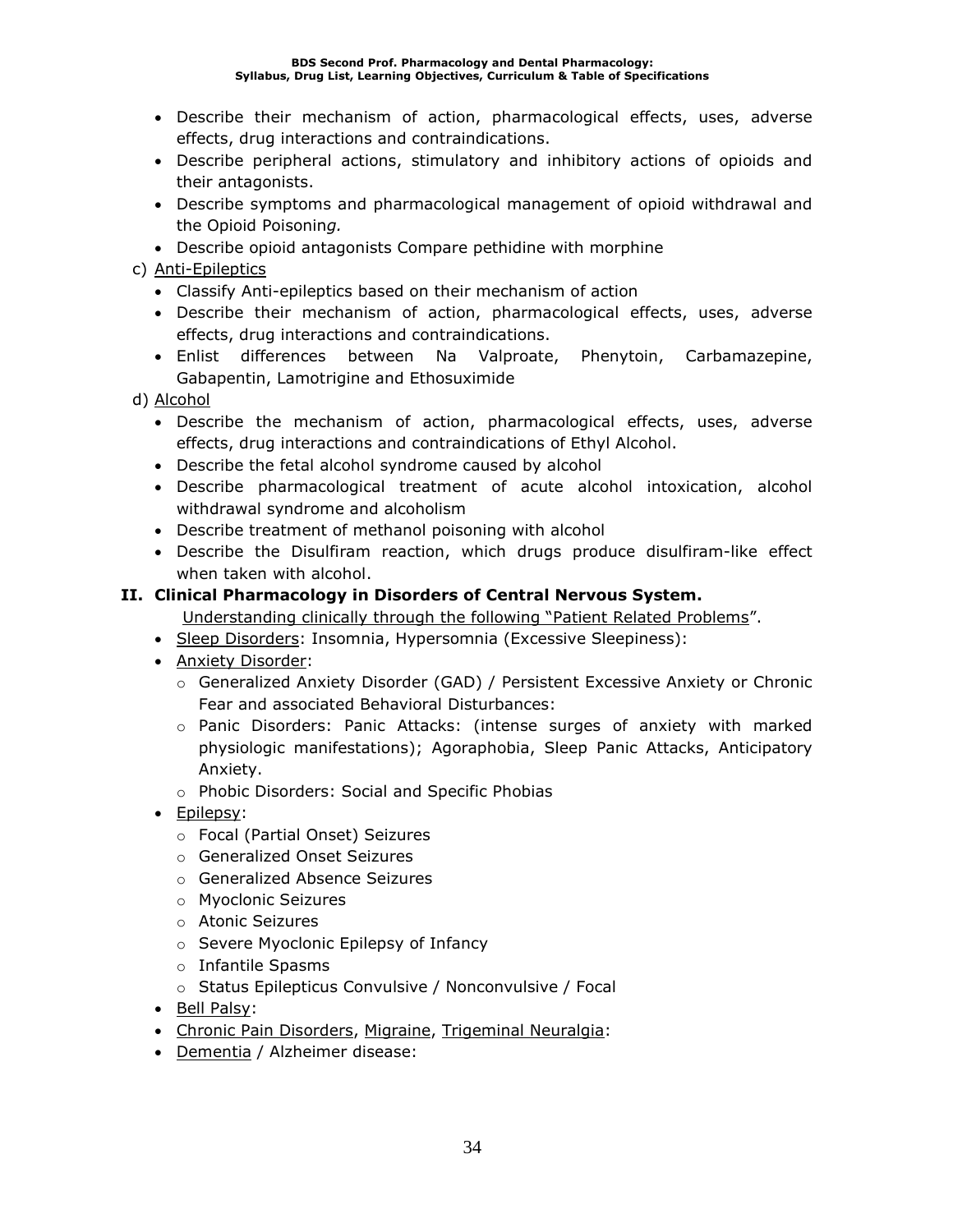After the completion of this section, it is expected that the students should be able to know about **the Drugs Useful (or Role of Clinical Pharmacology) in Anaesthesiology**

**I. Basic Pharmacology.**

### a) Local Anesthetics

- Classify local anesthetics
- Describe their mechanism of action, pharmacological effects, uses, adverse effects, drug interactions and contraindications.
- Tabulate differences between amide and ester local anesthetics
- Describe the advantages & disadvantages of adding a vasoconstrictor to a local anesthetic
- b) General Anaesthetics:
	- Classify General anesthetics
	- Describe their mechanism of action, pharmacological effects, uses, adverse effects, drug interactions and contraindications.
- c) Skeletal Muscle Relaxants:
	- Non-depolarizing neuromuscular blocking agents:
		- o Prototype: Tubocurarine
		- o Others: (only characteristic pharmacokinetic & pharmacodynamic points) of Atracurium, rocuronium, Cisatracurium, Pancuronium, vecuronium.
		- o Reversal Agents: Neostigmine, Sugammadex
	- Depolarizing Neuromuscular Blocking Agents: Succinylcholine.
	- Centrally Acting Spasmolytic Drugs: Baclofen, Diazepam, Orphenadrine, Cyclobenzaprine, Tizanidine.
	- Direct Acting Muscle Relaxants: Dantrolene.

### **II. Clinical Pharmacology.**

- a) Local Anesthetics:
	- Effect of adding (epinephrine like) vasoconstrictors,
	- Agents for
		- o Short-Duration Procedures
		- o Topical (Mucosal),
		- o Intravenous, Infiltration,
		- o Spinal, Epidural,
		- o Minor and Major Peripheral Blocks
		- $\circ$  Longer-Duration Procedures (but not used topically or intravenously).
- b) General Anesthetics:
- c) Role of Analgesics in Anesthesia:
- d) Role of Skeletal Muscle Relaxants:
	- Surgical Relaxation, Endotracheal Intubation, Control of Ventilation, Treatment of Convulsions
	- Interactions with Inhaled Anesthetics (Isoflurane; Sevoflurane, Desflurane, Halothane; and Nitrous Oxide) which potentiate the neuromuscular blockade produced by nondepolarizing muscle relaxants in a dose-dependent fashion.
- e) Reversal of Anesthesia: reversal of Nondepolarizing Neuromuscular Blockade, and anesthetic agents.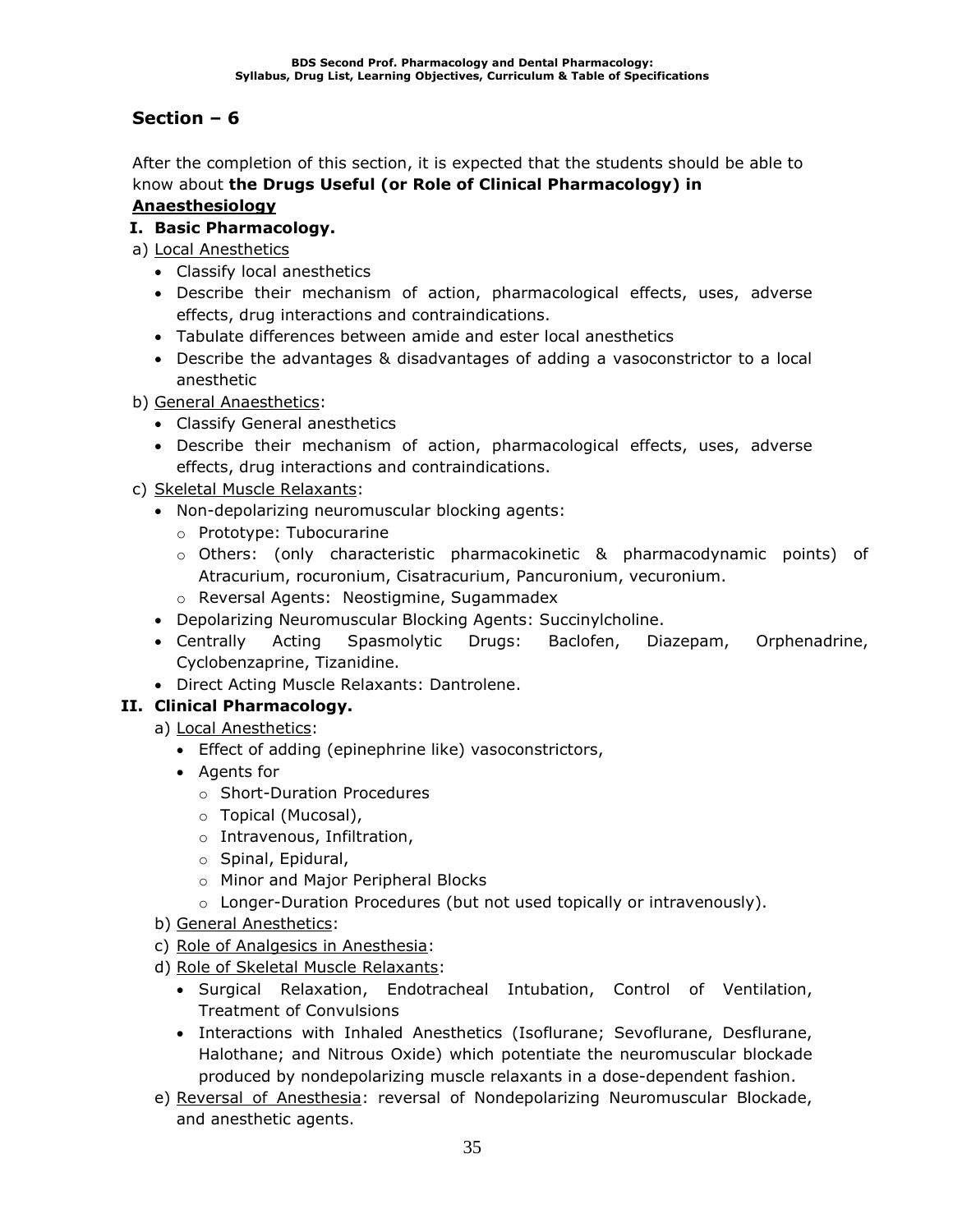After the completion of this section, it is expected that the students should be able to know about **the Drugs Useful (or Role of Clinical Pharmacology) in Rheumatology & Pain.**

### **Basic and Clinical Pharmacology of:**

a) NSAIDS

- Classify NSAIDs
- Describe their mechanism of action, pharmacological effects, uses, adverse effects, drug interactions and contraindications.
- Differentiate between Selective and Non-Selective COX Inhibitors.
- Differentiate between Aspirin and other non-selective NSAIDs and differentiate between Paracetamol and Aspirin
- b) Rheumatoid Arthritis-DMARDs
	- Enlist DMARDs
	- Describe the mechanism of action & rationale of use of important DMARDs
	- (Methotrexate, Azathioprine, Cyclophosphamide, Hydroxychloroquine, Sulfasalazine & TNF-blocking agents) in the treatment of RA.

### c) Gout

- Classify Drugs used in the treatment of Gout
- Describe the role of NSAIDs, Corticosteroids in the treatment of Gout
- Describe their mechanism of action, pharmacological effects, uses, adverse effects, drug interactions and contraindications.
- Explain why allopurinol or probenecid should not be given in acute gout

### **Section – 8**

After the completion of this section, it I s expected that the students should be able to know about **the Drugs Useful (or Role of Clinical Pharmacology) in Pulmonology & Smooth Muscles** including:

### **I. Basic Pharmacology.**

- a) Anti-asthmatic Drugs
	- o Classify drugs used in the treatment of Bronchial Asthma
	- o Describe their pharmacokinetics, mechanism of action, pharmacological effects, uses, adverse effects, drug interactions and contraindications.
	- o Explain how increase in cAMP results in bronchodilation
	- o Describe the treatment of status asthmaticus
	- o Describe the treatment protocol of chronic asthma
- b) Anti-Tussives, Expectorants and Mucolytics
	- o Classify Anti-tussives mucolytics & expectorants
	- o Describe their pharmacokinetics, mechanism of action, pharmacological effects, uses, adverse effects, drug interactions and contraindications.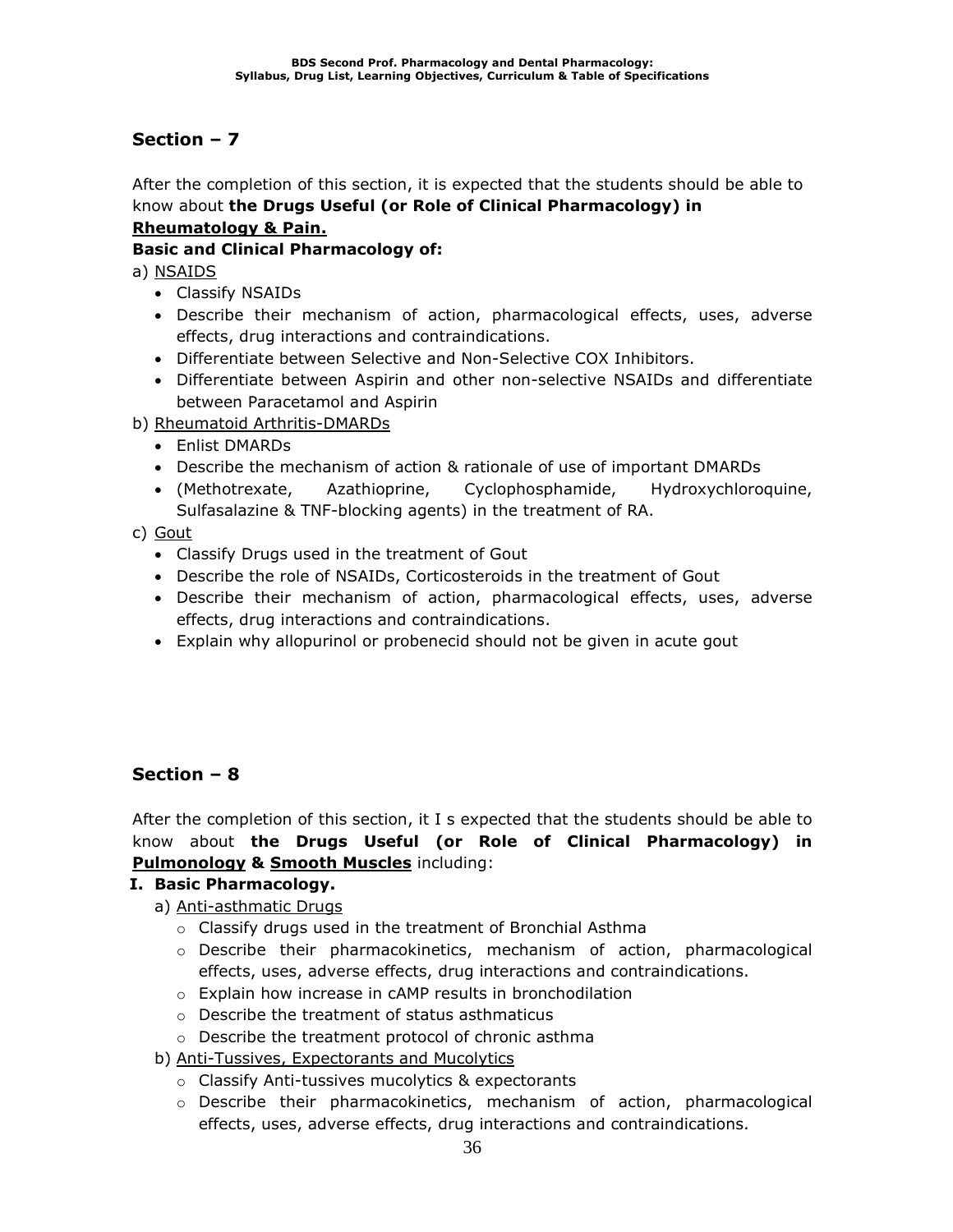- c) Anti-Histamines:
	- o Classify Anti-Histamines
	- $\circ$  Describe their mechanism of action, pharmacological effects, uses, adverse effects, drug interactions and contraindications.
- $\circ$  Differentiate between first & 2<sup>nd</sup> Generation Anti-Histamines

### **II. Clinical Pharmacology of Respiratory Pharmacology.**

a) Asthma:

Role of:

- o Beta-adrenergic agonists: (Short-Acting & Long-Acting Beta-Agonists), Corticosteroids,
- o Mediator Inhibitors,
- o Inhaled Long-Acting Anticholinergic,
- o Leukotriene Modifiers: (Leukotriene Receptor Antagonists, 5-Lipoxygenase Inhibitor)**,**
- o Methylxanthines (Phosphodiesterase Inhibitor)**,**
- o Immunomodulators and Vaccination (Pneumococcal and annual Influenza).
- b) Chronic Obstructive Pulmonary Disease (COPD):

Role of:

- $\circ$  Smoking Cessation, supplemental O<sub>2</sub>, Inhaled Long -acting Bronchodilators, Anticholinergics, Beta-2 Agonists, Inhaled Corticosteroids (in combination with inhaled long-acting Beta Blockers /Anticholinergics), Oral Theophylline & / or Phosphodiesterase - 4 Inhibitor and Antibiotics.
- o Other Measures: Pulmonary Rehabilitation by Graded Aerobic Physical Exercise Programs, Adequate Systemic Hydration, Effective Cough Training Methods, use of a Handheld Flutter Device, Postural Drainage, Sometimes with Chest Percussion or Vibration.
- o Morphine or Oxycodone in Severe Dyspnea, Sedative-Hypnotic in Very Anxious Patients. Trans-nasal Positive-Pressure Ventilation, Hospitalization in acute exacerbation of COPD (for Supplemental  $O<sub>2</sub>$ , Inhaled Ipratropium Bromide, Beta-2-Agonists diluted with saline, Corticosteroids, Broad-Spectrum Antibiotics with Chest Physiotherapy if needed).
- c) Pulmonary Infections:
	- o Community-Acquired Pneumonia:
	- o Hospitalized and ICU Ventilator-Associated Patients / Nosocomial Pneumonia:
- d) Pulmonary & Extrapulmonary Tuberculosis:
	- o Directly Observed Therapy (DOT).
	- o In Pregnant & Lactating Women:
	- o Drug-Resistant Tuberculosis:
	- o TB in HIV-Positive & Negative Persons; Latent Tuberculosis / Close Contacts:

### **III. Clinical Pharmacology of Autacoids & Autacoid Antagonists.**

- a) Allergic & Immunologic Disorders:
	- o Anaphylaxis & Allergic Rhinitis (Hay Fever):
	- o Food / Food / Venom allergy reactions:
	- o Radiocontrast Media Reactions:
	- o Nausea & Vomiting of Pregnancy, Motion Sickness & Vestibular Disturbances:
- c) Serotonin Agonists in Anxiety, Appetite Suppression, Migraine Headache
- d) Ergot Alkaloids in Migraine, Postpartum Hemorrhage.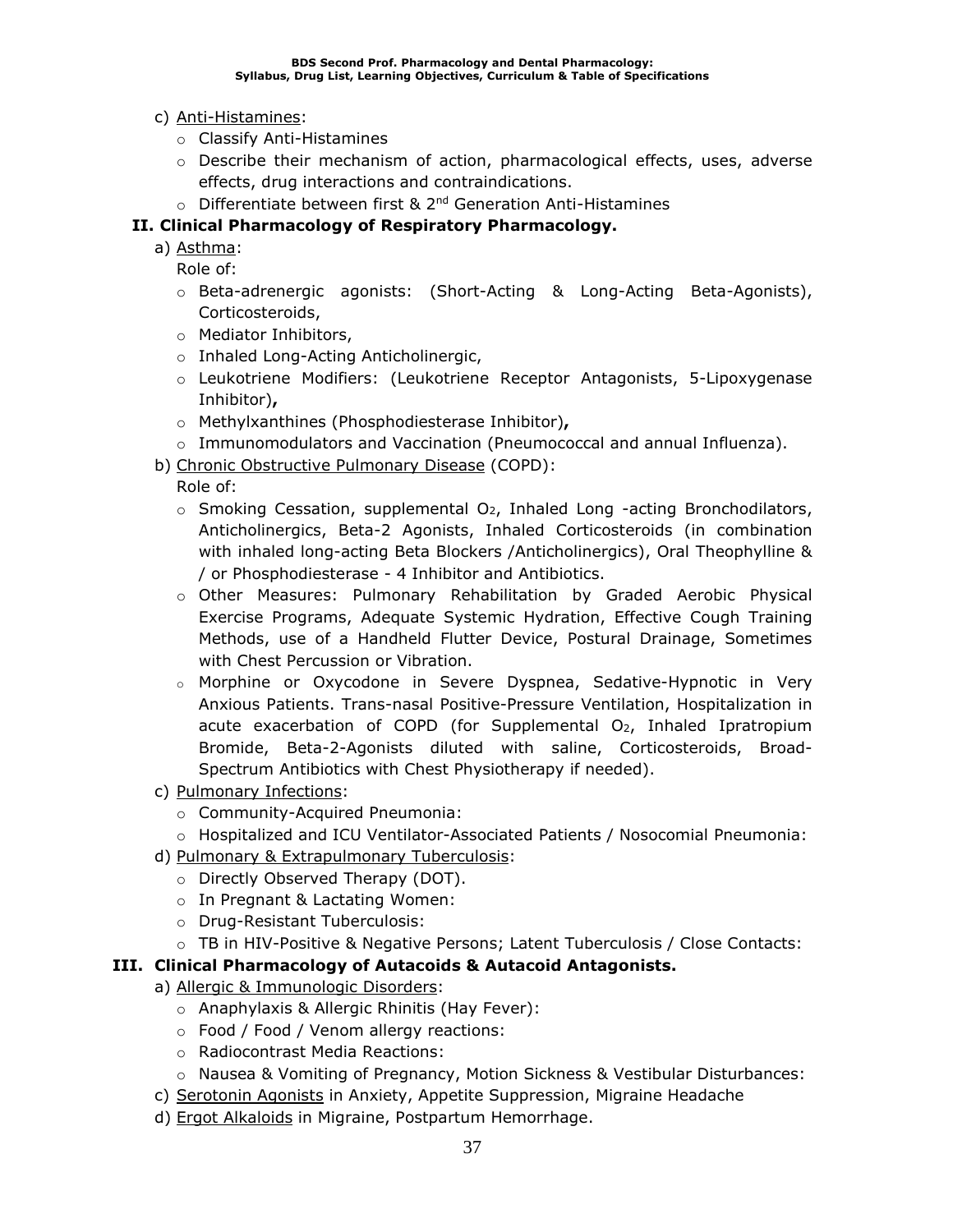After the completion of this section, it is expected that the students should be able to know about **the Drugs Useful (or Role of Clinical Pharmacology) in Gastroenterology**, including:

### **I. Basic Pharmacology.**

- a) Antacids
	- o Classify Antacids
	- o Describe their pharmacokinetics, mechanism of action, pharmacological effects, uses, adverse effects, drug interactions and contraindications.
	- o Describe the milk-alkali syndrome
	- o Explain acid-rebound phenomenon caused by antacids
	- o Differentiate between the different antacids
- b) H<sup>2</sup> Receptor Blockers
	- $\circ$  Classify H<sub>2</sub> receptor blockers and PPIs Describe their pharmacokinetics, mechanism of action, pharmacological effects, uses, adverse effects, drug interactions and contraindications
- c) Proton Pump Inhibitors
	- $\circ$  Enumerate PPIs; describe their pharmacokinetics, mechanism of action, pharmacological effects, uses, adverse effects, drug interactions and contraindications.
	- $\circ$  Tabulate differences between PPIs and H<sub>2</sub> receptor blockers
- d) Mucosal Protective Agents & Eradication of H. Pylori
	- o Enumerate Mucosal Protective Agents and the drugs used for eradication of H. Pylori.
	- o Describe their pharmacokinetics, mechanism of action, pharmacological effects, uses, adverse effects, drug interactions and contraindications.
	- $\circ$  Describe triple regimen, quadruple regimen & sequential therapy for eradication of H. Pylori
- e) Emetics & Anti-Emetics
	- o Classify anti-emetics.
	- $\circ$  Describe their pharmacokinetics, mechanism of action, pharmacological effects, uses, adverse effects, drug interactions and contraindications.
	- o Tabulate differences between metoclopramide and Domperidone
- f) Prokinetic Agents
	- o Classify prokinetic agents
	- o Describe their pharmacokinetics, mechanism of action, pharmacological effects, uses, adverse effects, drug interactions and contraindications.
- g) Laxatives
	- o Classify Laxative, Purgative, Cathartic stool, Softeners & Stimulant Purgatives
	- o Describe their pharmacokinetics, mechanism of action, pharmacological effects, uses, adverse effects, drug interactions and contraindications.
	- $\circ$  Explain the role of lactulose in the treatment of Hepatic Encephalopathy
- h) Anti-Diarrheal Drugs
	- o Classify anti-diarrheal drugs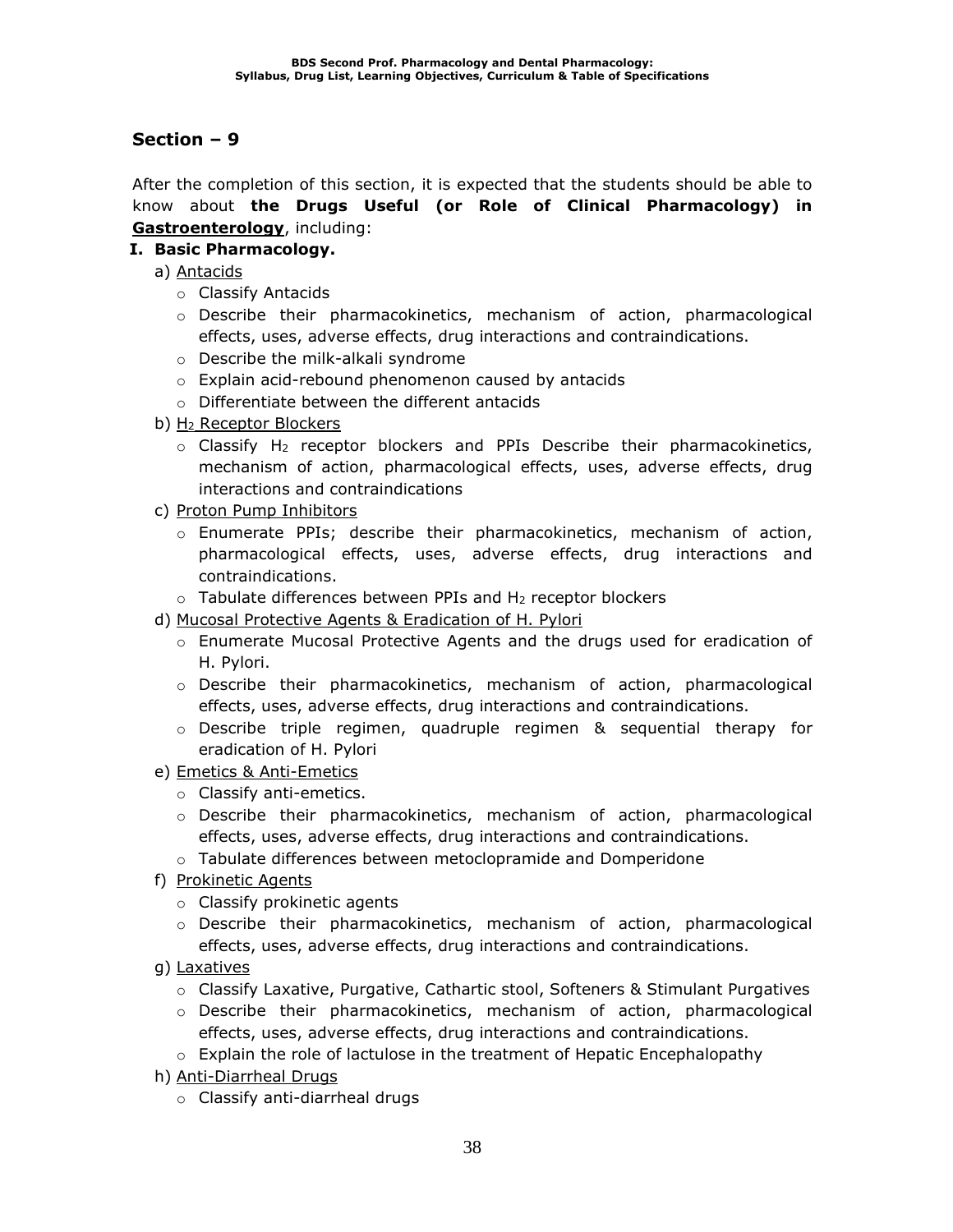o Describe their pharmacokinetics, mechanism of action, pharmacological effects, uses, adverse effects, drug interactions and contraindications.

### **II.Clinical Pharmacology of GIT Pharmacology.**

- a) Functional Dyspepsia / Atypical GERD:
	- o Role of: Proton Pump Inhibitors, Low doses of Antidepressants, Metoclopramide, Psychotherapy, Hypnotherapy and Herbal Therapies.
- b) Acid Peptic Diseases

(Gastroesophageal Reflux, Peptic Ulcer – Gastric and Duodenal, and Stress-Related Mucosal Injury):

- o Classify drugs used in the treatment of peptic ulcer
- o Explain the strategies used in the treatment of peptic ulcer
	- **EX Agents That Reduce Intragastric Acidity: Antacids, PPIs, H2 Receptor Blockers**
	- Mucosal Protective Agents: Sucralfate, Prostaglandin Analogs (Misoprostol), Bismuth Compounds.
	- H pylori eradication Quadruple Therapy: A Proton Pump Inhibitor &/or a Bismuth salt, Clarithromycin &/or Amoxicillin &/or Metronidazole &/or Tetracycline.
- c) Nausea / Vomiting:
	- o Remove the cause if possible
	- o Role of Serotonin 5-HT3-receptor antagonists, Corticosteroids, Neurokinin Receptor Antagonists, Dopamine Antagonists, Antihistamines Anticholinergics and Cannabinoids.
- d) Hiccups:
- e) Constipation:
	- o Adequate Dietary Fluid
	- o Role of Fiber Diet, Stool surfactants, Osmotic laxatives, Stimulant laxatives, Enemas: and
	- $\circ$  Acute Purgative: (to clean bowel prior to medical procedures) Polyethylene, Magnesium citrate.
- f) Variceal Hemorrhage:
	- o Somatostatin & Octreotide, Vasopressin & Beta-Receptor-Blocking Drugs.

### **Section – 10**

After the completion of this section, it is expected that the students should be able to know about **the Drugs Useful (or Role of Clinical Pharmacology) in Chemotherapy**, including:

### **I. Basic Pharmacology.**

- a) General Principles of Chemotherapy
	- o Classify anti-microbial drugs based on mechanism of action.
	- $\circ$  Explain bacteriostatic & bactericidal activity of anti-microbial drugs.
	- o Classify antibiotics into bacteriostatic and bactericidal drugs.
	- $\circ$  Explain the terms broad spectrum, narrow spectrum, expected spectrum & reverse spectrum antibiotics with examples.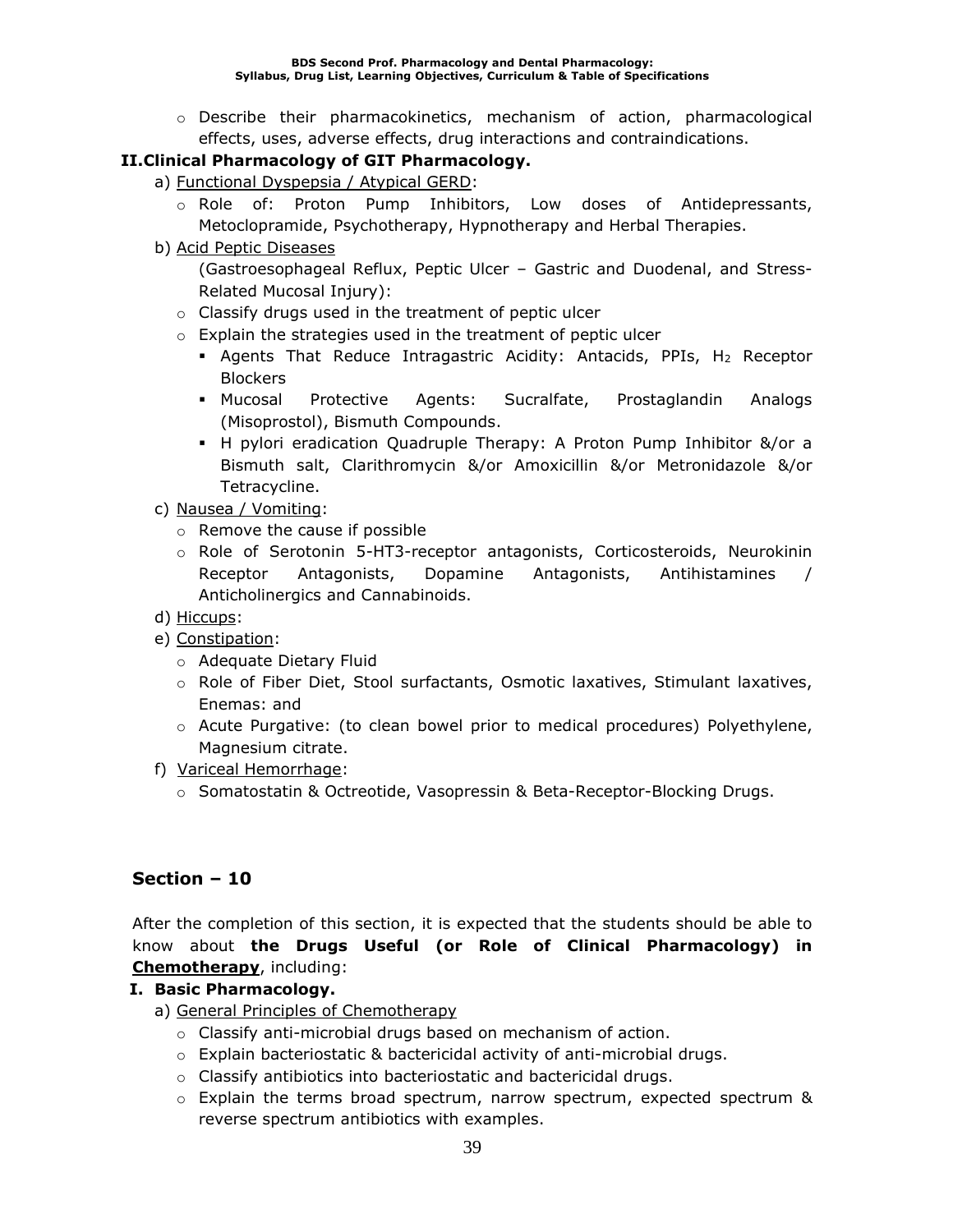- o Explain empirical therapy with its clinical significance.
- $\circ$  Describe the mechanisms by which resistance develops to antibiotics.
- o Explain cross-resistance.
- o Describe rationale use of antibiotics.
- o Describe superinfection with examples.
- o Explain concentration-dependent & time-dependent killing
- o Explain post-antibiotic effect with examples.
- o Explain Minimum Inhibitory Concentration (MIC) and Minimum Bactericidal Concentration (MBC)
- o Explain clinical significance of MIC/MBC
- $\circ$  Describe advantages & disadvantages of combination antimicrobial therapy
- o Describe the factors affecting selection of an anti-microbial
- o Explain the principles of prophylactic empirical antibiotic therapy
- o Describe the causes of failure of anti-microbial therapy
- b) Cell Wall Synthesis Inhibitors
	- o Enlist drugs/groups of drugs that are Cell Wall Inhibitors
	- o Enlist Beta Lactam Antibiotics.
	- 1. Penicillins
		- Classify Penicillins.
		- Describe their pharmacokinetics, mechanism of action, anti-bacterial spectrum, uses, mechanisms of resistance. adverse effects, drug interactions and contraindications.
	- 2. Cephalosporins
		- **Classify Cephalosporins.**
		- Describe their pharmacokinetics, mechanism of action, anti-bacterial spectrum, uses, mechanisms of resistance. adverse effects, drug interactions and contraindications.
	- 3. Others.
		- **Enlist monobactams and carbapenems**
		- Describe their pharmacokinetics, mechanism of action, anti-bacterial spectrum, uses, mechanisms of resistance. adverse effects, drug interactions and contraindications.
- c) Protein Synthesis Inhibitors
	- o Enlist drugs/groups of drugs that are protein synthesis inhibitors
	- 1. Aminoglycosides
		- Classify aminoglycosides
		- Describe their pharmacokinetics, mechanism of action, anti-bacterial spectrum, uses, mechanisms of resistance. adverse effects, drug interactions and contraindications.
		- **Explain role of neomycin in treatment of hepatic encephalopathy**
		- Explain the use of aminoglycosides with penicillins
	- 2. Tetracyclines
		- Classify tetracyclines
		- Describe their pharmacokinetics, mechanism of action, anti-bacterial spectrum, uses, mechanisms of resistance. adverse effects, drug interactions
	- 3. Macrolides & Clindamycin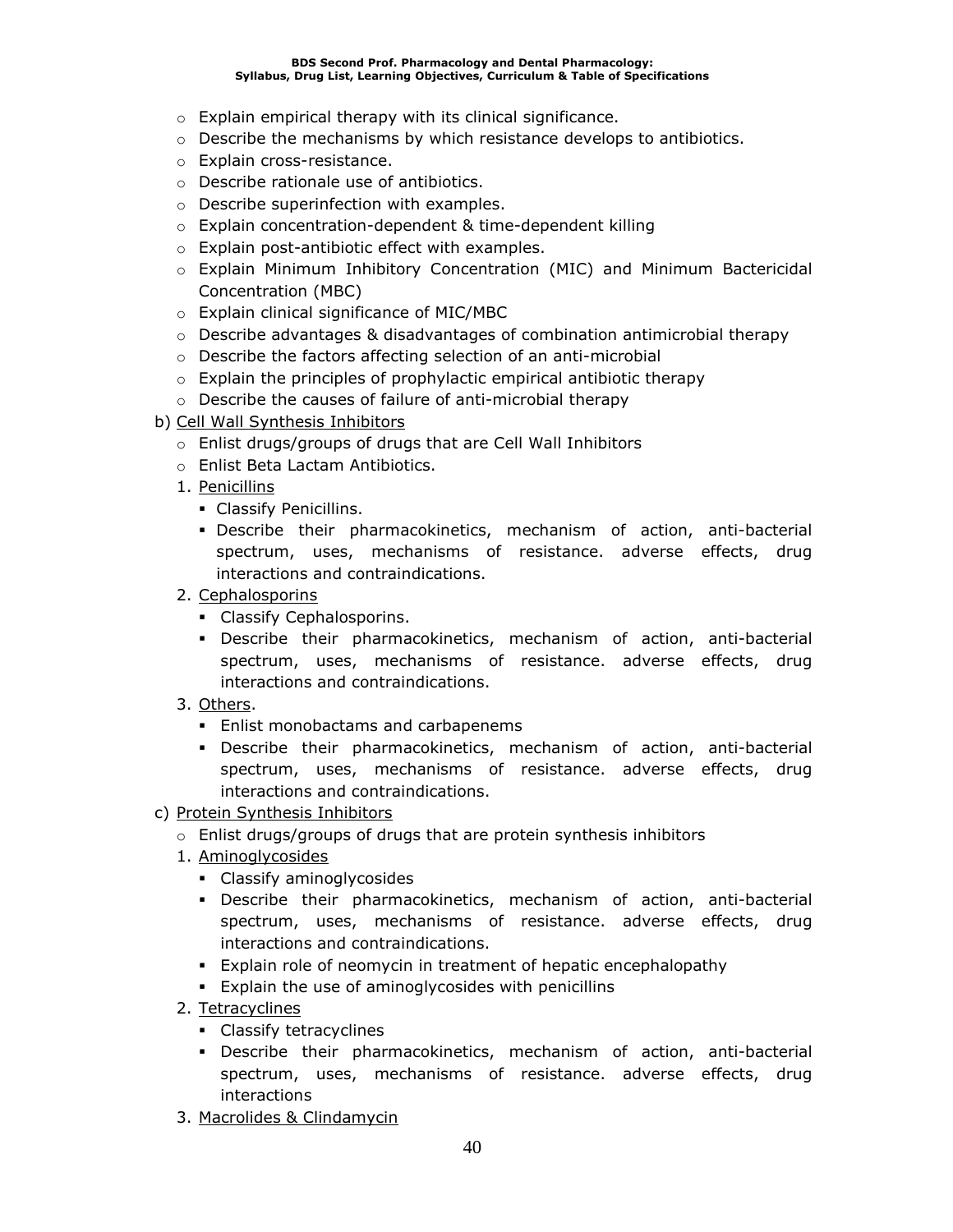- Enlist Macrolides
- Describe their pharmacokinetics, mechanism of action, anti-bacterial spectrum, uses, mechanisms of resistance. adverse effects, drug interactions
- 4. Chloramphenicol, Streptogramins and Oxazolidinones
	- Describe their pharmacokinetics, mechanism of action, anti-bacterial spectrum, uses, mechanisms of resistance. adverse effects, drug interactions
- d) Sulfonamides & Antifolates (Trimethoprim, Cotrimoxazole)
	- o Describe their pharmacokinetics, mechanism of action, anti-bacterial spectrum, uses, mechanisms of resistance. adverse effects, drug interactions
- e) Fluoroquinolones
	- o Classify fluoroquinolones
	- o Describe their pharmacokinetics, mechanism of action, anti-bacterial spectrum, uses, mechanisms of resistance. adverse effects, drug interactions
- f) Anti-Tuberculosis Drugs
	- o Classify drugs used for treatment of tuberculosis
	- o Describe their pharmacokinetics, mechanism of action, anti-bacterial spectrum, uses, mechanisms of resistance. adverse effects, drug interactions
- g) Anti-Malarial Drugs
	- $\circ$  Know the life cycle of the major forms of the malaria parasite
	- o Explain Schizonticide, Gametocide, Sporontocide, Radical cure, Suppressive Prophylaxis, Terminal Prophylaxis and Causal Prophylaxis
	- o Classify anti-malarial drugs
	- $\circ$  Describe their pharmacokinetics, mechanism of action, anti-bacterial spectrum, uses, mechanisms of resistance. adverse effects, drug interactions
	- o Describe Cinchonism and Black-Water Fever
	- $\circ$  Enlist drugs used for treatment of uncomplicated, severe chloroquine sensitive and chloroquine resistant acute malaria
- h) Anti-Amebic Drugs
	- o Classify anti-amebic drugs
	- $\circ$  Describe their pharmacokinetics, mechanism of action, anti-bacterial spectrum, uses, mechanisms of resistance. adverse effects, drug interactions
- i) Anti-Fungal Drugs
	- o Classify antifungal drugs
	- o Describe their pharmacokinetics, mechanism of action, anti-bacterial spectrum, uses, mechanisms of resistance. adverse effects, drug interactions
- j) Anti-Viral Drugs
	- $\circ$  Classify anti-viral drugs based on the viral disease and mechanism of action
	- o Describe their pharmacokinetics, mechanism of action, anti-bacterial spectrum, uses, mechanisms of resistance. adverse effects, drug interactions
	- o Enlist adverse effects of anti-retroviral drugs (NRTIs, NNRTIS and PIs)
	- o Describe mechanism of action of Ribavirin
	- o Enlist uses and adverse effects of ribavirin
	- o Enlist drugs used for treatment of Hepatitis B
- k) Hepatitis C
	- o Describe drugs to treat Hepatitis C.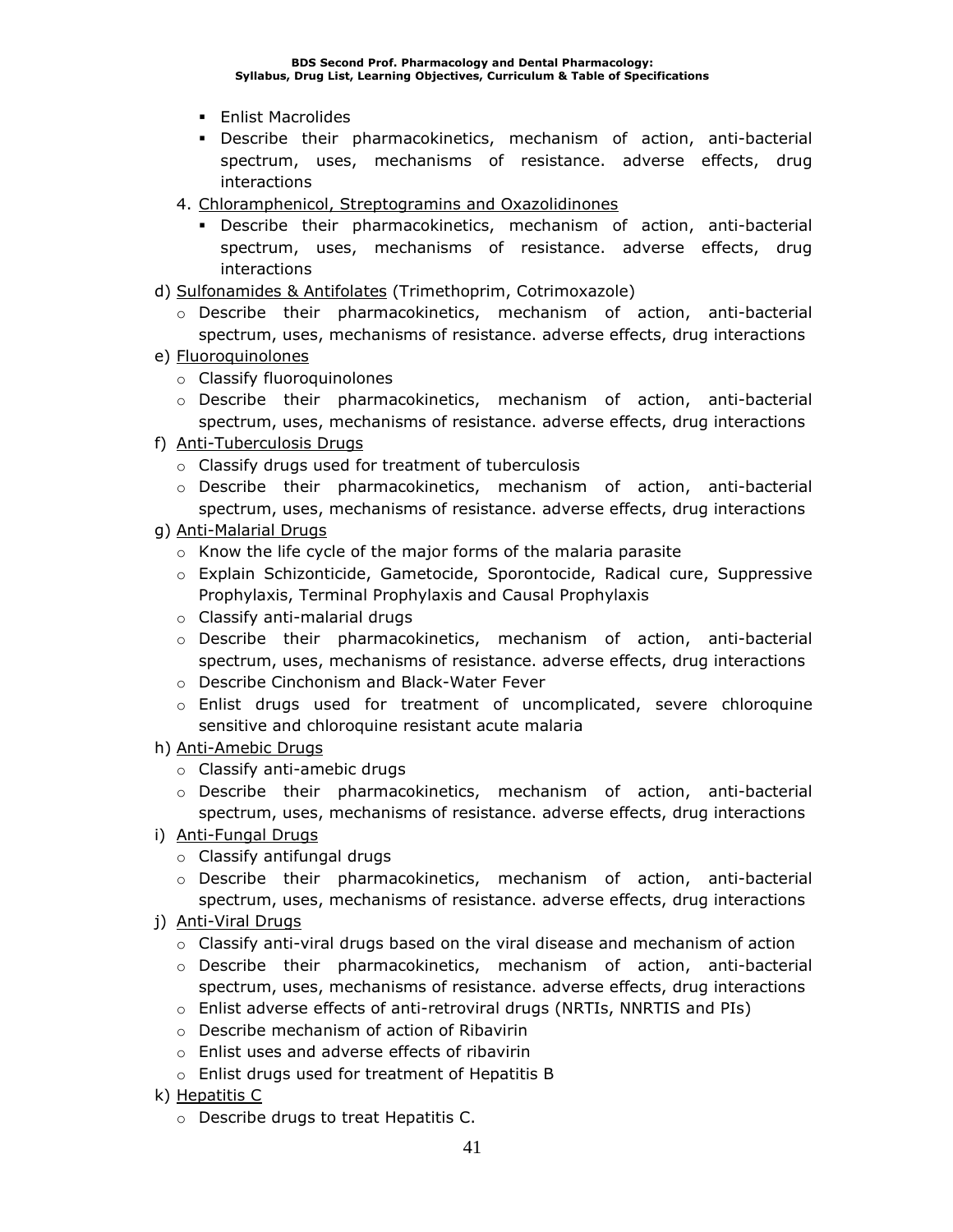$\circ$  Describe their pharmacokinetics, mechanism of action, anti-bacterial spectrum, uses, mechanisms of resistance. adverse effects, drug interactions

### **II. Clinical Pharmacology of Chemotherapy**

### **a) Bacterial Infections:**

- o Pharyngitis, Diphtheria, Pertussis Infection (Whooping Cough):
- o Enteric Fever (Typhoid Fever):
- o Cholera:
- o Skin & Soft Tissue Infections:
- o Urinary Tract Infection: role of Urinary Antiseptics, Urinary Analgesic and Antibacterial Drugs; which drugs will be useful in UTI during Lactation:
- o Gonococcal Infections:
- o Anaerobic Infections:
- o Tetanus:
- o Syphilis:
- o Fever of Unknown Origin (FUO):
- $\circ$  Illness of at least 3 weeks duration, Fever over 38.3°C on several occasions, Diagnosis has not been made after three outpatient visits or 3 days of hospitalization.
- o What is the Empiric Course?
- o Health Care–Associated Infections:
- $\circ$  Fever in an intensive care unit patient, Catheter-Associated Infections, Fever in the Postoperative Patient (Immediate fever, in the first few hours after surgery and Acute fever, within 1 week of surgery and Subacute fever, at least 1 week after surgery.

### **b) Protozoal Infections**

- Malaria:
	- o Chloroquine-Sensitive P. Falciparum P. Malariae Infection, Non-Falciparum / P. Vivax and P. Ovale Infection, Un-Complicated Chloroquine-Resistant P. Falciparum Infection, Severe / Complicated Chloroquine-Resistant P. Falciparum Infection,
	- $\circ$  Drugs for the prevention of malaria in travelers with Chloroquine sensitive P. Falciparum; Chloroquine-Resistant P Falciparum, Multidrug-Resistant P falciparum, Terminal Prophylaxis of P Vivax & P Ovale Infections.
- Amebiasis:
	- o Asymptomatic Intestinal Infection:
	- o Mild to Moderate Intestinal Infection:
	- o Severe Intestinal Infection:
	- o Hepatic Abscess, Ameboma, and Other Extraintestinal Disease:
- Giardiasis & Trichomoniasis:

### **c) Viral Infections:**

- Dengue:
- Coronaviridae: COVID 19
- Herpes Simplex / Zoster Virus (HSV / HZV): Mucocutaneous Disease / Orolabial Herpes, Keratitis, Neonatal Disease, Bell Palsy, Genital Herpes.
- Cytomegalovirus (CMV) Infections: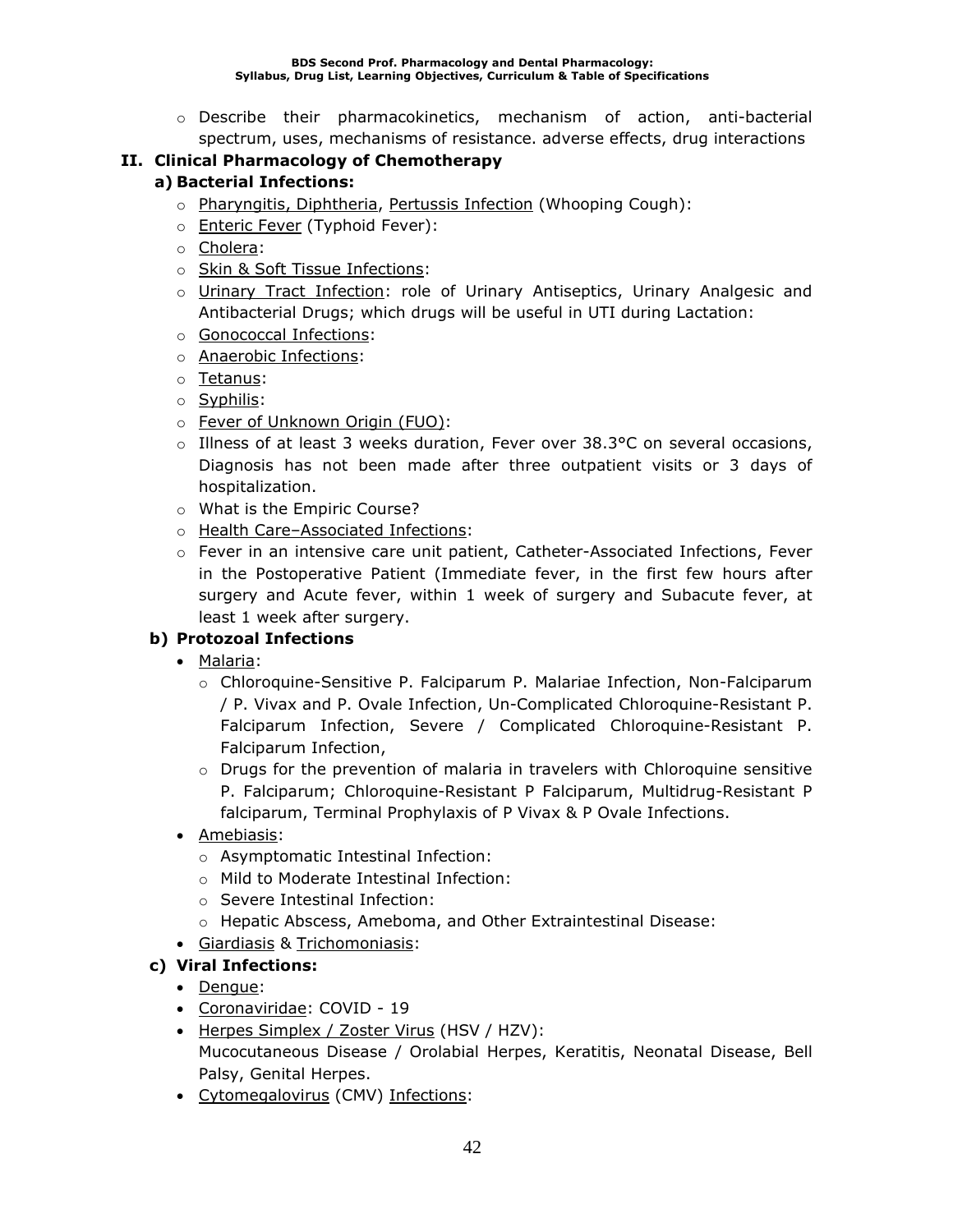End-Organ Disease like Retinitis, Colitis, Esophagitis, Central Nervous System Disease, and Pneumonitis.

- HIV Infection & AIDS and Prophylaxis for Complications of HIV Infection: Tuberculosis, Syphilis, Pneumocystis Pneumonia Toxoplasmosis
- Anti-Hepatitis Agents: Acute Hepatitis and Chronic Hepatitis A, B & C Virus Infection:
- Yellow Fever:

### **Immunization Against Infectious Diseases:**

• For Adults:

Influenza, esp. COVID-19; Tetanus (esp. during gestational weeks 27–36), Hepatitis A & B in specific risk; MMR if no evidence of immunity to rubella, after pregnancy and before discharge from health care facility), Meningococcal Meningitis, in pandemic.

• For Children:

Tuberculosis, Poliomyelitis, Measles, Mumps, Rubella, Tetanus, Diphtheria, and Pertussis.

• For Travelers:

Yellow Fever, Meningococcus, Cholera, Plague, and Typhoid.

• Contraindications of Immunization: H/O Allergic reactions, acute illnesses, etc.

### **d) Fungal Infections:**

• Mucosal (Esophageal / Vulvovaginal Candidiasis) and Invasive Candidiasis:

### **Section – 11**

After the completion of this section, it is expected that the students should be able to know about **the Drugs Useful (or Role of Clinical Pharmacology) in Oncology** including:

### **I. Basic Pharmacology.**

• Pharmacokinetic & Pharmacodynamics of different anticancer groups.

### **II. Clinical Pharmacology**

- Specific role of drugs used for:
	- o The Leukemias,
	- o Hodgkin's & Non-Hodgkin's Lymphomas,
	- o Breast Cancer,
	- o Prostate Cancer,
	- o Secondary Malignancies & Cancer Chemotherapy.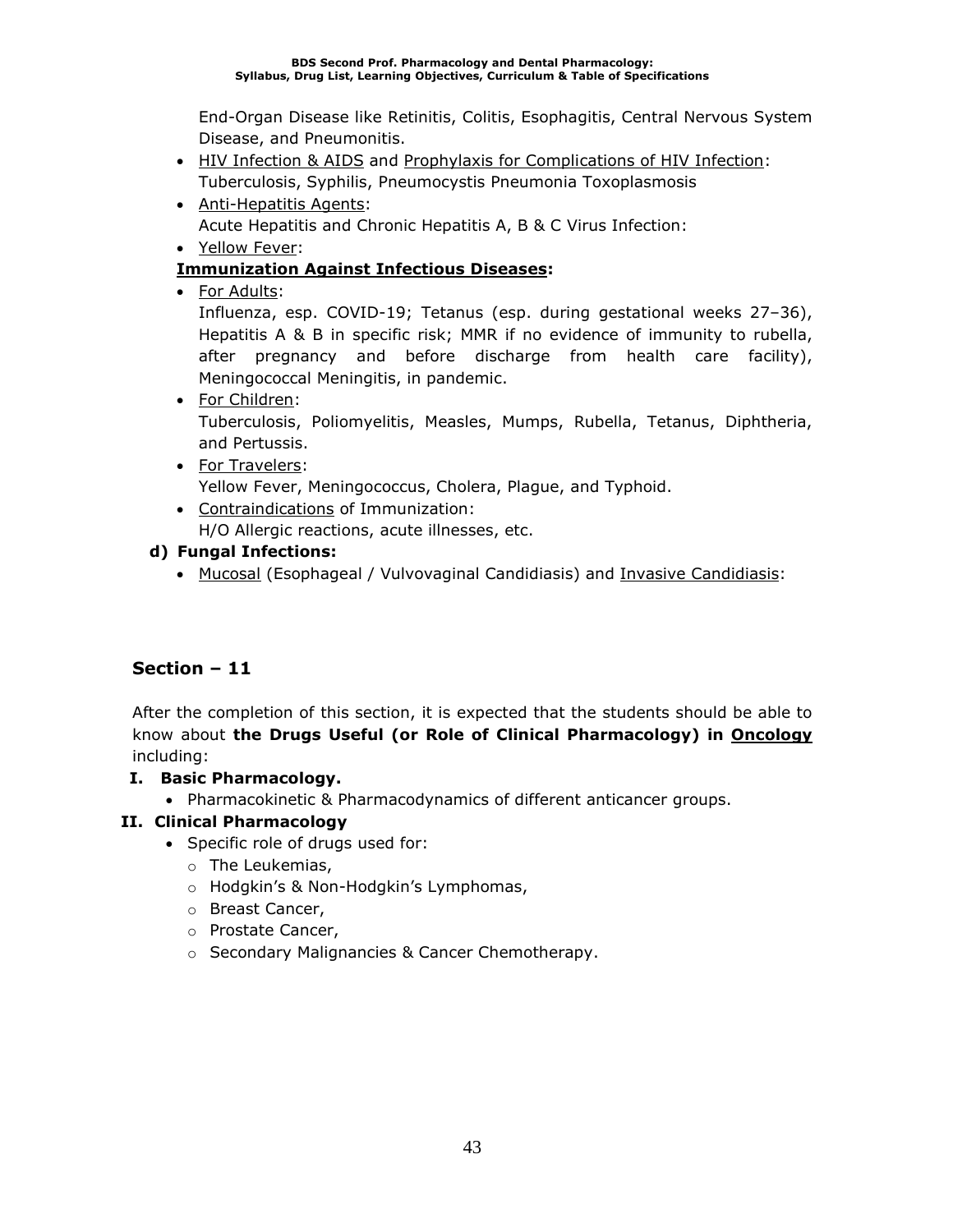After the completion of this section, it is expected that the students should be able to know about **the Drugs Useful (or Role of Clinical Pharmacology) in Endocrinology**, including:

### **Basic and Clinical Pharmacology of:**

- Corticosteroids:
	- o Classify corticosteroids
	- $\circ$  Describe their pharmacokinetics, mechanism of action, pharmacological effects, uses, adverse effects, drug interactions and contraindications.
	- o Justify the tapering off of corticosteroids
	- o Corticosteroid Antagonists
	- $\circ$  Describe their pharmacokinetics, mechanism of action, pharmacological effects, uses, adverse effects, drug interactions and contraindications.
- Thyroid Preparations & Anti-Thyroid Drugs
	- o Describe different Thyroid Preparations
	- $\circ$  Describe their pharmacokinetics, mechanism of action, pharmacological effects, uses, adverse effects, drug interactions and contraindications.
	- o Classify Anti-thyroid drugs
	- $\circ$  Describe their pharmacokinetics, mechanism of action, pharmacological effects, uses, adverse effects, drug interactions and contraindications.
	- o Describe the Jod-Basedow phenomenon caused by iodides
	- $\circ$  Describe their pharmacokinetics, mechanism of action, pharmacological effects, uses, adverse effects, drug interactions and contraindications.
	- $\circ$  Explain the use of Beta Blockers in the treatment of Hyperthyroidism
	- o Explain the rationale for use of different drugs in thyroid storm.
- Diabetes Mellitus:
	- o Insulins
		- Classify Insulins
		- Describe their pharmacokinetics, mechanism of action, pharmacological effects, uses, adverse effects, drug interactions and contraindications.
		- Describe insulin resistance
	- o Oral Anti-Diabetic Drugs
		- Classify Oral Hypoglycemics
		- **Enlist hypoglycemic & Euglycemic drugs**
		- Describe their pharmacokinetics, mechanism of action, pharmacological effects, uses, adverse effects, drug interactions and contraindications.
		- Tabulate differences between First- and Second-Generation sulfonylureas, sulfonylureas and meglitinides/D-Phenylalanine derivatives, Sulfonylureas and Biguanides
		- **E** Enlist drugs used for prevention/delay the onset of type 2 diabetes mellitus
		- Describe uses of Oral Anti-diabetics
		- Rationalize use of drugs for control of postprandial & basal glucose levels
- Gonadal Hormones:
	- o Female Sex Hormones
		- **Enumerate estrogen & progestogen preparations**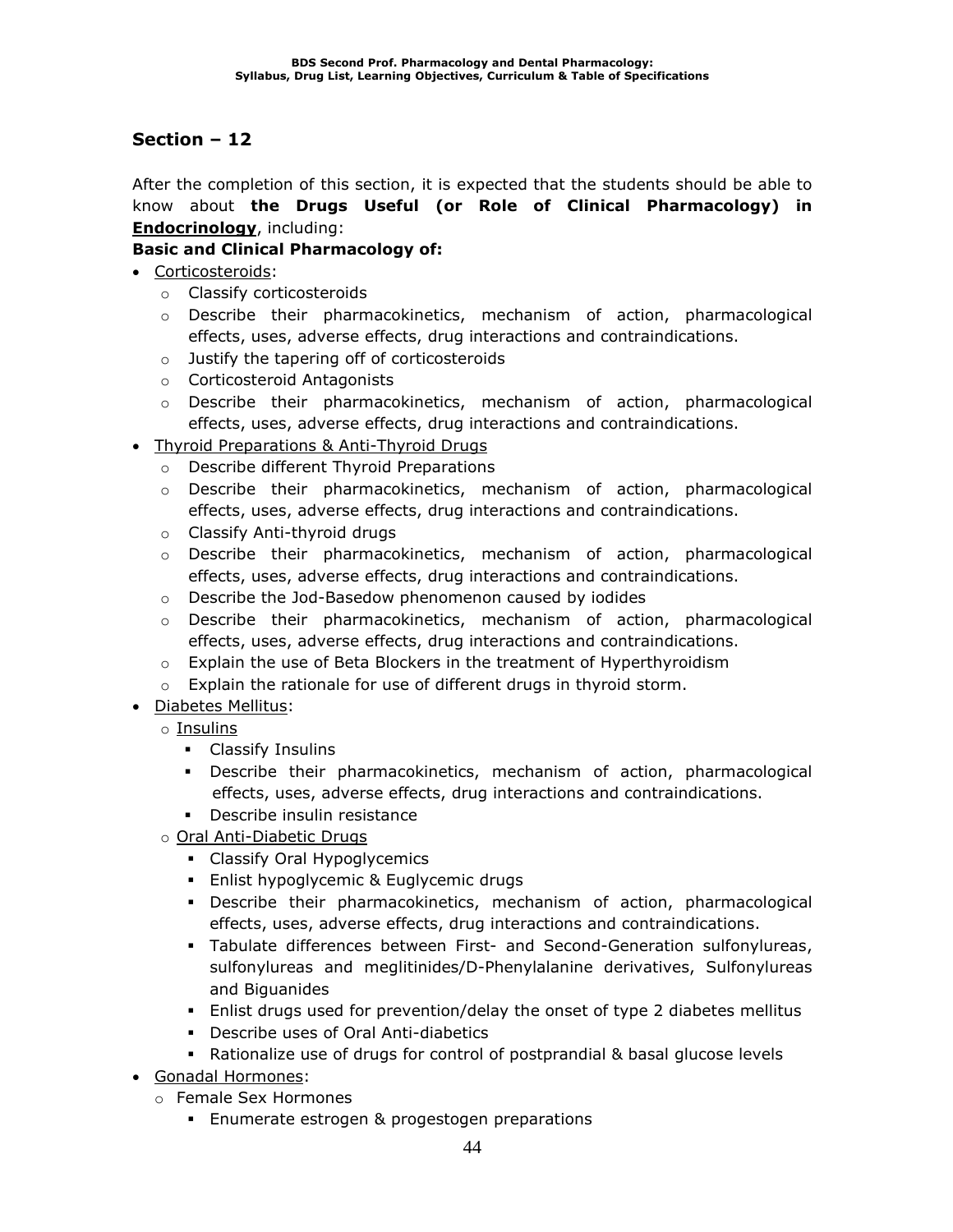- Describe their pharmacokinetics, mechanism of action, pharmacological effects, uses, adverse effects, drug interactions and contraindications.
- o Contraceptives
	- Classify Contraceptives
	- Describe their pharmacokinetics, mechanism of action, pharmacological effects, uses, adverse effects, drug interactions and contraindications.
- Calcium & Bone Metabolism
	- $\circ$  Enumerate vitamin D preparations & drugs used for treatment of hypercalcemia
	- o Enlist Bisphosphonates
	- $\circ$  Describe their pharmacokinetics, mechanism of action, pharmacological effects, uses, adverse effects, drug interactions and contraindications.

### **II.Clinical Pharmacology of Endocrinology.**

- Corticosteroids
- Thyroid Preparations & Anti-Thyroid Drugs
	- o Sex Hormones: Female and Male Sex Hormones, Contraceptives, SERMs, Infertility, Oxytocin: to induce Labor, Progestogen Antagonists, Androgens & Antiandrogens and Anabolic Steroids
- Diabetes Mellitus:
	- o Role of Insulins & Oral Anti-Diabetic Drugs
- Obstetrics & Gynaecology
	- o Drugs for Contraception.
	- o Anabolic steroids.
- Drugs for Obstetric Problems:
	- o Prenatal Medication,
	- o Spontaneous Abortion (Threatened Abortion),
	- o Vomiting of Pregnancy & Hyperemesis Gravidarum
- Specific Problems during Pregnancy:
	- o Anemia,
	- o Diabetes Mellitus,
	- o Chronic Hypertension & Heart Disease,
	- o Asthma,
	- o Thyroid Disease,
	- o Urinary Tract Infection, Tuberculosis & other infections
- Drugs for Gynaecological Problems:
	- o Pelvic Inflammatory Disease (Salpingitis, Endometritis),
	- o Menopausal Syndrome & Contraception,
	- o Male & Female Infertility,
- List of Drugs having:
	- o Significant Teratogenic or Other Adverse Effects on the Fetus,
	- o Minimal Effects on Neonates during lactation,
	- o Significant Effects on Neonates during lactation,
- Paediatric Dosage Calculation
	- List of Drugs having:
	- o Specific bioavailability in neonates & children,
	- o Specific elimination half-lives in neonates & children.
- Calcium & Bone Metabolism
	- o Drugs useful in Osteoporosis, Bone Metastases, Hypercalcemia.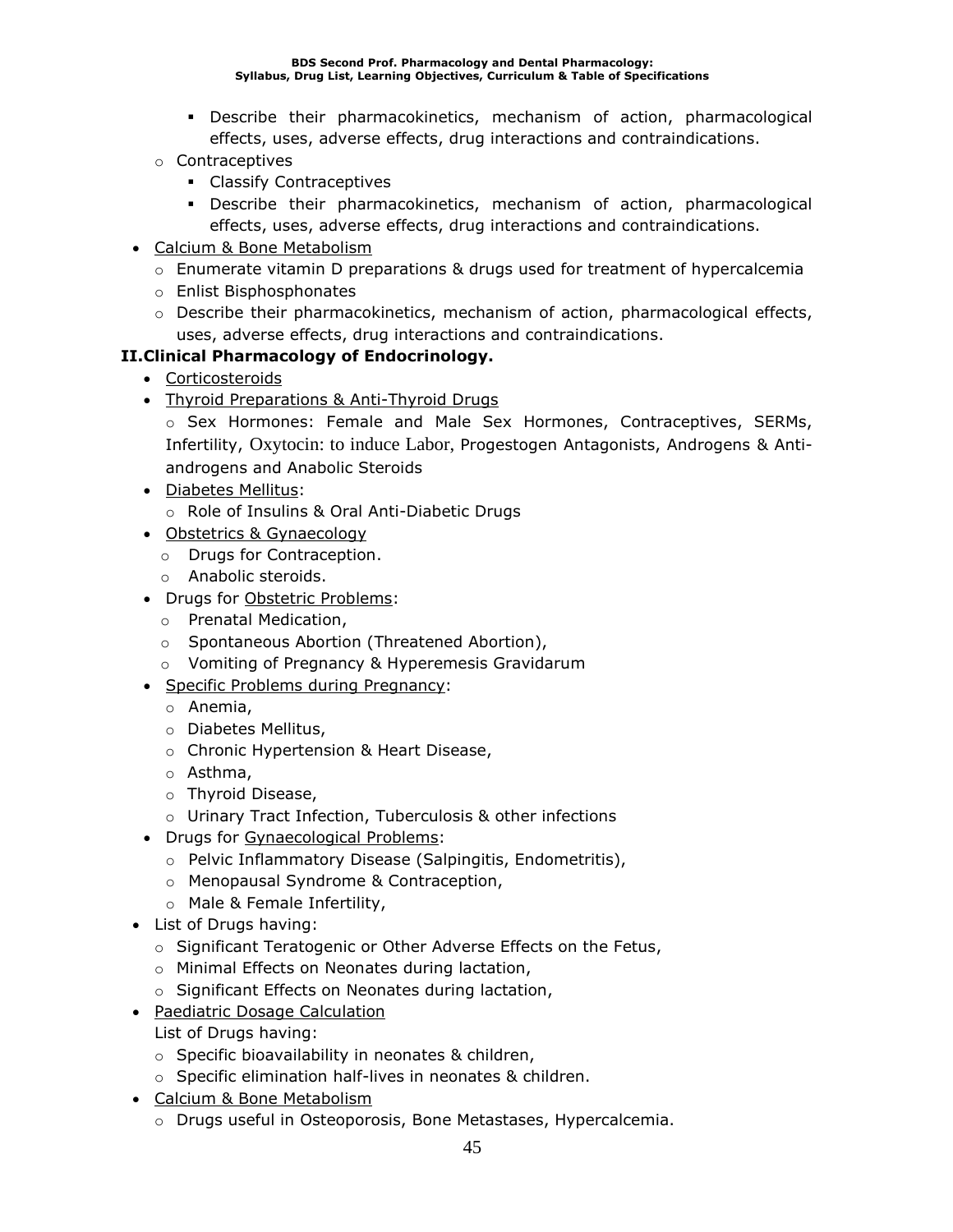### **Immune Response Disorders:**

**Basic and Clinical Pharmacology** (Pharmacokinetic & Pharmacodynamics) of:

- Antihistamines:
- Corticosteroids:
	- o Hypersensitivity, and Allergic Reactions: Anaphylaxis, Food Allergy, Drug Allergy, Venom Allergy, Drug-Induced Hypersensitivity,
	- o Atopic Disease,
- Immunosuppressants:
	- o Autoimmune Disorders,
	- o Immunodeficiency.

### **Section – 14**

### **Miscellaneous:**

After the completion of the syllabus, it is expected that the students should be able to know about **the Drugs Useful (or Role of Clinical Pharmacology) in**:

### **a. Geriatric Problems**

- Importance of Pharmacokinetic and Pharmacodynamic changes with aging.
- Precautions in Administering Medications for:
	- $\circ$  Sedative-Hypnotics, Analgesics, Antipsychotic & Antidepressant Drugs, Drugs Used in Alzheimer's Disease,
	- o Antihypertensive Drugs,
	- o Antimicrobial Therapy,
	- o Anti-Inflammatory Drugs,
	- o Drugs Used in Glaucoma,
- Adverse Drug Reactions in The Elderly
- Practical Aspects of Geriatric Pharmacology.
- Drugs for:
	- o Dementia
	- o Depression
	- o Delirium
	- o Urinary Incontinence
	- o Involuntary Weight Loss

### **b. Surgery**

- i. Pre surgical.
	- Clinical applications of different groups used as Pre-anesthetic Medication:
	- Specific management of comorbid diseases like Diabetes Mellitus, Cardiac Problems, etc.
- ii. During Surgery.
	- Selection and prerequisite of Local Anesthetics for minor and other selected surgeries: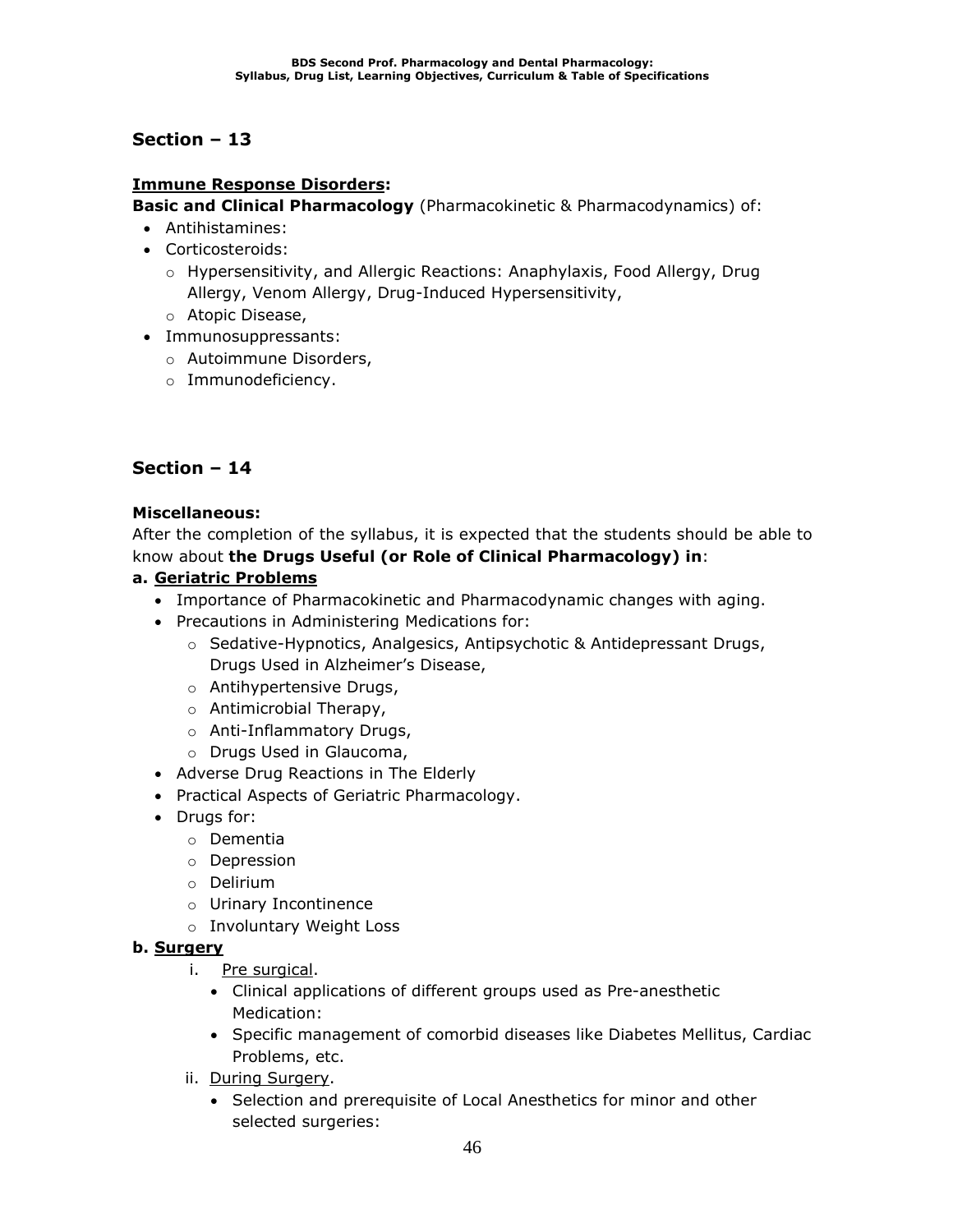- Selection of different General Anesthetics for specific surgeries, esp. taking care of infective surgeries, etc.
- iii. Post-surgical.
	- Opioids Postoperative Pain.
	- Diphenhydramine, Dimenhydrinate Postoperative Nausea & Vomiting,
	- Avoid NSAIDs, Warfarin, or Antiplatelets, etc. to avoid P during Postoperative Bleeding.

### **c. Nutritional Supplements.**

- Basic and Clinical Pharmacology (Pharmacokinetic & Pharmacodynamics) of:
	- o Iron,
	- $\circ$  Vitamin B<sub>12</sub>, and Folic Acid,
	- $\circ$  Vitamin B<sub>1</sub>, Vitamin B<sub>2</sub>, Vitamin B<sub>6</sub>, Vitamin C, Vitamin D Vitamin D<sub>3</sub>, Vitamin D2, Vitamin E, Calcium, Phosphate, Gallium Nitrate, Strontium, etc.) and Other Supplements
- Drugs for:
	- o Anemia;
	- o Vit B<sup>12</sup> & Folic Acid Deficiency,
	- o Thalassemia, Sickle Cell Anemia, Aplastic Anemia,
	- o Neutropenia, Thrombocytopenia,

### **d. Sports**

o Drugs for Pain in Neck, Jaw, and Cervical Disk Herniation,

### **e. Antidotes.**

Dimercaprol, Ethylenediaminetetraacetic Acid, Penicillamine, Deferoxamine, etc.

### **f. Drug Interactions.**

- Predictability of Drug Interactions:
- Pharmacokinetic Mechanisms,
- Pharmacodynamic Mechanisms,
- Combined Toxicity.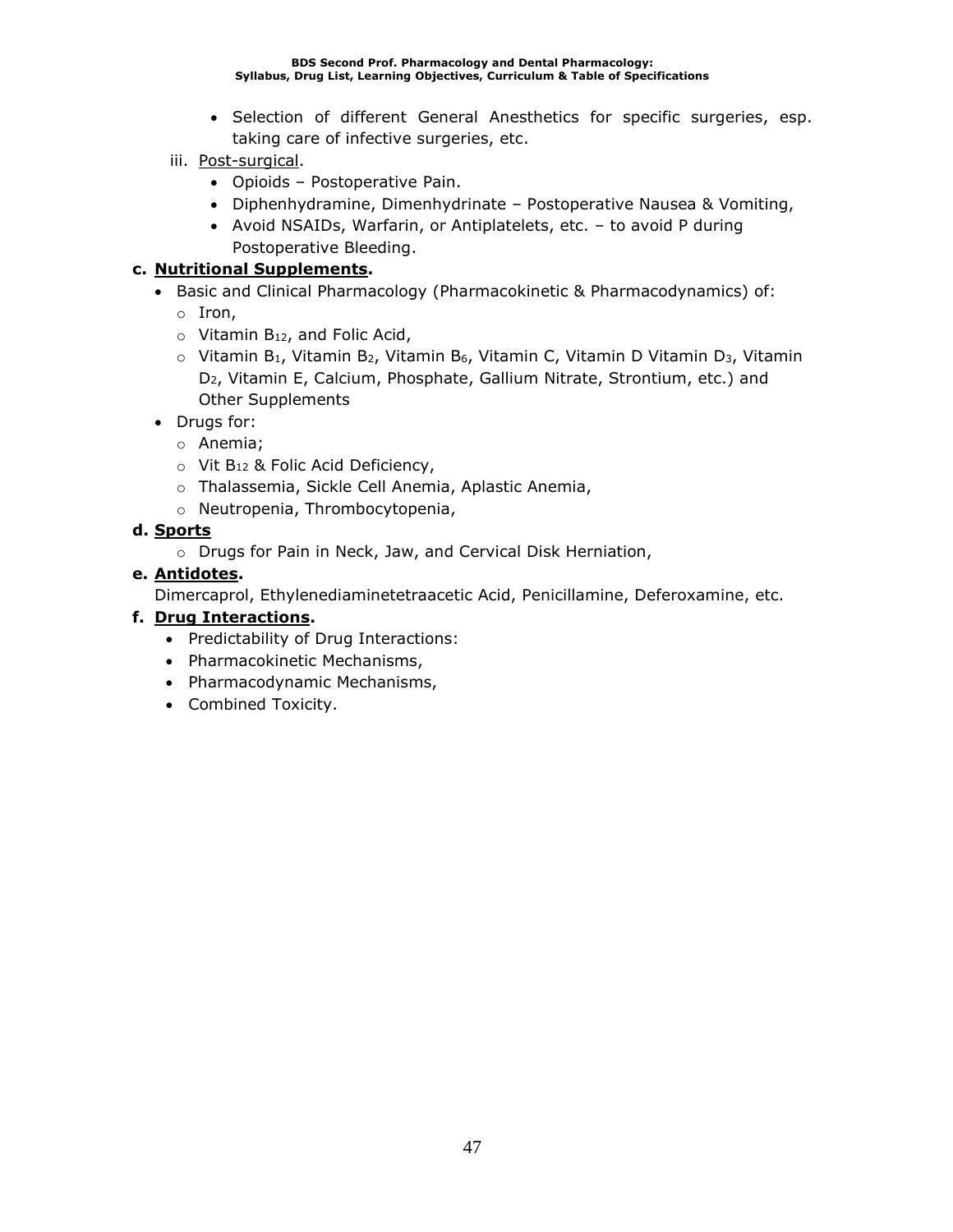## **ToS Theory / BDS, Second Professional Examination Pharmacology and Dental Pharmacology**

| <b>Topics</b>                                                                                                                                                                                                                                                                                                          | <b>Total SEQs 15</b><br><b>Total Marks 45</b> |                           | <b>Total MCQs 45</b><br>Each MCQ 1 mark |  |
|------------------------------------------------------------------------------------------------------------------------------------------------------------------------------------------------------------------------------------------------------------------------------------------------------------------------|-----------------------------------------------|---------------------------|-----------------------------------------|--|
|                                                                                                                                                                                                                                                                                                                        | SEQ.<br>Nos.                                  | <b>Marks</b><br>allocated | MCQs. Nos.                              |  |
| General Pharmacology: Pharmacokinetics;                                                                                                                                                                                                                                                                                | 1                                             | 3                         | $1 - 2$                                 |  |
| General Pharmacology: Pharmacodynamics                                                                                                                                                                                                                                                                                 | $\overline{2}$                                | 3                         | $3 - 4$                                 |  |
| ANS: Cholinergic Agonists & Cholinergic Antagonists.                                                                                                                                                                                                                                                                   | 3                                             |                           | $5 - 6$                                 |  |
| ANS: Adrenergic Agonists & Adrenergic Blockers.                                                                                                                                                                                                                                                                        | 4                                             | 3                         | $7 - 8$                                 |  |
| Neurology, Psychiatry Anxiolytics, Typical Sedative /<br>Hypnotics & Newer Drugs; Opioids.                                                                                                                                                                                                                             | 5                                             | 3                         | $9 - 11$                                |  |
| Neurology, Psychiatry Antiepileptics, Central &<br>Peripheral Skeletal Muscles relaxants.                                                                                                                                                                                                                              | 6                                             | 3                         | $12 - 14$                               |  |
| Anesthesiology: Local & General Anesthetics;                                                                                                                                                                                                                                                                           | $\overline{\mathbf{z}}$                       | 3                         | $15 - 17$                               |  |
| Rheumatology & Gout: NSAIDs; Corticosteroids,<br>Antigout Drugs.                                                                                                                                                                                                                                                       | 8                                             | 3                         | $18 - 21$                               |  |
| Cardiology & Hematology: Diuretics, ACE Inhibitors &<br>Receptors Blockers; Calcium Channels<br>Blockers;<br>Vasodilators, Antihypertensives, Antianginals. Drugs<br>used in Cardiac Failure; Classification of Anti-<br>arrhythmic; Coagulants, Anticoagulants, Thrombolytics,<br>Antiplatelets, Antihyperlipidemics. | 9                                             | 3                         | $22 - 26$                               |  |
| Pulmonology / Endocrinology: Drugs used in<br>Asthma; Antitussives,<br>Bronchial<br>Expectorants.<br>Antihistamines, Anti-Diabetics, Thyroxin, Antithyroid<br>drugs.                                                                                                                                                   | 10                                            | 3                         | $27 - 30$                               |  |
| Gastroenterology: Anti-emetics, Prokinetics; Antacids;<br>Drugs used in Acid Peptic Disease; Nitroimidazoles.                                                                                                                                                                                                          | 11                                            | 3                         | $31 - 34$                               |  |
| <b>Chemotherapy:</b> Inhibitors of Cell Wall synthesis;<br>Inhibitors of Nucleic Acid synthesis; Antifolates.                                                                                                                                                                                                          | 12                                            | 3                         | 35-37                                   |  |
| Chemotherapy:<br>Inhibitors of<br>Protein<br>synthesis;<br>Anthelmintics, Anti-mycobacterials.                                                                                                                                                                                                                         | 13                                            | 3                         | 38-40                                   |  |
| Chemotherapy: Antivirals, Antifungal & Dermatological<br>Drugs; Anticancers.                                                                                                                                                                                                                                           | 14                                            | 3                         | $41 - 43$                               |  |
| <b>Pharmacology:</b> Antiseptics,<br><b>Dental</b><br>Disinfectants,<br>Desensitizing Agents, Oral Hygiene. Drugs Used in Root<br>Canal Therapy & Dental Caries, etc.                                                                                                                                                  | 15                                            | 3                         | 44-45                                   |  |